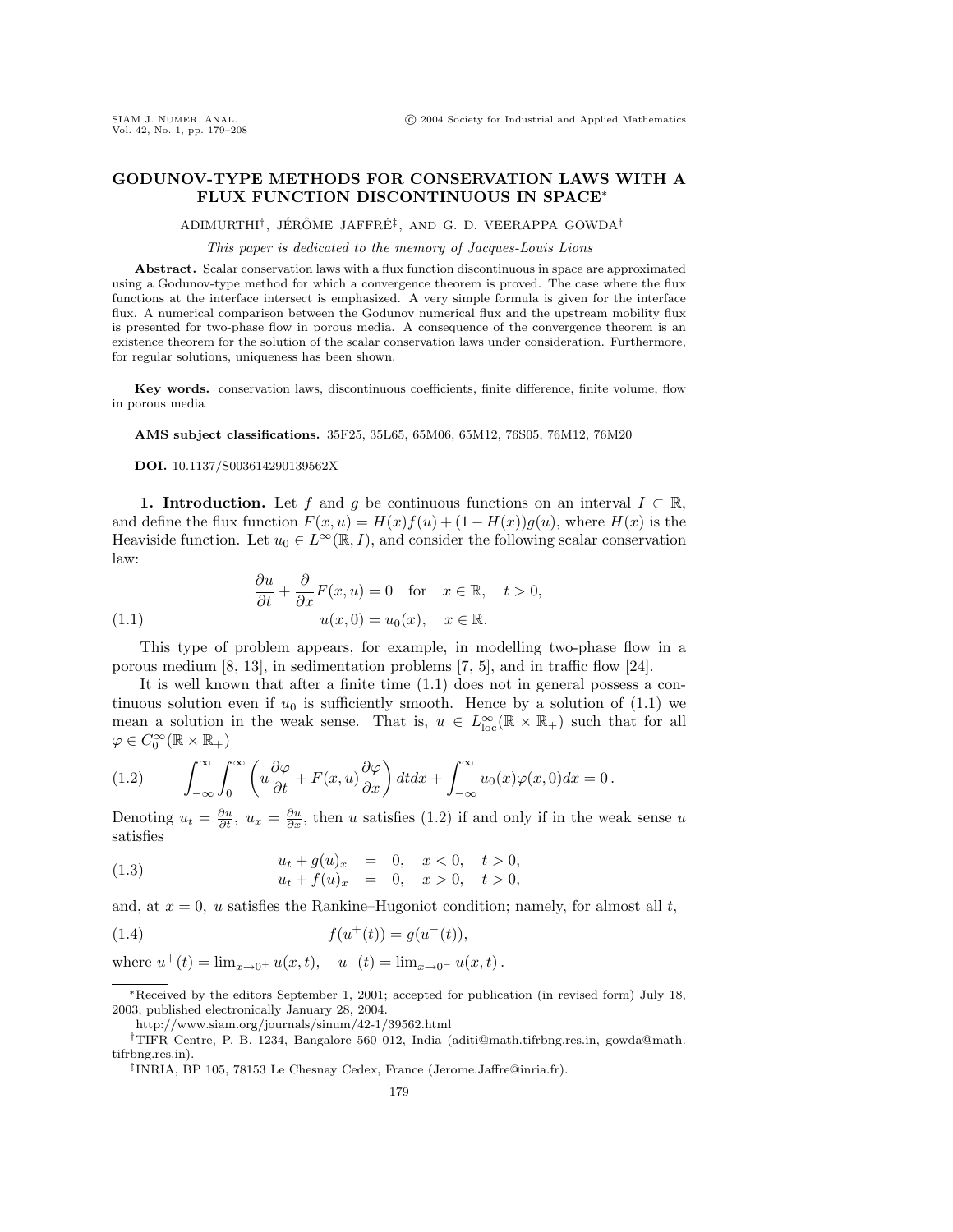Because of the discontinuity of the flux  $F$  at  $x = 0$ , the Kruzkov method [19] does not guarantee a weak solution of (1.1), and, even if the solution exists, it may not be unique.

When there is no discontinuity of F at  $x = 0$ , that is, when  $f \equiv g$ , the problem has been studied and well understood. In this case, existence of a weak solution was obtained by Kruzkov [19] in the class of functions satisfying the Lax–Oleinik entropy condition [21, 25]. The solution thus obtained can be represented by an  $L<sup>1</sup>$ contractive semigroup [18, 19]. The method adopted in this case is that of vanishing viscosity. Furthermore, finite difference schemes are constructed using a numerical flux based on exact or approximate Riemann solvers such as Lax–Friedrich, Godunov, Engquist–Osher, upstream mobility, etc... . Convergence of these schemes is based on the following properties: conservation, consistency, monotonicity, and Lipschitz continuity. Using these properties, one obtains that the finite difference schemes are TVD (total variation diminishing) and satisfy the maximum principle and a numerical entropy condition. This allows one to pass to a limit to obtain a unique weak solution satisfying the Lax–Oleinik entropy condition.

When  $f \neq g$ , this problem was considered from the theoretical or numerical point of view in several papers [3, 20, 8, 13, 6, 5, 15, 1, 28, 29]. In general, the solution to (1.2) is not unique. To choose a correct solution, in [8] it was suggested to choose a solution which has  $|u^+(t) - u^-(t)|$  minimum, but the problem of uniqueness was left open in the case of a general Cauchy problem. Nevertheless, this led to the construction of a numerical flux which was actually the same as the one used in [3, 14]. It turns out that the solution to the Riemann problem and the flux function given in [8] and the numerical scheme given in [3, 14, 28, 29] are correct when assuming that the flux functions  $f$  and  $g$  are not intersecting, even though this was not stated explicitly. Actually, they may intersect but in such a way that no undercompressive waves are produced, which is not the case when  $f' > 0$ ,  $g' < 0$  at the intersection point. It should be noted that in [28, 29] at the intersection points derivatives of fluxes f and g have the same sign. At an intersection point, if the derivative of  $g$  is negative and that of f is positive, then the problem becomes more difficult. Later, in  $[6, 7, 5]$  the problem was studied in the general case with a source term, and it was suggested to choose a solution with a minimal variation in the x-direction. For this purpose a condition called the Γ-condition was introduced, an explicit formula was given for a solution to the Riemann problem, and uniqueness was proved. Diehl's construction allows undercompressive waves; hence it is not clear that the solution thus obtained can be represented by an  $L^1$ -contractive semigroup.

In [15] it was shown that the solution to the Riemann problem with the numerical flux built upon it in  $[3, 8, 13]$  was not correct when the flux functions f and g intersect in the undercompressive case, and a correct solution was given for this case. Independently, in [1], the authors asked themselves the following question: "What is an appropriate condition on  $x = 0$  so that the solution can be represented by an  $L<sup>1</sup>$ contractive semigroup?" Assuming that  $f$  and  $g$  are strictly convex with superlinear growth, using the Hamilton–Jacobi theory, they constructed an explicit weak solution satisfying an explicit interface entropy condition at  $x = 0$ , different from the Lax– Oleinik entropy condition satisfied for  $x \neq 0$ . This interface entropy condition means that it does not allow the undercompressive waves. Furthermore, it was shown that this solution is unique by proving that the solution can be represented by an  $L<sup>1</sup>$ contractive semigroup. The solution to the Riemann problem thus obtained is actually the same as in [15], though written in a more compact form. This leads to a very simple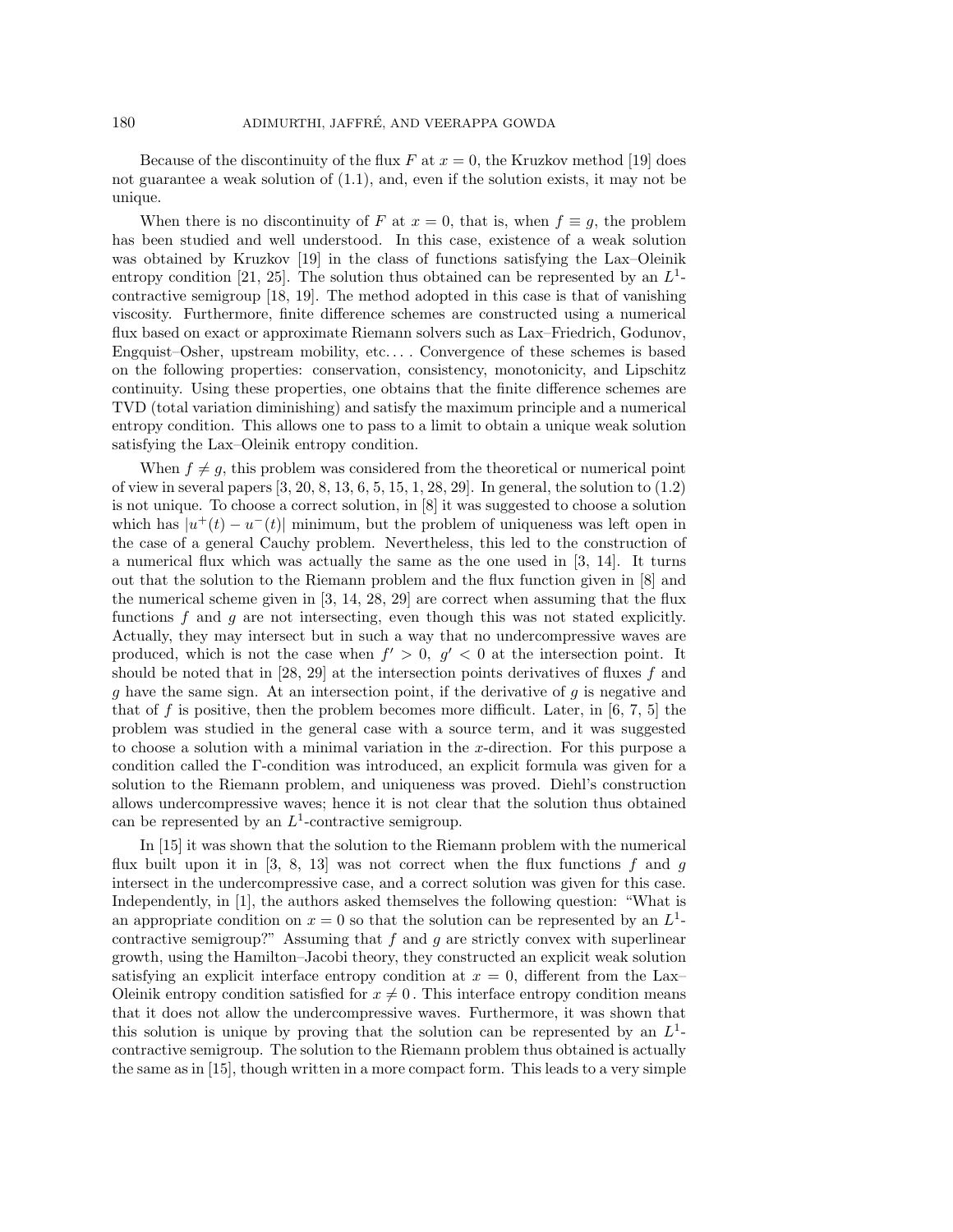way of calculating the interface flux and to derive its main properties: monotonicity and Lipschitz continuity. One should also note that the solution to the Riemann problem does not satisfy the maximum principle nor is it TVD.

Finally, we mention two papers which recently appeared and also investigate the problem of a nonlinear conservation law with a discontinuous flux function [17, 16].

In this paper, we consider the general case which includes the case where the flux functions are intersecting. Using the solution to the Riemann problem obtain in [15, 1] and the corresponding numerical flux, we study the resulting finite difference scheme and prove its convergence. In section 2 we present the continuous problem, defining in particular an interface entropy condition at  $x = 0$ , and we state an existence and uniqueness theorem for the solution to the continuous problem. In section 3 we present a Godunov-type method to calculate this solution, and in section 4, the core of this paper, we prove convergence of this numerical scheme. This scheme is conservative and monotone but not consistent in the usual sense. Due to the nonconsistency, it does not satisfy the maximum principle. In spite of this we show that the scheme is  $L^{\infty}$ -bounded and  $L^{1}$ -stable. Furthermore, using the singular mapping technique introduced by Temple [27], we show that the scheme converges pointwise to weak solutions. These weak solutions satisfy the Lax–Oleinik entropy condition for  $x \neq 0$ and the interface entropy condition at  $x = 0$ . This ensures the uniqueness of the limit solutions.

In section 5 we study the case of two-phase flow in porous media and introduce the alternative of the upstream mobility numerical flux [2]. One-dimensional numerical experiments are presented in section 6, and a comparison is made between these two numerical fluxes.

A consequence of the convergence theorem proved in section 4 is an existence theorem for the continuous problem for a larger class of functions  $f$  and  $g$  than the one studied in [1], where they were assumed to be convex. Uniqueness is shown in the appendix by proving that the solutions to the continuous problem form an  $L^1$ -contractive semigroup.

**2. The continuous problem.** Let  $s < S$  denote the endpoints of the interval of the definition of f and g. In the following we will assume that f and g are smooth functions with the same endpoints and each one with one global minimum, reached at  $\theta_f$  and  $\theta_g$ , respectively, and with no other local minimum (see Figure 1).

Hypotheses. Assume that f, g are Lipschitz continuous functions on [s, S] satisfying

- $(H_1)$   $f(s) = q(s),$   $f(S) = q(S),$
- $(H<sub>2</sub>)$  f and g have one global minimum and no other local minimum in [s, S].

Denote by Lip  $(f)$  and Lip  $(g)$  the Lipschitz constants of f and g. We will need also the constant

$$
M = \max \{ \text{Lip }(f), \text{Lip }(g) \}.
$$

In order to state an existence and uniqueness theorem for the continuous problem we need to define regular solutions and entropy conditions. Since the flux function is not continuous, there are actually two different entropy conditions, one in the interior (which is the same as the usual Lax–Oleinik entropy condition) and the other at the interface which was introduced in [1].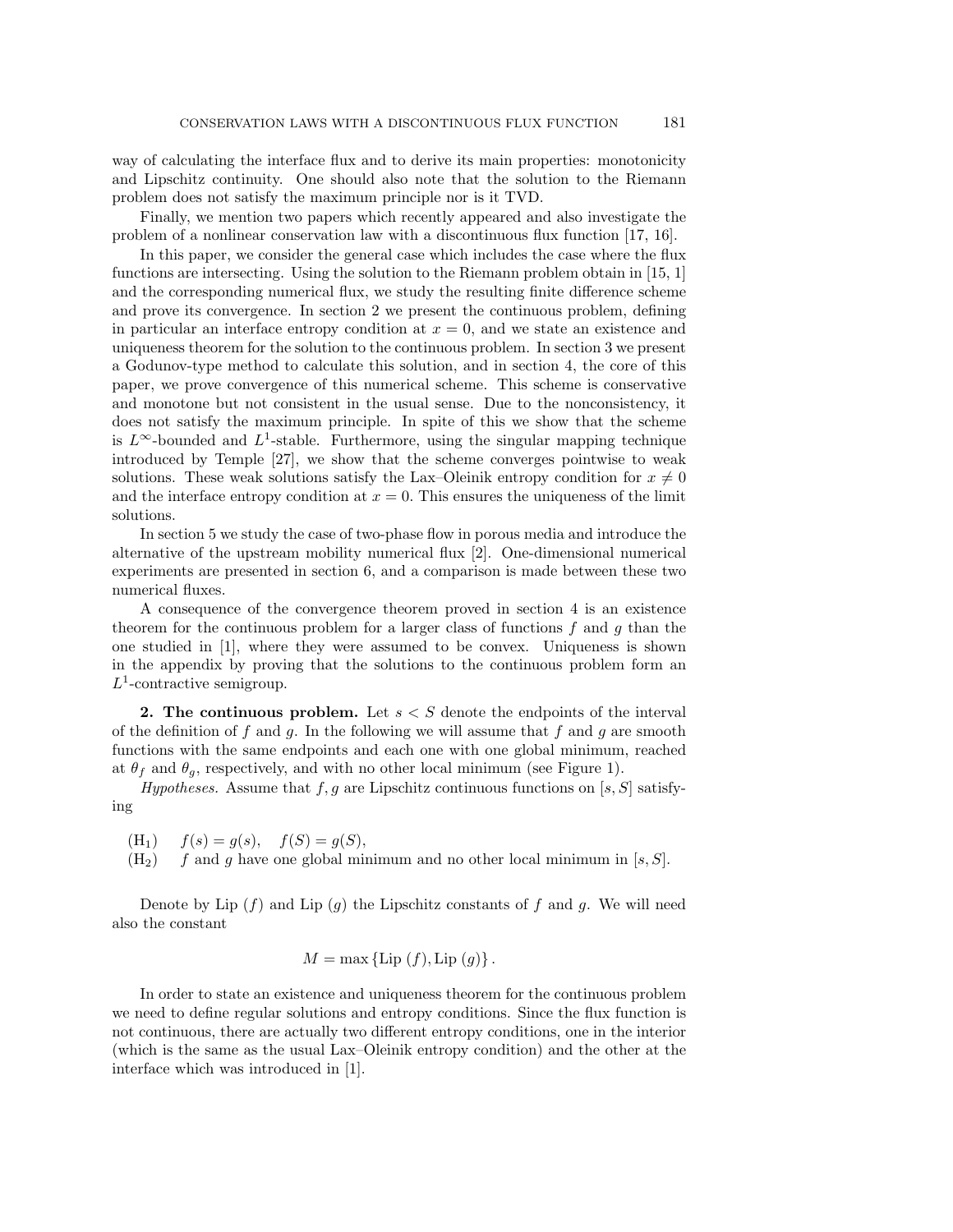

FIG. 1. Flux functions f and g satisfying hypothesis  $(H_2)$ .

*Entropy pairs.* For  $i = 1, 2, (\varphi_i, \psi_i)$  are said to be entropy pairs if  $\varphi_i$  is a convex function on  $[s, S]$  and  $(\psi'_1(\theta), \psi'_2(\theta)) = (\varphi'_1(\theta) f'(\theta), \varphi'_2(\theta) g'(\theta))$  for  $\theta \in [s, S]$ .

Let  $u_0 \in L^{\infty}(\mathbb{R})$  be the initial data with  $s \leq u_0(x) \leq S$  for all  $x \in \mathbb{R}$ , and let u be a weak solution of (1.2) with  $s \le u(x,t) \le S$  for all  $(x,t) \in \mathbb{R} \times \mathbb{R}_+$ .

Interior entropy condition. With  $u_0$  and u as above, u is said to satisfy an interior entropy condition if for any entropy pairs  $(\varphi_i, \psi_i), i = 1, 2, u$  satisfies in the sense of distributions

(2.1) 
$$
\frac{\partial \varphi_1(u)}{\partial t} + \frac{\partial \psi_1(u)}{\partial x} \leq 0 \text{ in } x > 0, \quad t > 0, \n\frac{\partial \varphi_2(u)}{\partial t} + \frac{\partial \psi_2(u)}{\partial x} \leq 0 \text{ in } x < 0, \quad t > 0.
$$

Interface entropy condition. With  $u_0$  and u as above, assume that  $u^+(t)$  =  $\lim_{x\to 0^+} u(x,t)$  and  $u^-(t) = \lim_{x\to 0^-} u(x,t)$  exist for almost all  $t > 0$ , and define

$$
L = \{t > 0; u^+(t) \in (\theta_f, S], u^-(t) \in [s, \theta_g)\},
$$
  

$$
U = \{t \in L; u^+(t) = u^-(t) = S\} \cup \{t \in L; u^-(t) = u^+(t) = s\}.
$$

Then  $u$  is said to satisfy the interface entropy condition if

$$
(2.2) \tmeas \{L \setminus U\} = 0.
$$

This means that the characteristics must connect back to the  $x$ -axis on at least one side of the jump in  $F$ ; i.e., undercompressive waves are not allowed.

Regular solution.  $u$  is said to be a regular solution of  $(1.2)$  if the discontinuities of u form a discrete set of Lipschitz curves.

We need also an estimator  $N(f, g, u_0)$  of the total variation of the flux function evaluated at  $u_0$ . This estimator will be defined precisely below at (3.5).

We can now state our existence and uniqueness theorem for the continuous problem.

THEOREM 2.1. Let  $u_0 \in L^{\infty}(\mathbb{R})$  such that  $s \leq u_0(x) \leq S$  for all  $x \in \mathbb{R}$  and  $N_h(f, g, u_0) < \infty$ . Then there exists a weak solution  $u \in L^{\infty}(\mathbb{R} \times \mathbb{R}_+)$  of (1.2) satisfying the following:

(i) For almost all  $t > 0$  and  $x \in \mathbb{R}$ ,  $u(x+, t)$ ,  $u(x-, t)$  exist.

(ii) u satisfies the interior entropy condition  $(2.1)$ .

(iii) If u is regular, then it satisfies also the interface entropy condition  $(2.2)$  and it is unique. Moreover, if  $f = g$ , then u is the unique entropy solution for the initial value problem studied in [19].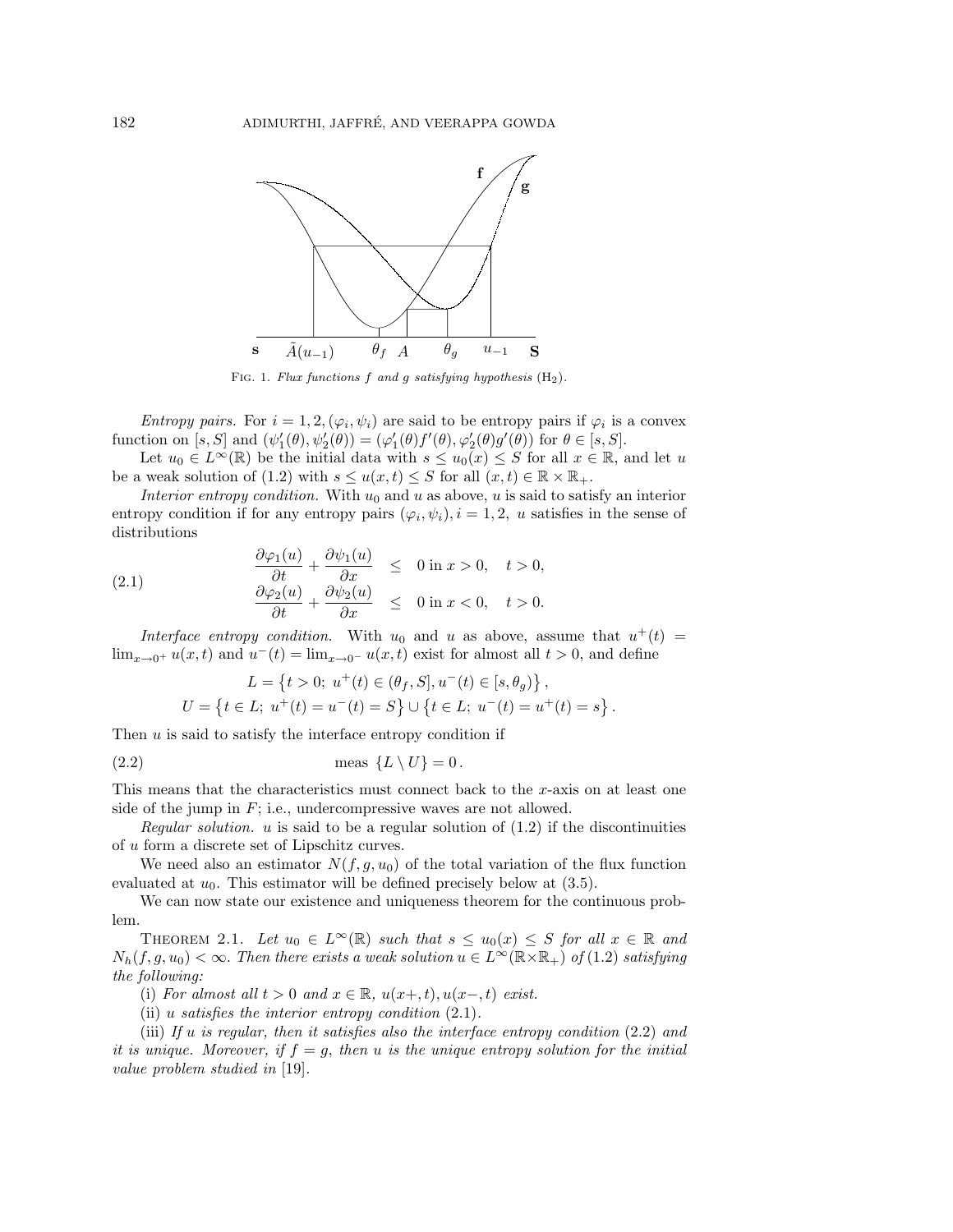An existence and uniqueness theorem was proved in  $[1]$  for convex functions f and  $g$  using arguments from the Hamilton–Jacobi theory. However, functions satisfying hypotheses  $(H_1)$  and  $(H_2)$  are not necessarily convex, as shown Figure 1, and a consequence of the convergence theorem, Theorem 3.2, proved below is that existence in Theorem 2.1 is valid for such functions. Uniqueness follows by showing that the solutions form an  $L^1$ -contractive family, which is done in the appendix.

We remark that a similar analysis to what is done in this paper for  $f$  and  $g$ satisfying hypothesis  $(H_2)$  can be done for the case where f and g satisfy hypothesis  $(H_3)$  instead:

 $(H_3)$  f and g have one global maximum and no other local maximum in  $|s, S|$ ,

as shown in Figure 2.  $\theta_f$  and  $\theta_g$  would denote the points at which the maxima of f and g are reached. In the analysis below only the case where  $f$  and  $g$  satisfy  $(H_2)$  will be considered.



FIG. 2. Flux functions  $f$  and  $g$  satisfying hypothesis  $(H_3)$ .

**3. A Godunov-type finite volume method.** Let  $F$  be the Godunov numerical flux with respect to  $f$ :

(3.1) 
$$
F(a,b) = \begin{cases} \min_{\theta \in [a,b]} f(\theta) & \text{if } a < b, \\ \max_{\theta \in [b,a]} f(\theta) & \text{if } a \ge b, \end{cases}
$$

and similarly for the numerical flux  $G$  with respect to  $q$ .

Taking advantage of hypothesis  $(H_2)$ , equivalent formulas can be used [1]:

$$
F(a,b) = \max\{F(a, S), F(s,b)\} = \max\{F(a, \theta_f), F(\theta_f, b)\}
$$
  
= 
$$
\max\{f(\theta_f)(1 - H(a_1)) + f(a)H(a_1), f(\theta_f)H(a_1) + f(b)(1 - H(a_1))\}
$$
  
= 
$$
\max\{f(\max\{a, \theta_f\}), f(\min\{\theta_f, b\})\},
$$

where  $a_1 = (a - \theta_f)$  and H is the Heaviside function. Note that the last two expressions are much simpler to use in calculations than formula (3.1).

In the case where f satisfies hypothesis  $(H_3)$  instead, the equivalent formulas are

$$
F(a,b) = \min\{F(a,s), F(S,b)\} = \min\{F(a,\theta_f), F(\theta_f,b)\}
$$
  
= 
$$
\min\{f(\theta_f)H(a_1) + f(a)(1 - H(a_1)), f(\theta_f)(1 - H(a_1)) + f(b)H(a_1)\}
$$
  
= 
$$
\min\{f(\min\{a,\theta_f\}), f(\max\{\theta_f,b\})\}.
$$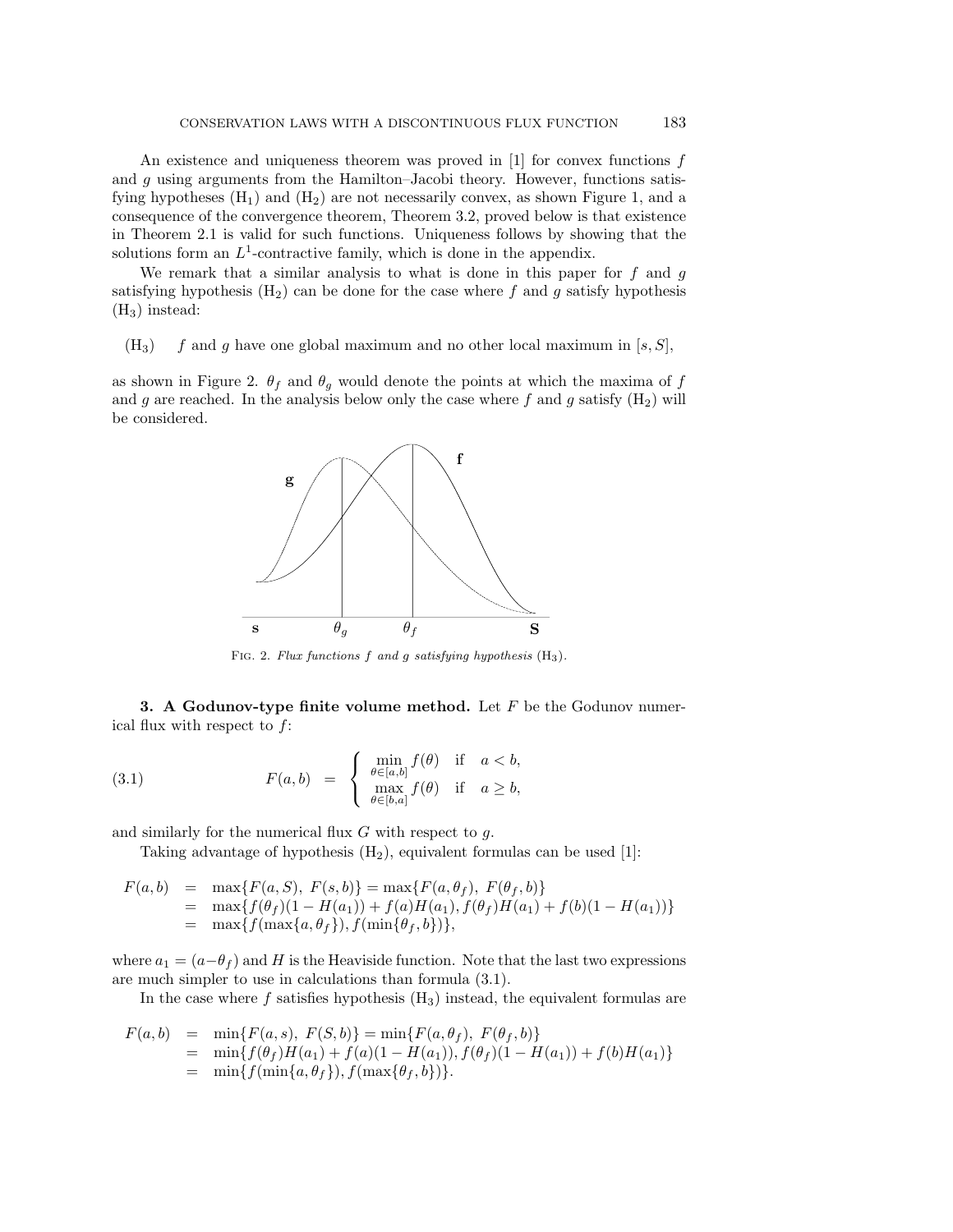Interface flux  $\overline{F}$ . At the point  $x = 0$  where the flux function changes we introduce the numerical flux  $\overline{F}$  calculated by using the Riemann problem solution given in [1]:

(3.2)  
\n
$$
F(a,b) = \max\{G(a, S), F(s, b)\} = \max\{G(a, \theta_g), F(\theta_f, b)\}
$$
\n
$$
= \max\{g(\theta_g)(1 - H(a_1)) + g(a)H(a_1), f(\theta_f)H(b_1) + f(b)(1 - H(b_1))\}
$$
\n
$$
= \max\{g(\max\{a, \theta_g\}), f(\min\{\theta_f, b\})\},
$$

where  $a_1 = (a - \theta_g), b_1 = (b - \theta_f).$ 

These four expressions of  $F$  are equivalent, but only the last two are useful for computational purposes. This flux  $\overline{F}$  coincides with the one given in [15]. When f and  $g$  do not intersect this numerical flux reduces to the one given in [3, 9, 13, 6].

Remark 3.1. In the case where f and g satisfy hypothesis  $(H_3)$  the definition of the interface flux should be

(3.3)  
\n
$$
\begin{array}{rcl}\n\overline{F}(a,b) & = & \min\{G(a,s), F(S,b)\} = & \min\{G(a,\theta_g), F(\theta_f,b)\} \\
& = & \min\{g(\theta_g)H(a_1) + g(a)(1 - H(a_1)), \\
& f(\theta_f)(1 - H(b_1)) + f(b)H(b_1)\} \\
& = & \min\{g(\min\{a,\theta_g\}), f(\max\{\theta_f,b\})\},\n\end{array}
$$

where  $\theta_f$  and  $\theta_g$  are now the maxima of f and g.

Let  $h > 0$  and define the space grid points as follows:

$$
x_{-1/2} = x_{1/2} = 0
$$
,  $x_{j+1/2} = j h$  for  $j \ge 0$ ,  $x_{j-1/2} = j h$  for  $j \le 0$ .

We will also use the midpoints of the intervals:

$$
x_j = \left(\frac{2j-1}{2}\right)h \quad \text{for } j \ge 1, \quad x_j = \left(\frac{2j+1}{2}\right)h \quad \text{for } j \le -1.
$$

For time discretization the time step is  $\Delta t > 0$ , and let  $t_n = n\Delta t$ ,  $\lambda = \frac{\Delta t}{h}$ .

For an initial data  $u_0 \in L^{\infty}(\mathbb{R})$  we define

$$
u^0_{j+1} = \frac{1}{h} \int_{x_{j+1/2}}^{x_{j+3/2}} u_0(x) dx \quad \text{if} \quad j \ge 0, \quad u^0_{j-1} = \frac{1}{h} \int_{x_{j-3/2}}^{x_{j-1/2}} u_0(x) dx \quad \text{if} \quad j \le 0,
$$

$$
N_h(f, g, u_0) = \sum_{i < -1} |G(u_i^0, u_{i+1}^0) - G(u_{i-1}^0, u_i^0)| + \sum_{i > 1} |F(u_i^0, u_{i+1}^0) - F(u_{i-1}^0, u_i^0)|
$$
  
(3.4) 
$$
+ |\overline{F}(u_{-1}^0, u_1^0) - G(u_{-2}^0, u_{-1}^0)| + |F(u_1^0, u_2^0) - \overline{F}(u_{-1}^0, u_1^0)|,
$$

(3.5) 
$$
N(f, g, u_0) = \sup_{h>0} N_h(f, g, u_0).
$$

It is easy to see that if  $u_0 \in BV(\mathbb{R})$ , then  $N(f, g, u_0) \leq C ||u_0||_{BV}$ , where C is a constant depending only on the Lipschitz constants of  $f$  and  $g$ .

Now we can define the explicit finite volume scheme  $\{u_i^n\}$  inductively as follows:

$$
\begin{array}{rcl}\nu_1^{n+1} & = & u_1^n - \lambda(F(u_1^n, u_2^n) - \overline{F}(u_{-1}^n, u_1^n)), \\
u_i^{n+1} & = & u_1^n - \lambda(F(u_i^n, u_{i+1}^n) - F(u_{i-1}^n, u_i^n)) \quad \text{if } i > 1, \\
u_{-1}^{n+1} & = & u_{-1}^n - \lambda(\overline{F}(u_{-1}^n, u_1^n) - G(u_{-2}^n, u_{-1}^n)), \\
u_i^{n+1} & = & u_i^n - \lambda(G(u_i^n, u_{i+1}^n) - G(u_{i-1}^n, u_i^n)) \quad \text{if } i < -1.\n\end{array}
$$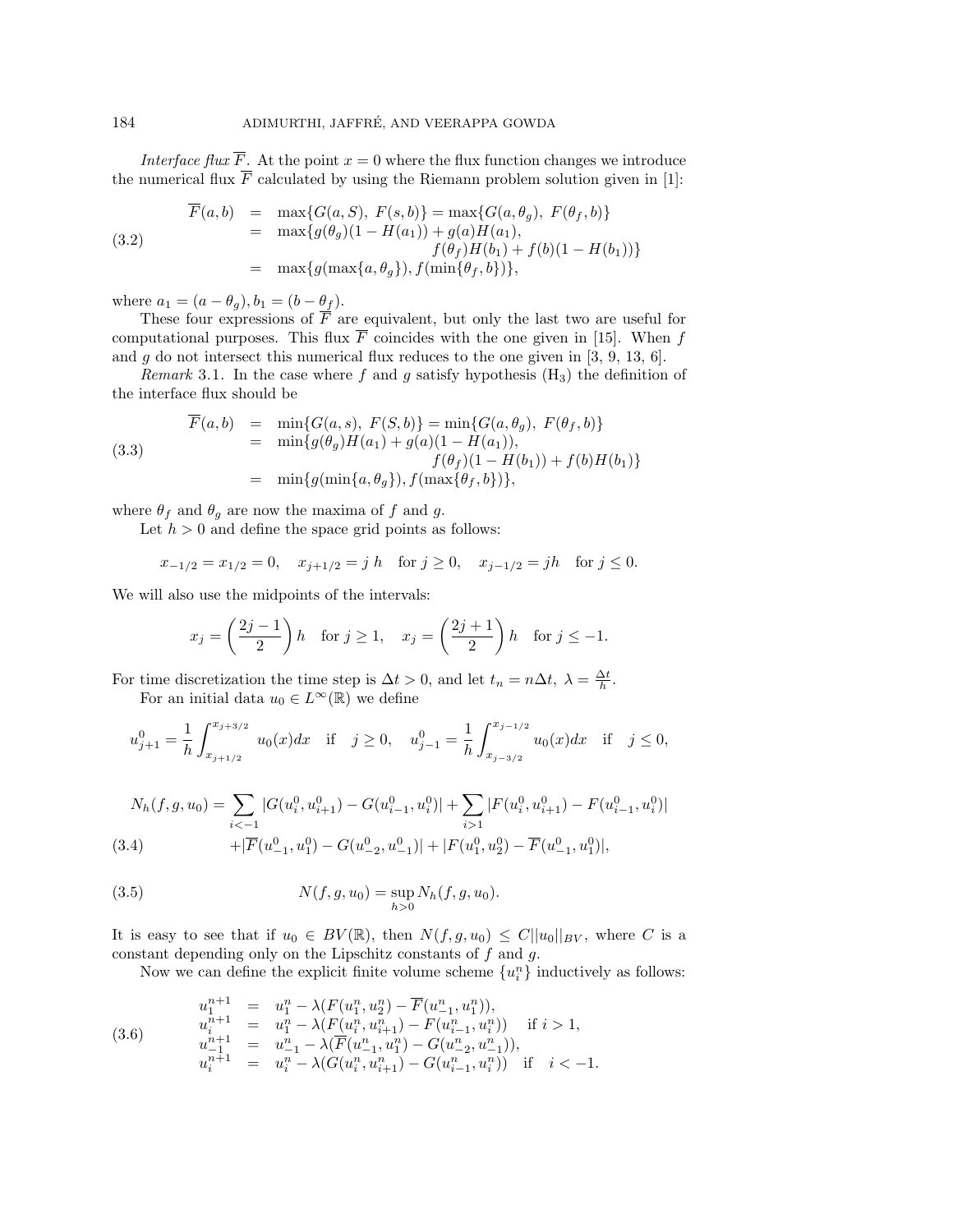Observe that this is, a Godunov scheme for  $i \neq \pm 1$ , that is, away from  $x = 0$ , and that for  $i = \pm 1$  the scheme is not consistent; that is, in general  $\overline{F}(u, u)$  need not be equal to  $f(u)$  or  $g(u)$ . Because of this, the maximum principle does not hold.

For  $u_0 \in L^{\infty}(\mathbb{R})$  and grid length  $h$  and  $\Delta t$  with  $\lambda = \frac{\Delta t}{h}$  fixed, define the function  $u_h \in L^{\infty}(\mathbb{R} \times \mathbb{R}_+)$  associated with  $\{u_i^n\}$  calculated by the scheme (3.6):

$$
(3.7) \t uh(x,t) = uin for (x,t) \in [xi-1/2, xi+1/2) \times [n\Delta t, (n+1)\Delta t), i \neq 0.
$$

Now we can state the following convergence theorem.

THEOREM 3.2. Assume that  $\lambda$ , M satisfies the CFL condition  $\lambda M \leq 1$ . Let  $u_0 \in L^{\infty}(\mathbb{R})$  such that  $s \leq u_0(x) \leq S$  for all  $x \in \mathbb{R}$  and  $N(f, g, u_0) < \infty$ . For  $h > 0$ , let  $\lambda = \frac{\Delta t}{h}$  and  $u_h$  be the corresponding calculated solution given by (3.6), (3.7). Then there exists a subsequence  $h_k \to 0$  such that  $u_{h_k}$  converges a.e. to a weak solution u of  $(1.2)$  satisfying interior entropy condition  $(2.1)$ . Suppose the discontinuities of every limit function u of  $\{u_h\}$  is a discrete set of Lipschitz curves; then  $u_h \to u$  in  $L^{\infty}_{loc}(\mathbb{R}_+, L^1_{loc}(\mathbb{R}))$  as  $h \to 0$ , and u satisfies the interface entropy condition (2.2).

The proof of this theorem is the object of the next section.

Remark 3.3. The CFL condition still reads  $\lambda M \leq 1$  in the case of a discontinuous flux function.

## **4. Proof of the convergence theorem, Theorem 3.2.**

**4.1. Properties of the numerical flux.** Before going into the details of the proof, we need to study the properties of the numerical flux  $F, G$ , and  $\overline{F}$ .

From definitions (3.1), (3.2),  $F, G, \overline{F}$ , are nondecreasing functions in the first variable and nonincreasing functions in the second variable. Furthermore, the functions F, G, and  $\overline{F}$  satisfy for any  $a, a_1, a_2, b, b_1, b_2 \in [s, S]$ 

$$
(4.1) \quad (|F(a_1, b) - F(a_2, b)|, |F(a, b_1) - F(a, b_2)|) \leq M(|a_1 - a_2|, |b_1 - b_2|),(|G(a_1, b) - G(a_2, b)|, |G(a, b_1) - G(a, b_2)|) \leq M(|a_1 - a_2|, |b_1 - b_2|),(|F(a_1, b) - F(a_2, b)|, |F(a, b_1) - F(a, b_2)|) \leq M(|a_1 - a_2|, |b_1 - b_2|).
$$

The following lemma is easy to prove.

LEMMA 4.1. Let f and g satisfy  $(H_1)$  and  $(H_2)$ . Then  $\overline{F}$  satisfies

$$
\overline{F}(s,s) = f(s) = g(s), \quad \overline{F}(S,S) = f(S) = g(S), \n\overline{F}(a,b) = F(a,b) \quad \text{if} \quad f \equiv g.
$$

Now we define for  $X, Y, Z \in [s, S]$ 

$$
H_{-2}(X, Y, Z) = Y - \lambda(\overline{F}(Y, Z) - G(X, Y)),
$$
  
\n
$$
H_{-1}(X, Y, Z) = Y - \lambda(G(Y, Z) - G(X, Y)),
$$
  
\n
$$
H_1(X, Y, Z) = Y - \lambda(F(Y, Z) - F(X, Y)),
$$
  
\n
$$
H_2(X, Y, Z) = Y - \lambda(F(Y, Z) - \overline{F}(X, Y)).
$$

Then we have the following lemma.

LEMMA 4.2. Let  $\lambda M \leq 1$  and  $a \in [s, S]$ ; then we have the following: (i)  $H_{\pm_1}(a, a, a) = a$ , and  $H_{\pm_2}(s, s, s) = s$ ,  $H_{\pm_2}(S, S, S) = S$ .

(ii)  $H_i$  is nondecreasing in each of its variables.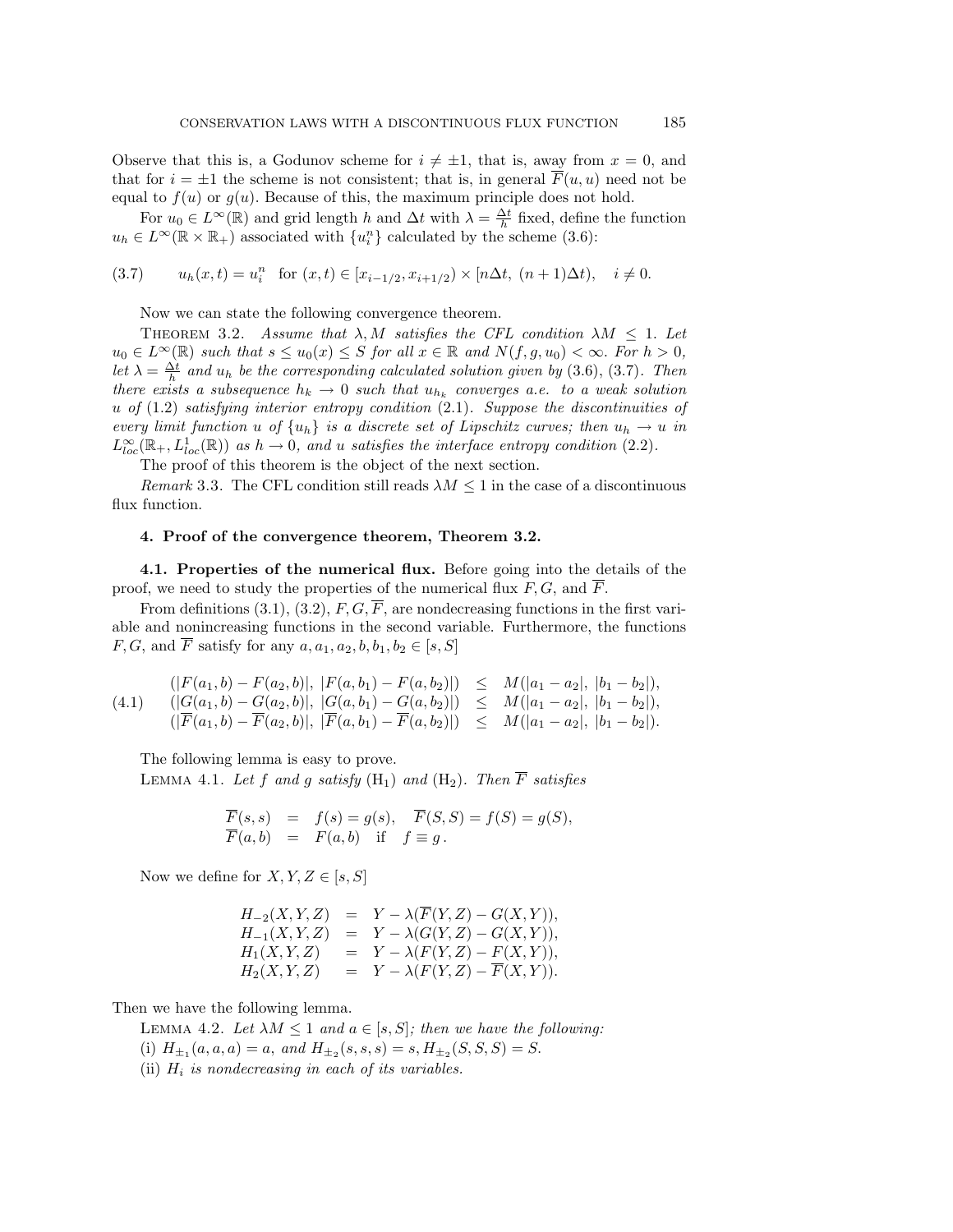(iii) Let  $\{T_i\}_{i\in \mathbb{Z}\setminus\{0\}}$  be a sequence in [s, S], and define  $P_i = (T_{i-1}, T_i, T_{i+1})$  if  $|i| \geq 2$ ,  $P_1 = (T_{-1}, T_1, T_2)$ , and  $P_{-1} = (T_{-2}, T_{-1}, T_1)$ . Then for  $|i| \geq 3$ ,

$$
\frac{\partial H_1}{\partial X}(P_{i+1}) + \frac{\partial H_1}{\partial Y}(P_i) + \frac{\partial H_1}{\partial Z}(P_{i-1}) = 1,\n\frac{\partial H_{-1}}{\partial X}(P_{i+1}) + \frac{\partial H_{-1}}{\partial Y}(P_i) + \frac{\partial H_{-1}}{\partial Z}(P_{i-1}) = 1,\n\frac{\partial H_1}{\partial X}(P_3) + \frac{\partial H_1}{\partial Y}(P_2) + \frac{\partial H_2}{\partial Z}(P_1) = 1,\n\frac{\partial H_{-2}}{\partial X}(P_{-1}) + \frac{\partial H_{-1}}{\partial Y}(P_{-2}) + \frac{\partial H_{-1}}{\partial Z}(P_{-3}) = 1,\n\frac{\partial H_2}{\partial X}(P_1) + \frac{\partial H_{-2}}{\partial Y}(P_{-1}) + \frac{\partial H_{-1}}{\partial Z}(P_{-2}) = 1,\n\frac{\partial H_1}{\partial X}(P_2) + \frac{\partial H_2}{\partial Y}(P_1) + \frac{\partial H_{-2}}{\partial Z}(P_{-1}) = 1.
$$

*Proof.* From Lemma 4.1,  $\overline{F}(s, s) = f(s) = g(s)$ ,  $\overline{F}(S, S) = f(S) = g(S)$ , and for all  $a \in [s, S]$ ,  $F(a, a) = f(a)$ ,  $G(a, a) = g(a)$ . Hence  $H_{\pm 1}(a, a, a) = a$ ,  $H_{\pm 2}(s, s, s) =$  $s, H_{\pm 2}(S, S, S) = S$ . This proves (i). By symmetry it is enough to prove (ii) for  $H_2$ . Let  $(X, Y, Z), X_1 \leq X_2, Y_1 \leq Y_2, Z_1 \leq Z_2$ , be given. Then

$$
H_2(X_1, Y, Z) - H_2(X_2, Y, Z) = \lambda(\overline{F}(X_1, Y) - \overline{F}(X_2, Y)) \le 0.
$$

Without loss of generality we can assume that  $g(\theta_g) = \min g \ge \min f = f(\theta_f)$ . For  $X \ge \theta_g$ ,  $Z \le \theta_f$ , define  $\tilde{A}(X) \le \theta_f$  and  $\tilde{B}(Z) \ge \theta_f$  by  $f(\tilde{A}(X)) = g(X)$  and  $f(Z) = f(\tilde{B}(Z))$ . Then we have by direct calculations

$$
I_1 = F(Y_1, Z) - F(Y_2, Z) = \begin{cases} f(\tilde{B}(Z)) - f(Y_2) & \text{if } Z \le \theta_f, & Y_1 \le \tilde{B}(Z) \le Y_2, \\ f(Y_1) - f(Y_2) & \text{if } Z \le \theta_f, & Y_1 \ge \tilde{B}(Z) \\ & \text{or } Z \ge \theta_f, & Y_1 \ge \theta_f, \\ f(\theta_f) - f(Y_2) & \text{if } Z \ge \theta_f, & Y_1 \le \theta_f \le Y_2, \\ 0 & \text{otherwise,} \end{cases}
$$

$$
I_2 = \overline{F}(X, Y_1) - \overline{F}(X, Y_2) = \begin{cases} f(Y_1) - f(\min(Y_2, \tilde{A}(X))) & \text{if } X \ge \theta_g, & Y_1 \le \tilde{A}(X), \\ f(Y_1) - f(\min(Y_2, \tilde{A}(\theta_g))) & \text{if } X \le \theta_g, & Y_1 \le \tilde{A}(\theta_g), \\ 0 & \text{otherwise.} \end{cases}
$$

Let  $I = -\lambda (I_1 - I_2)$ . Then from the above calculation,  $I = -\lambda I_1$  if  $Y_1 \ge \theta_f$  and  $I = \lambda I_2$  if  $Y_2 \le \theta_f$ . In either case we have  $|I| \le \lambda M |Y_1 - Y_2|$ . Now suppose that  $Y_1 \leq \theta_f \leq Y_2$ ; then we have

$$
|I| \le (|I_1| + |I_2|) \le \lambda M(|Y_2 - \theta_f| + |Y_1 - \tilde{A}(\theta_g)|) = \lambda M|Y_1 - Y_2|.
$$

Hence, since F and  $\overline{F}$  are nondecreasing in the first variable and nonincreasing in the second variable, we obtain

$$
H_2(X, Y_1, Z) - H_2(X, Y_2, Z) = Y_1 - Y_2 - \lambda (F(Y_1, Z) - F(Y_2, Z))
$$
  
\n
$$
+ \lambda (\overline{F}(X, Y_1) - \overline{F}(X, Y_2))
$$
  
\n
$$
= Y_1 - Y_2 - \lambda (I_1 - I_2) \le Y_1 - Y_2 + \lambda M |Y_1 - Y_2|
$$
  
\n
$$
\le (1 - \lambda M)(Y_1 - Y_2) \le 0,
$$
  
\n
$$
H_2(X, Y, Z_1) - H_2(X, Y, Z_2) = -\lambda (F(Y, Z_1) - F(Y, Z_2)) \le 0.
$$

This proves (ii).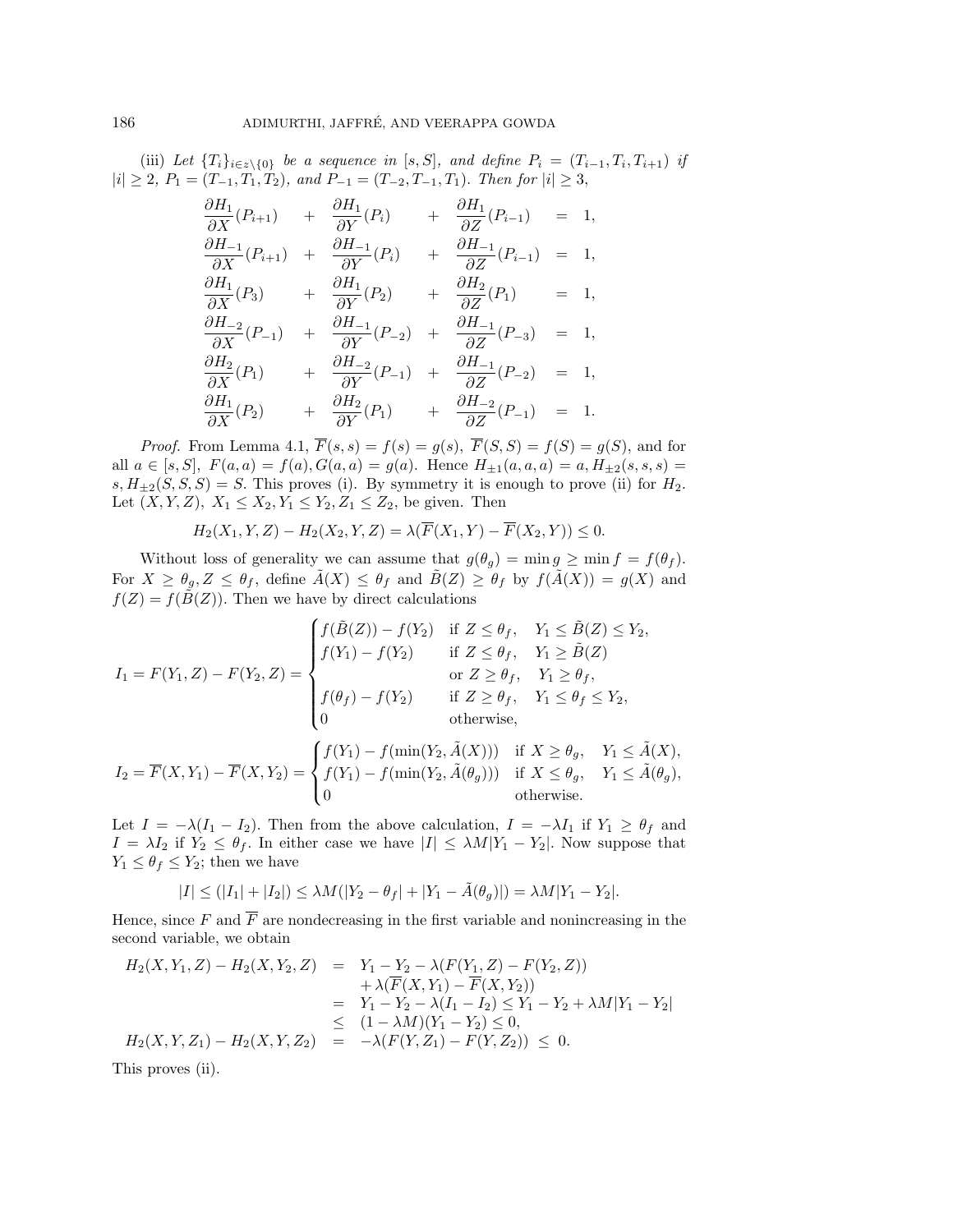Let  $i \geq 3$ ; then

$$
\frac{\partial H_1}{\partial X}(P_{i+1}) + \frac{\partial H_1}{\partial Y}(P_i) + \frac{\partial H_1}{\partial Z}(P_{i-1})
$$
\n
$$
= \lambda \frac{\partial F}{\partial a}(T_i, T_{i+1}) + 1 - \lambda \left(\frac{\partial F}{\partial a}(T_i, T_{i+1}) - \frac{\partial F}{\partial b}(T_{i-1}, T_i)\right) - \lambda \frac{\partial F}{\partial b}(T_{i-1}, T_i) = 1.
$$

This proves the first equality in (iii). The proof is similar for the second equality in (iii). For the third, fourth, fifth, and sixth equalities we have

$$
\frac{\partial H_1}{\partial X}(P_3) + \frac{\partial H_1}{\partial Y}(P_2) + \frac{\partial H_2}{\partial Z}(P_1) = \lambda \frac{\partial F}{\partial a}(T_2, T_3) + 1
$$
  
\n
$$
-\lambda \left(\frac{\partial F}{\partial a}(T_2, T_3) - \frac{\partial F}{\partial b}(T_1, T_2)\right) - \lambda \frac{\partial F}{\partial b}(T_1, T_2) = 1,
$$
  
\n
$$
\frac{\partial H_{-2}}{\partial X}(P_{-1}) + \frac{\partial H_{-1}}{\partial Y}(P_{-2}) + \frac{\partial H_{-1}}{\partial Z}(P_3) = \lambda \frac{\partial G}{\partial a}(T_{-2}, T_{-1}) + 1
$$
  
\n
$$
-\lambda \left(\frac{\partial G}{\partial a}(T_{-2}, T_{-1}) - \frac{\partial G}{\partial b}(T_{-3}, T_{-2})\right) - \lambda \frac{\partial G}{\partial b}(T_{-3}, T_{-2}) = 1,
$$
  
\n
$$
\frac{\partial H_2}{\partial X}(P_1) + \frac{\partial H_{-2}}{\partial Y}(P_{-1}) + \frac{\partial H_{-1}}{\partial Z}(P_{-2}) = \lambda \frac{\partial F}{\partial a}(T_{-1}, T_1) + 1
$$
  
\n
$$
-\lambda \left(\frac{\partial F}{\partial a}(T_{-1}, T_1) - \frac{\partial G}{\partial b}(T_{-2}, T_{-1})\right) - \lambda \frac{\partial G}{\partial b}(T_{-2}, T_{-1}) = 1,
$$
  
\n
$$
\frac{\partial H_1}{\partial X}(P_2) + \frac{\partial H_2}{\partial Y}(P_1) + \frac{\partial H_{-2}}{\partial Z}(P_{-1}) = \lambda \frac{\partial F}{\partial a}(T_1, T_2) + 1
$$
  
\n
$$
-\lambda \left(\frac{\partial F}{\partial a}(T_1, T_2) - \frac{\partial F}{\partial b}(T_{-1}, T_1)\right) - \lambda \frac{\partial F}{\partial b}(T_{-1}, T_1) = 1.
$$

This completes the proof of Lemma 4.2.

**4.2.**  $L^{\infty}$  and TV bounds. The next lemmas show that the scheme (3.6) is  $L^1$ -contractive and the idea of the proof is taken from [11].

LEMMA 4.3. Let  $u_0 \in L^{\infty}(\mathbb{R}, [s, S])$  be the initial data, and let  $\{u_i^n\}$  be the corresponding solution calculated by the finite volume scheme (3.6). When  $\lambda M \leq 1$ , then

$$
(4.2) \t\t s \le u_i^n \le S \quad \forall i, n.
$$

*Proof.* Since  $s \leq u_0 \leq S$ , hence for all  $i, s \leq u_i^0 \leq S$ . By induction, assume that  $(4.2)$  holds for *n*. Then from (i) and (ii) of Lemma 4.2 we have

$$
s = H_{-1}(s, s, s) \le H_{-1}(u_{i-1}^n, u_i^n, u_{i+1}^n) = u_1^{n+1} \le H_{-1}(S, S, S) = S \text{ if } i \le -2,
$$
  
\n
$$
s = H_1(s, s, s) \le H_1(u_{i-1}^n, u_i^n, u_{i+1}^n) = u_i^{n+1} \le H_1(S, S, S) = S \text{ if } i \ge 2,
$$
  
\n
$$
s = H_{-2}(s, s, s) \le H_{-2}(u_{-2}^n, u_{-1}^n, u_1^n) = u_{-1}^{n+1} \le H_{-2}(S, S, S) = S,
$$
  
\n
$$
s = H_2(s, s, s) \le H_2(u_{-1}^n, u_1^n, u_2^n) = u_1^{n+1} \le H_2(S, S, S) = S.
$$

This proves (4.2).

LEMMA 4.4. Let  $u_0, v_0 \in L^{\infty}(\mathbb{R}, [s, S])$  be initial datas, and let  $\{u_i^n\}$  and  $\{v_i^n\}$  be the corresponding solutions calculated by the finite volume scheme (3.6). Let  $\lambda M \leq 1$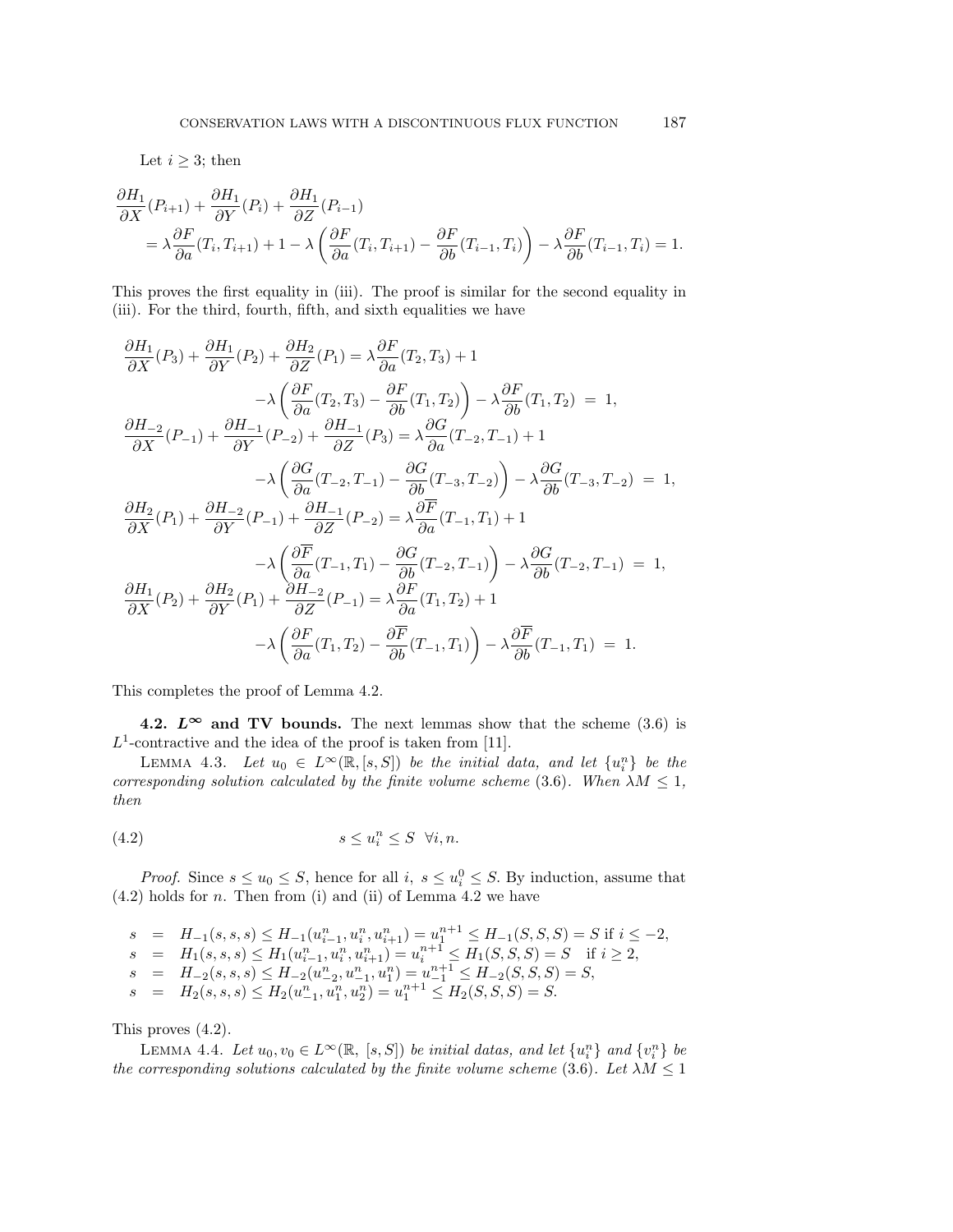and  $i_0 \leq j_0$ ; then

$$
\sum_{\substack{i_0 \le i \le j_0 \\ i \neq 0}} |u_i^{n+1} - v_i^{n+1}| \le \sum_{\substack{i_0 - 1 \le i \le j_0 + 1 \\ i \neq 0}} |u_i^n - v_i^n|,
$$
  

$$
\sum_{i \neq 0} |u_i^{n+1} - u_i^n| \le \sum_{i \neq 0} |u_i^n - u_i^{n-1}|.
$$

Lemma 4.4 is a localized version of the Crandall–Tartar lemma [4], which we will prove along the lines of [11].

*Proof.* The first inequality in Lemma 4.4 will be proved for  $i_0 \le -1$  and  $j_0 \ge 1$ . The other cases follow in the same manner. For  $\theta \in [0, 1]$ , let  $p_i^n(\theta) = \theta u_i^n + (1 - \theta)v_i^n$ and

$$
P_i^n(\theta) = \begin{cases} (p_{i-1}^n(\theta), p_i^n(\theta), p_{i+1}^n(\theta)) & \text{if} \quad |i| \ge 2, \\ (p_{-2}^n(\theta), p_{-1}^n(\theta), p_1^n(\theta)) & \text{if} \quad i = -1, \\ (p_{-1}^n(\theta), p_1^n(\theta), p_2^n(\theta)) & \text{if} \quad i = 1. \end{cases}
$$

From Lemma 4.3 we have  $p_i^n(\theta) \in [s, S]$  for all i, n, and  $\theta$ . From their definitions, the  $H_i$ 's are uniformly continuous functions, and from (ii) in Lemma 4.2 a.e.  $(X, Y, Z), \frac{\partial H_i}{\partial X} \geq 0, \frac{\partial H_i}{\partial Y} \geq 0, \frac{\partial H_i}{\partial Z} \geq 0$ . Hence from the mean value theorem

$$
\sum_{i_0}^{-2} |u_i^{n+1} - v_i^{n+1}| = \sum_{i_0}^{-2} |H_{-1}(u_{i-1}^n, u_i^n, u_{i+1}^n) - H_{-1}(v_{i-1}^n, v_i^n, v_{i+1}^n)|
$$
  
\n
$$
\leq \sum_{i_0}^{-2} |u_{i-1}^n - v_{i-1}^n| \int_0^1 \frac{\partial H_{-1}}{\partial X} (P_i^n(\theta)) d\theta
$$
  
\n
$$
+ \sum_{i_0}^{-2} |u_i^n - v_i^n| \int_0^1 \frac{\partial H_{-1}}{\partial Y} (P_i^n(\theta)) d\theta + |u_{i+1}^n - v_{i+1}^n| \int_0^1 \frac{\partial H_{-1}}{\partial Z} (P_i^n(\theta)) d\theta
$$
  
\n
$$
= |u_{i_0-1}^n - v_{i_0-1}^n| \int_0^1 \frac{\partial H_{-1}}{\partial X} (P_{i_0}^n(\theta)) d\theta
$$
  
\n
$$
+ \sum_{i_0}^{-3} |u_i^n - v_i^n| \int_0^1 \left( \frac{\partial H_{-1}}{\partial X} (P_{i+1}^n(\theta)) + \frac{\partial H_{-1}}{\partial Y} (P_i^n(\theta)) + \frac{\partial H_{-1}}{\partial Z} (P_{i-1}^n(\theta)) \right) d\theta
$$
  
\n
$$
+ |u_{-2}^n - v_{-2}^n| \int_0^1 \left( \frac{\partial H_{-1}}{\partial Y} (P_{-2}^n(\theta)) + \frac{\partial H_{-1}}{\partial Z} (P_{-3}^n(\theta)) \right) d\theta
$$
  
\n
$$
+ |u_{-1}^n - v_{-1}^n| \int_0^1 \frac{\partial H_{-1}}{\partial Z} (P_{-2}^n(\theta)) d\theta.
$$

Now  $\frac{\partial H_{-1}}{\partial X}(X, Y, Z) = \lambda \frac{\partial G}{\partial a}(X, Y) \le \lambda M \le 1$ , and from the second equality of (iii) in Lemma 4.2 we obtain

$$
\sum_{i_0}^{-2} |u_i^{n+1} - v_i^{n+1}| \le \sum_{i_0-1}^{-3} |u_i^n - v_i^n| + |u_{-1}^n - v_{-1}^n| \int_0^1 \frac{\partial H_{-1}}{\partial Z} (P_{-2}^n(\theta)) d\theta + |u_{-2}^n - v_{-2}^n| \int_0^1 \left( \frac{\partial H_{-1}}{\partial Y} (P_{-2}^n(\theta)) + \frac{\partial H_{-1}}{\partial Z} (P_{-3}^n(\theta)) \right) d\theta.
$$

Since  $\frac{\partial H_1}{\partial Z} = -\lambda \frac{\partial F}{\partial b} \le \lambda M \le 1$ , the following inequalities result from the first equality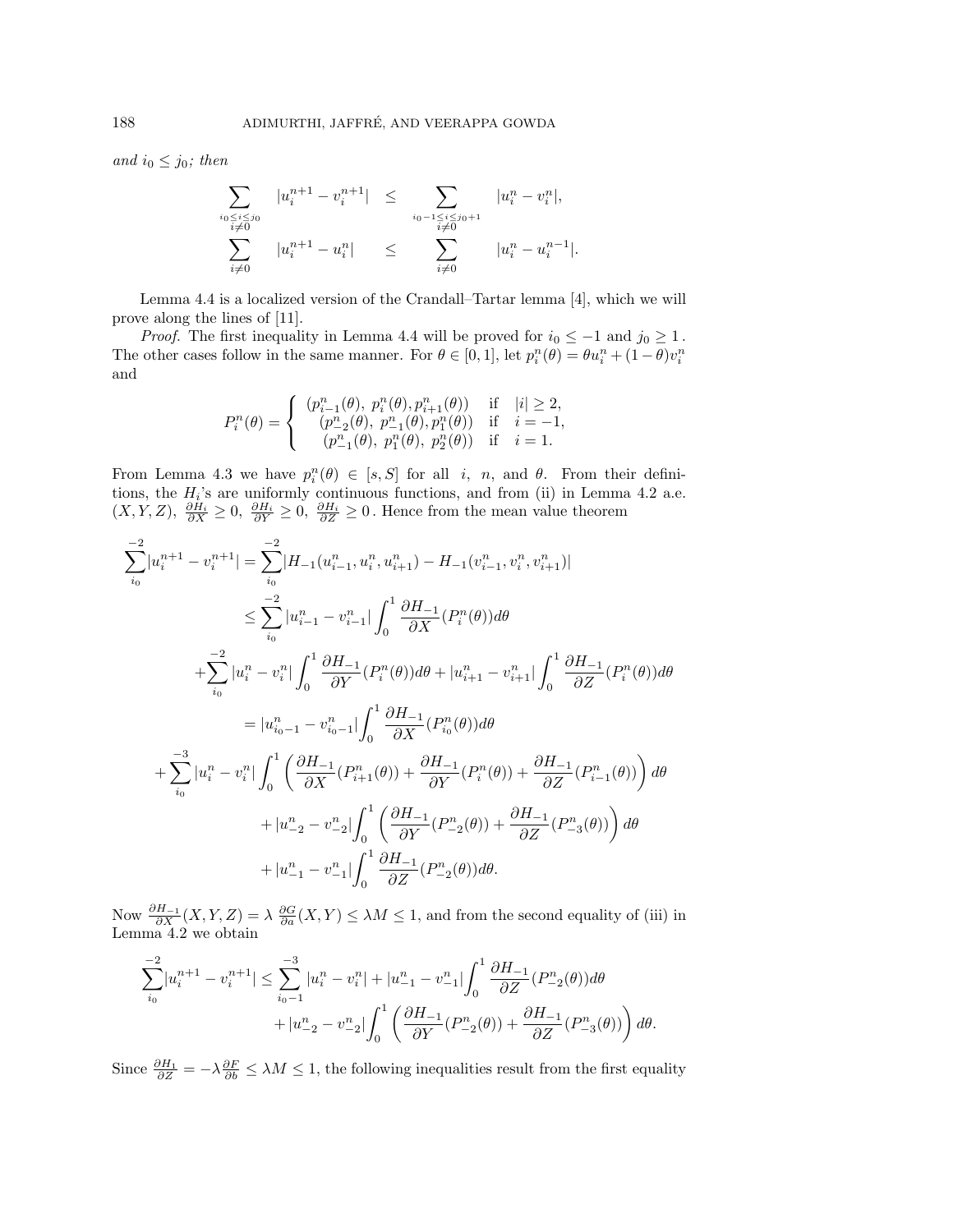of (iii) in Lemma 4.2:

$$
\sum_{2}^{j_{0}} |u_{i}^{n+1} - v_{i}^{n+1}| \leq \sum_{3}^{j_{0}+1} |u_{i}^{n} - v_{i}^{n}| + |u_{1}^{n} - v_{1}^{n}| \int_{0}^{1} \frac{\partial H_{1}}{\partial X} (P_{2}^{n}(\theta)) d\theta \n+ |u_{2}^{n} - v_{2}^{n}| \int_{0}^{1} \left( \frac{\partial H_{1}}{\partial Y} (P_{2}^{n}(\theta)) + \frac{\partial H_{1}}{\partial X} (P_{3}^{n}(\theta)) \right) d\theta.
$$

Moreover,

$$
\begin{split} &|u_{-1}^{n+1}-v_{-1}^{n+1}|+|u_{1}^{n+1}-v_{1}^{n+1}| \\ &=|H_{-2}(u_{-2}^{n},u_{-1}^{n},u_{1}^{n})-H_{-2}(v_{-2}^{n},v_{-1}^{n},v_{1}^{n})|+|H_{2}(u_{-1}^{n},u_{1}^{n},u_{2}^{n})-H_{2}(v_{-1}^{n},v_{1}^{n},v_{2}^{n})| \\ &\leq |u_{-2}^{n}-v_{-2}^{n}| \int_{0}^{1} \frac{\partial H_{-2}}{\partial X}(P_{-1}^{n}(\theta)) d\theta+|u_{-1}^{n}-v_{-1}^{n}| \int_{0}^{1} \left(\frac{\partial H_{2}}{\partial X}(P_{1}^{n}(\theta))+\frac{\partial H_{-2}}{\partial Y}(P_{-1}^{n}(\theta))\right) d\theta \\ &\quad +|u_{1}^{n}-v_{1}^{n}| \int_{0}^{1} \left(\frac{\partial H_{2}}{\partial Y}(P_{1}^{n}(\theta))+\frac{\partial H_{-2}}{\partial Z}(P_{-1}^{n}(\theta))\right) d\theta+|u_{2}^{n}-v_{2}^{n}| \int_{0}^{1} \frac{\partial H_{2}}{\partial Z}(P_{1}^{n}(\theta)) d\theta. \end{split}
$$

Summing up all the above three inequalities and from the last four equalities of (iii) in Lemma 4.2 we obtain

$$
\sum_{\substack{i_0 \le i \le j_0 \\ i \neq 0}} |u_i^{n+1} - v_i^{n+1}| \le \sum_{i_0-1}^{-3} |u_i^n - v_i^n| + \sum_{3}^{j_0+1} |u_i^n - v_i^n| \n+ |u_{-2}^n - v_{-2}^n| \int_0^1 \left( \frac{\partial H_{-2}}{\partial X} (P_{-1}^n(\theta)) + \frac{\partial H_{-1}}{\partial Y} (P_{-2}^n(\theta)) + \frac{\partial H_{-1}}{\partial Z} (P_{-3}^n(\theta)) \right) d\theta \n+ |u_{-1}^n - v_{-1}^n| \int_0^1 \left( \frac{\partial H_2}{\partial X} (P_1^n(\theta)) + \frac{\partial H_{-2}}{\partial Y} (P_{-1}^n(\theta)) + \frac{\partial H_{-1}}{\partial Z} (P_{-2}^n(\theta)) \right) d\theta \n+ |u_i^n - v_i^n| \int_0^1 \left( \frac{\partial H_1}{\partial X} (P_2^n(\theta)) + \frac{\partial H_2}{\partial Y} (P_1^n(\theta)) + \frac{\partial H_{-2}}{\partial Z} (P_{-2}^n(\theta)) \right) d\theta \n+ |u_2^n - v_2^n| \int_0^1 \left( \frac{\partial H_1}{\partial X} (P_3^n(\theta)) + \frac{\partial H_1}{\partial Y} (P_2^n(\theta)) + \frac{\partial H_2}{\partial Z} (P_1^n(\theta)) \right) d\theta \n= \sum_{i_0-1 \le i \le j_0+1} |u_i^n - v_i^n|.
$$

Take the special choice of  $v_0$  by  $v_0(x) = u_i^1$  in  $[x_{i-1/2}, x_{i+1/2})$ . Then it follows easily that  $v_i^n = u_i^{n+1}$ . Now substituting this in the first inequality of the lemma and taking  $i_0 = -\infty$ ,  $j_0 = \infty$  we obtain the second inequality. This completes the proof of Lemma 4.4.

Next we use the singular mapping technique introduced in [27, 23, 22, 28] to obtain TV bounds for the transformed scheme, and this allows us to pass to the limit as  $h \to 0$ .

Let  $k : [s, S] \to \mathbb{R}$  be a Lipschitz continuous function satisfying  $(H_2)$ , and let K be the corresponding numerical flux as in (3.1). Let  $\theta_k$  denote the unique minima of k. For  $A \in [s, S], a, b \in \mathbb{R}, \{u_{j-1}, u_j, u_{j+1}, u_{j+2}\} \subset [s, S],$  define

$$
\psi_{k,A}(u) = \int_A^u |k'(\theta)| d\theta, \qquad \chi_{-}(k'(u)) = \begin{cases} 0 & \text{if } u \in (\theta_k, S], \\ 1 & \text{if } u \in [s, \theta_k], \end{cases}
$$
  

$$
\chi(a,b) = \begin{cases} 1 & \text{if } a \le b, \\ 0 & \text{if } a > b, \end{cases} \qquad \chi_{+}(k'(u)) = \begin{cases} 1 & \text{if } u \in [\theta_k, S], \\ 0 & \text{if } u \in [s, \theta_k), \end{cases}
$$

and  $H_{i+1/2} = K(u_i, u_{i+1})$  for  $j - 1 \leq i \leq j + 1$ .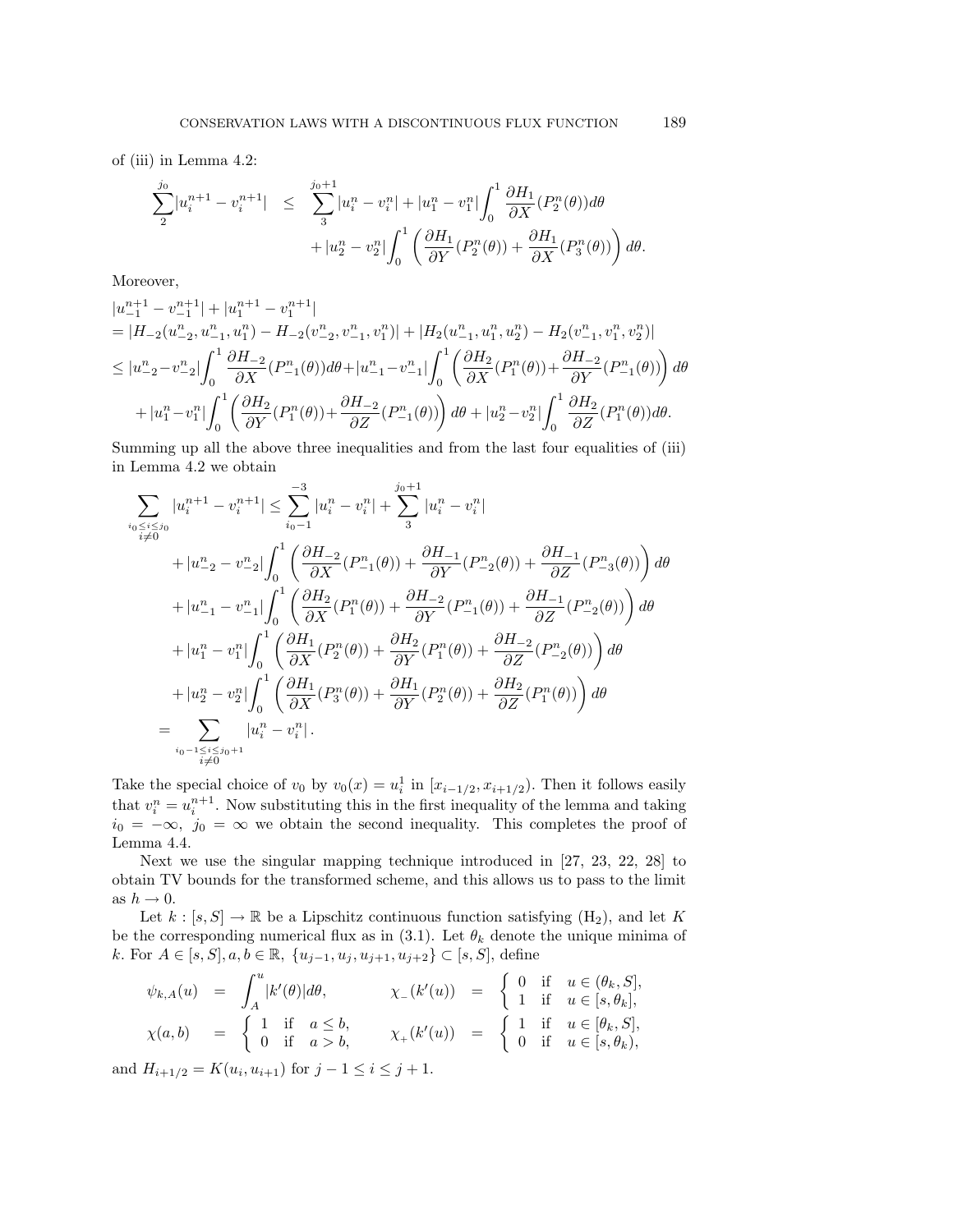Apart from  $\chi$ <sub>-</sub>,  $\chi$ <sub>+</sub> we will use the standard notation

$$
a_+=\max(a,0),\quad a_-=\min(a,0),\quad a=a_++a_-,\quad |a|=a_+-a_-.
$$

Lemma 4.5. With the above notation we have the following inequalities:

(4.3) 
$$
-\chi(u_j, u_{j+1}) \int_{u_j}^{u_{j+1}} k'_{-}(\theta) d\theta \le \chi_{-}(k'(u_j)) |H_{j+1/2} - H_{j-1/2}|,
$$

(4.4) 
$$
\chi(u_j, u_{j+1}) \int_{u_j}^{u_{j+1}} k'_+(\theta) d\theta \leq \chi_+(k'(u_{j+1})) |H_{j+3/2} - H_{j+1/2}|
$$

$$
-(\psi_{k,A}(u_j) - \psi_{k,A}(u_{j+1}))_{-} = \chi(u_j, u_{j+1}) \left\{ \int_{u_j}^{u_{j+1}} k'_+(\theta) d\theta - \int_{u_j}^{u_{j+1}} k'_-(\theta) d\theta \right\}
$$
  
(4.5) 
$$
\leq \chi_{-}(k'(u_j)) |H_{j+1/2} - H_{j-1/2}| + \chi_{+}(k'(u_{j+1})) |H_{j+3/2} - H_{j+1/2}|.
$$

The proof of this lemma can be found in [28, Lemma 3.3], just replacing the requirement of a single maximum by a single minimum.

Singular mappings. Let f, g satisfy the hypotheses (H<sub>1</sub>) and (H<sub>2</sub>). Let  $\theta_f$ ,  $\theta_q$  be the respective minima for f and g. Define the singular mappings  $\psi_1, \psi_2$  associated with  $f$  and  $g$  as follows.

Case 1. 
$$
f(\theta_f) \leq g(\theta_g)
$$
. Choose  $A \geq \theta_f$  such that  $f(A) = g(\theta_g)$  and for  $u \in [s, S]$ 

$$
\psi_1(u) = \psi_{g,\theta_g}(u) = \int_{\theta_g}^u |g'(\theta)| d\theta, \quad \psi_2(u) = \psi_{f,A}(u) = \int_A^u |f'(\theta)| d\theta.
$$

Case 2.  $f(\theta_f) \ge g(\theta_g)$ . Choose  $A \le \theta_g$  such that  $f(\theta_f) = g(A)$  and for  $u \in [s, S]$ 

$$
\psi_1(u) = \psi_{g,A}(u) = \int_A^u |g'(\theta)| d\theta, \quad \psi_2(u) = \psi_{f,\theta_f}(u) = \int_{\theta_f}^u |f'(\theta)| d\theta.
$$

In order to obtain TV bounds for the transformed sequence under the singular mappings, we have to estimate the error term  $E$  defined as below. This error estimate will be carried out in the next two lemmas.

For  $\{u_{-2}, u_{-1}, u_1, u_2\} \subset [s, S],$  define  $z_1 = \psi_2(u_1), z_{-1} = \psi_1(u_{-1}),$   $H_{3/2} = F(u_1, u_2),$  $H_{1/2} = H_{-1/2} = \overline{F}(u_{-1}, u_1), H_{-3/2} = G(u_{-2}, u_{-1}),$  and

$$
E = -(z_{-1} - z_1)_{-} - \chi(u_1, u_2) \int_{u_1}^{u_2} f'_{-}(\theta) d\theta + \chi(u_{-2}, u_{-1}) \int_{u_{-2}}^{u_{-1}} g'_{+}(\theta) d\theta
$$

$$
-|H_{-1/2} - H_{-3/2}| - |H_{3/2} - H_{1/2}|.
$$

LEMMA 4.6. With the above notation, for any sequence  $\{u_{-2}, u_{-1}, u_1, u_2\} \subset$ [s, S], we have  $E \leq 0$ .

*Proof.* Without loss of generality we can assume that  $\theta_f \leq \theta_g$  and  $f(\theta_f) \leq g(\theta_g)$ (see Figure 1). Now  $\psi_2(S) = f(S) - f(A) = g(S) - g(\theta_g) = \psi_1(S)$  and  $\psi_2(s) =$  $-(f(s) - f(\theta_f)) - (f(A) - f(\theta_f)) \leq -(f(A) - f(s)) = (g(\theta_g) - g(s)) = \psi_1(s)$ . Hence the range of  $\psi_1$  is contained in the range of  $\psi_2$ . Therefore for each  $u \in [s, S]$  there exists a unique  $\rho(u) \in [s, S]$  such that  $\psi_1(u) = \psi_2(\rho(u))$  and  $u \mapsto \rho(u)$  is an increasing function since  $\psi_1, \psi_2$  are increasing functions.

For  $u_{-1} \geq \theta_g$ , define  $\tilde{A}(u_{-1}) \leq \theta_f$  by  $f(\tilde{A}(u_{-1})) = g(u_{-1})$  (see Figure 1).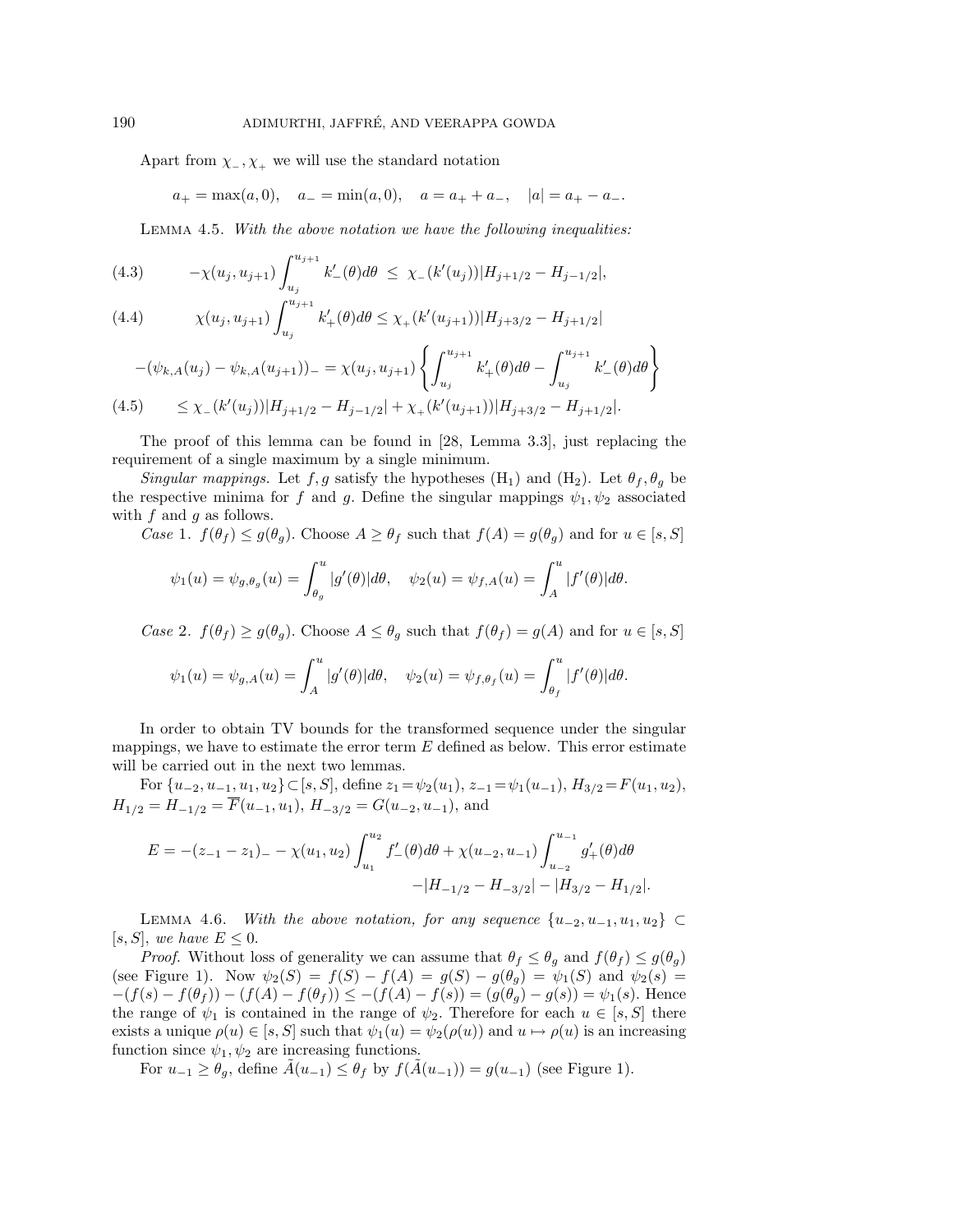Step 1. Let  $u_{-1} \geq \theta_g$ ,  $u_1 \geq \tilde{A}(u_{-1})$ . In this case it is easy to see that  $H_{1/2} = H_{-1/2} = \overline{F}(u_{-1}, u_1) = g(u_{-1})$  and

$$
\chi(u_{-2}, u_{-1}) \int_{u_{-2}}^{u_{-1}} g'_{+}(\theta) d\theta = \chi(u_{-2}, u_{-1}) (g(u_{-1}) - g(\max(\theta_g, u_{-2}))),
$$
  
\n
$$
|H_{-1/2} - H_{-3/2}| = |\overline{F}(u_{-1}, u_1) - G(u_{-2}, u_{-1})| = |g(u_{-1}) - g(\max(\theta_g, u_{-2}))|
$$
  
\n
$$
\geq \chi(u_{-2}, u_{-1}) \int_{u_{-2}}^{u_{-1}} g'_{+}(\theta) d\theta.
$$

Hence

(4.6) 
$$
\chi(u_{-2}, u_{-1}) \int_{u_{-2}}^{u_{-1}} g'_{+}(\theta) d\theta - |H_{-1/2} - H_{-3/2}| \leq 0.
$$

Since  $u_{-1} \ge \theta_g$  this implies that  $0 \le g(u_{-1}) - g(\theta_g) = \psi_1(u_{-1}) = \psi_2(\rho(u_{-1}))$ . Hence  $\rho(u_{-1}) \geq A$  and  $f(\rho(u_{-1})) = g(u_{-1}).$ 

Now  $(z_{-1} - z_1)_- \neq 0$  if and only if  $\psi_2(\rho(u_{-1})) = \psi_1(u_{-1}) < \psi_2(u_1)$ . This implies that  $\rho(u_{-1}) < u_1$ . Therefore for  $A \leq \rho(u_{-1}) < u_1$  we have

$$
-(z_{-1}-z_{1})_{-}=\psi_{2}(u_{1})-\psi_{2}(\rho(u_{-1}))=\int_{\rho(u_{-1})}^{u_{1}}|f'(\theta)|d\theta=f(u_{1})-f(\rho(u_{-1})).
$$

Hence

(4.7) 
$$
-(z_{-1}-z_1)_{-} = \begin{cases} f(u_1) - f(\rho(u_{-1})) & \text{if } A \le \rho(u_{-1}) < u_1, \\ 0 & \text{otherwise.} \end{cases}
$$

Now for  $\tilde{A}(u_{-1}) \leq u_1, 0 \leq \overline{F}(u_{-1}, u_1) - g(\underline{\theta_g}) = g(u_{-1}) - g(\theta_g) = \psi_1(u_{-1}) =$  $\psi_2(\rho(u_{-1})) = f(\rho(u_{-1})) - f(A)$ , and therefore  $\overline{F}(u_{-1}, u_1) = f(\rho(u_{-1}))$ . Hence either  $u_1 \leq u_2$  or  $\rho(u_{-1}) < u_1$ , and for all  $u_2$  we have

(4.8) 
$$
|H_{3/2} - H_{1/2}| = |F(u_1, u_2) - \overline{F}(u_{-1}, u_1)| = |F(u_1, u_2) - f(\rho(u_{-1}))|
$$
  
\n
$$
\geq \begin{cases} |f(u_1) - f(\rho(u_{-1}))| & \text{if } u_1 \geq \theta_f, \\ |f(\min(u_2, \theta_f)) - f(\rho(u_{-1}))| & \text{if } u_1 \leq \theta_f, \end{cases}
$$

(4.9) 
$$
-\chi(u_1, u_2) \int_{u_1}^{u_2} f'_{-}(\theta) d\theta = \begin{cases} 0 & \text{if } u_1 \ge \theta_f, \\ f(u_1) - f(\min(u_2, \theta_f)) & \text{if } u_1 \le \theta_f. \end{cases}
$$

Let  $E_1 = -(z_{-1} - z_1)$   $- \chi(u_1, u_2) \int_{u_1}^{u_2} f'_{-}(\theta) d\theta$   $- |H_{1/2} - H_{3/2}|$ . Suppose  $\rho(u_{-1})$  <  $u_1$ ; then  $u_1 \geq \theta_f$ , and hence from (4.7), (4.8), and (4.9) we have

$$
E_1 \le f(u_1) - f(\rho(u_{-1})) - |f(u_1) - f(\rho(u_{-1}))| \le 0.
$$

Suppose  $u_1 \le \rho(u_{-1})$ ; then  $(z_{-1}-z_1)$  = 0. If  $\theta_f \le u_1$ , then  $E_1 = -|H_{1/2}-H_{3/2}| \le 0$ . Let  $\theta_f > u_1 \geq \tilde{A}(u_{-1})$ ; then by the definition of  $\tilde{A}(u_{-1})$  we have  $f(\tilde{A}(u_{-1})) =$  $g(u_{-1}) = f(\rho(u_{-1}))$ . If  $u_2 \leq u_1$ , then clearly  $E_1 = -|H_{1/2} - H_{3/2}| \leq 0$ . Let  $u_1 \leq u_2$ . Now  $f(\tilde{A}(u_{-1})) = g(u_{-1}) = f(\rho(u_{-1}))$ , and hence  $f(u_1) \leq f(\tilde{A}(u_{-1})) = f(\rho(u_{-1}))$ . Hence from (4.7), (4.8), and (4.9),

$$
E_1 \le f(u_1) - f(\min(u_2, \theta_f)) - |f(\rho(u_{-1})) - f(\min(u_2, \theta_f))| \le 0.
$$

This together with (4.6) implies that  $E \leq 0$ .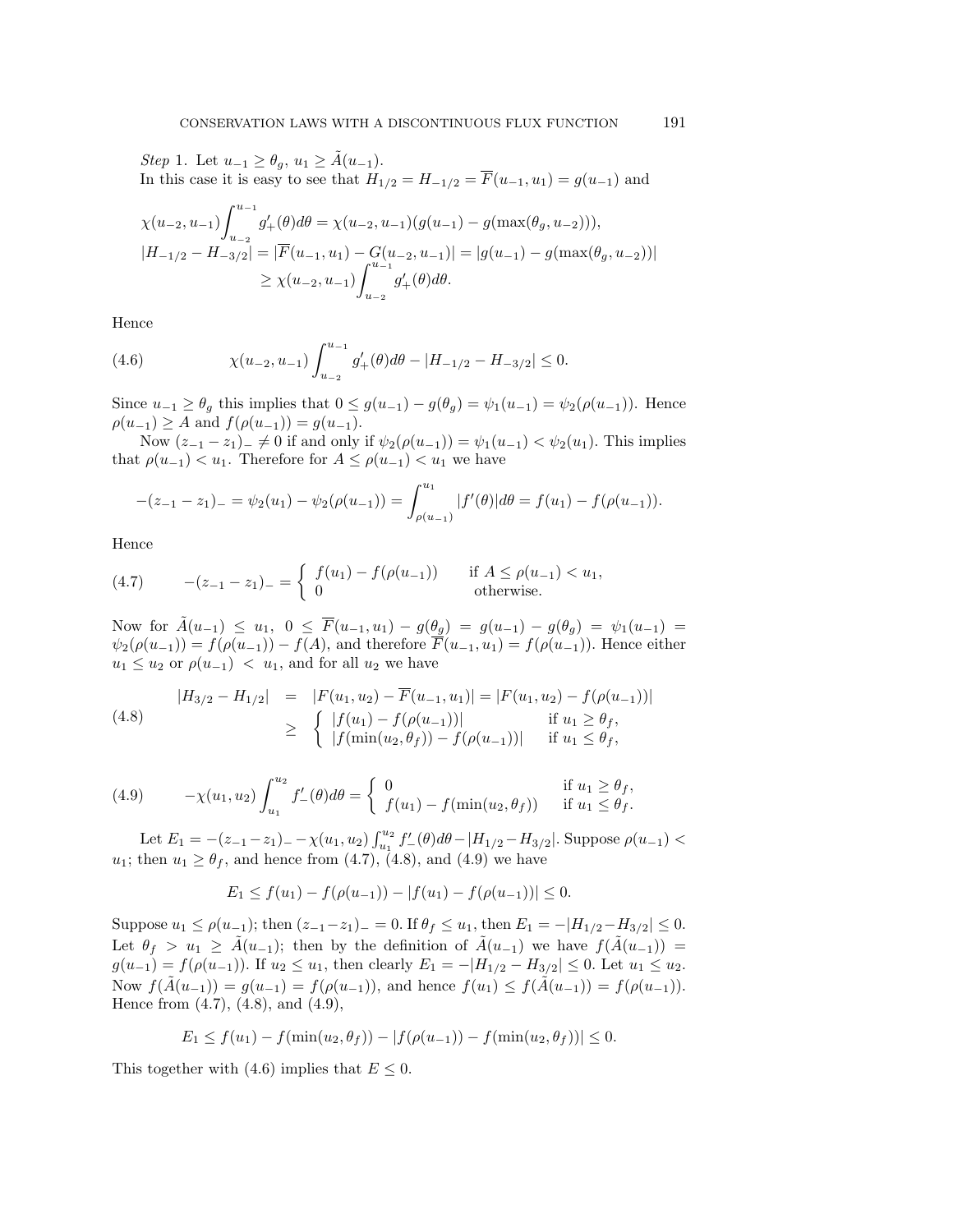Step 2.  $u_{-1} \geq \theta_g$ ,  $u_1 < \tilde{A}(u_{-1})$ . In this case  $F(u_{-1}, u_1) = f(u_1)$  and  $g(u_{-1}) \le f(u_1)$ .

$$
|H_{-1/2} - H_{-3/2}| = |\overline{F}(u_{-1}, u_1) - G(u_{-2}, u_{-1})| = |f(u_1) - g(\max(u_{-2}, \theta_g))|
$$
  
 
$$
\ge \chi(u_{-2}, u_{-1}) |g(u_{-1}) - g(\max(u_{-2}, \theta_g))|
$$

(4.10)  
\n
$$
\geq \chi(u_{-2}, u_{-1}) \int_{u_{-2}}^{u_{-1}} g'_{+}(\theta) d\theta,
$$
\n
$$
|H_{3/2} - H_{1/2}| = |F(u_{1}, u_{2}) - \overline{F}(u_{-1}, u_{1})| = |f(\min(u_{2}, \theta_{f})) - f(u_{1})|
$$
\n
$$
\geq -\chi(u_{1}, u_{2}) \int_{u_{1}}^{u_{2}} f'_{-}(\theta) d\theta.
$$

From Step 1,  $(z_{-1} - z_1)_- \neq 0$  if and only if  $A < \rho(u_{-1}) < u_1$ . Hence  $(z_{-1} - z_1)_- = 0$ . Combining this with (4.10) and (4.11) gives  $E \leq 0$ .

Step 3.  $u_{-1} < \theta_g, u_1 \geq \tilde{A}(\theta_g)$  (see Figure 1).

In this case  $\overline{F}(u_{-1}, u_1) = f(A) = g(\theta_g)$ . Since  $u_1 \geq \tilde{A}(\theta_g)$  this implies that  $f(u_1) \leq f(A)$  if  $u_1 \leq \theta_f$ . Let  $u_1 \leq u_2$ ; then

$$
(4.12)
$$

$$
-\chi(u_1, u_2) \int_{u_1}^{u_2} f'_{-}(\theta) - |H_{3/2} - H_{1/2}| \leq \begin{cases} -|f(u_1) - f(A)| & \text{if } u_1 \geq \theta_f, \\ f(u_1) - f(\min(u_2, \theta_f)), \\ -|f(u_1) - f(\min(u_2, \theta_f))| & \text{if } u_1 \leq \theta_f. \end{cases}
$$

Since  $u_{-1} \leq \theta_g$ , hence  $\chi(u_{-2}, u_{-1}) \int_{u_{-2}}^{u_{-1}} g'_{+}(\theta) d\theta = 0$ . Let  $(z_{-1} - z_1)_{-} = 0$ ; then from (4.12) we have  $E \le 0$ . Suppose  $(z_{-1} - z_1)_- \ne 0$ ; then  $\rho(u_{-1}) \le u_1$  and

$$
\begin{array}{rcl}\n-(z_{-1}-z_1)_{-} & = & \psi_2(u_1) - \psi_2(\rho(u_{-1})) = \int_{\rho(u_{-1})}^{u_1} |f'(\theta)| d\theta, \\
|H_{-1/2} - H_{-3/2}| & = & G(u_{-2}, u_{-1}) - \overline{F}(u_{-1}, u_1) \\
& \geq & g(u_{-1}) - g(\theta_g) = -\psi_1(u_{-1}) = -\psi_2(\rho(u_{-1})).\n\end{array}
$$

Hence from (4.12) we have

$$
E \leq \begin{cases}\n-(z_{-1}-z_{1})_{-} - |H_{-1/2} - H_{-3/2}| \leq \int_{\rho(u_{-1})}^{u_{1}} |f'(\theta)| d\theta - \int_{\rho(u_{-1})}^{A} |f'(\theta)| d\theta \leq 0 \\
\int_{\rho(u_{-1})}^{u_{1}} |f'(\theta)| d\theta - \int_{\rho(u_{-1})}^{A} |f'(\theta)| d\theta - \int_{A}^{u_{1}} |f'(\theta)| d\theta = 0 & \text{if } u_{1} \geq A.\n\end{cases}
$$

Hence in all cases  $E \leq 0$ .

Step 4. Let  $u_{-1} \leq \theta_g$ ,  $u_1 \leq \tilde{A}(\theta_g)$ . In this case  $\overline{F}(u_{-1}, u_1) = f(u_1)$  and  $\chi(u_{-2}, u_{-1}) \int_{u_{-2}}^{u_{-1}} g'_{+}(\theta) d\theta = 0$ . Let  $u_1 \le u_2, u_{-2} \le u_{-1}$ ; then

(4.13) 
$$
\begin{aligned}\n|H_{3/2} - H_{1/2}| &= |F(u_1, u_2) - \overline{F}(u_{-1}, u_1)| = |f(\min(u_2, \theta_f)) - f(u_1)| \\
&= -\chi(u_1, u_2) \int_{u_1}^{u_2} f'_{-}(\theta) d\theta.\n\end{aligned}
$$

If  $u_1 \text{ ≤ } \rho(u_{-1})$ , then  $(z_{-1} - z_1)_{-} = 0$ , and therefore from (4.13)  $E \text{ ≤ } 0$ . Hence assume that  $\rho(u_{-1}) < u_1$ ; then  $f(\rho(u_{-1})) > f(u_1)$ . Since  $\psi_2(\rho(u_{-1})) = \psi(u_{-1})$  this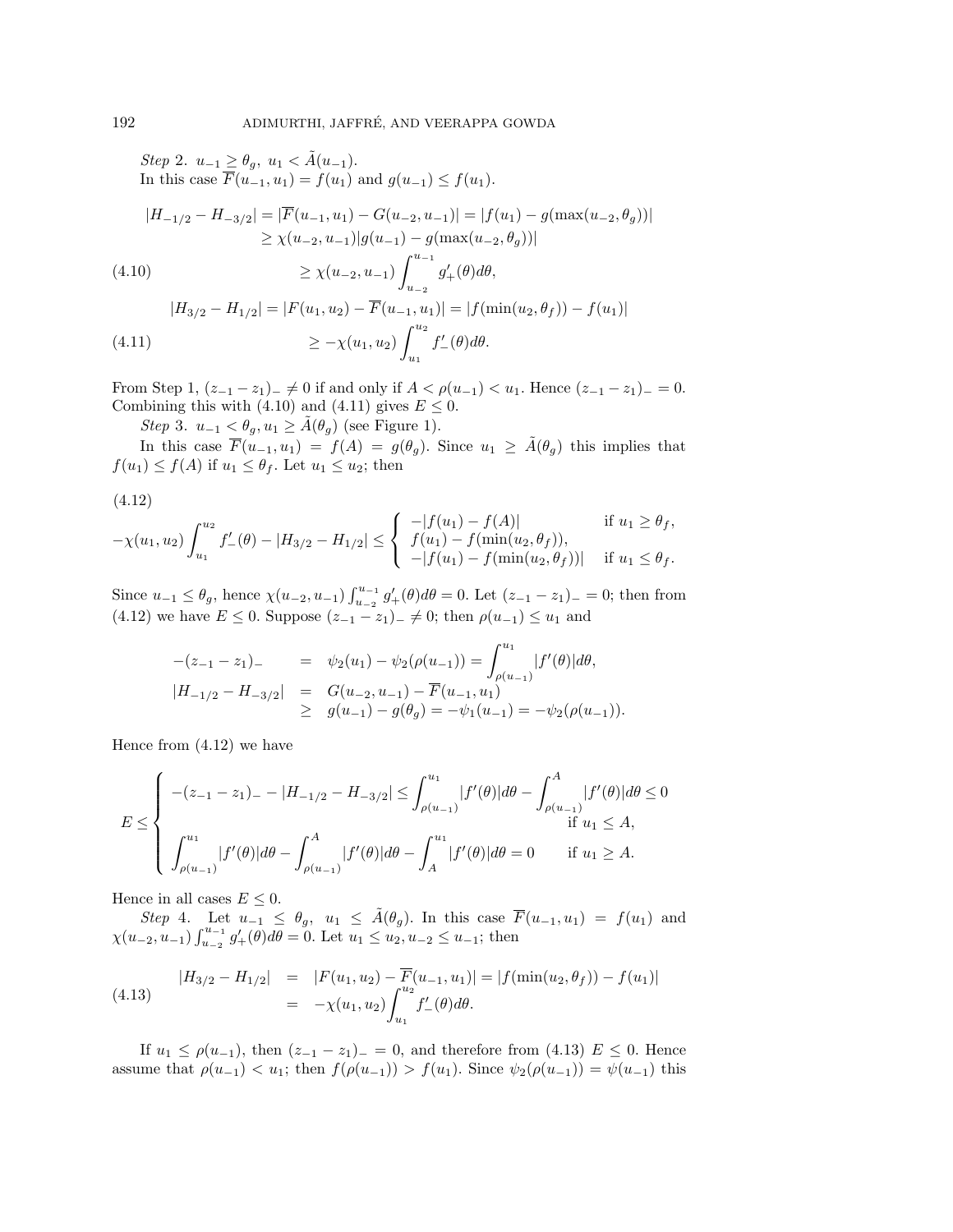implies that

$$
f(\rho(u_{-1})) - f(\theta_f) + f(A) - f(\theta_f) = \int_{\rho(u_{-1})}^{A} |f'(\theta)| d\theta = -\psi_2(\rho(u_{-1}))
$$
  
=  $-\psi_1(u_{-1}) = \int_{u_{-1}}^{\theta_g} |g'(\theta)| d\theta = g(u_{-1}) - g(\theta_g).$ 

Hence  $f(\rho(u_{-1})) - g(u_{-1}) = 2(f(\theta_f) - f(A)) \leq 0$ , and therefore  $f(u_1) \leq f(\rho(u_{-1})) \leq$  $g(u_{-1})$ . This implies that

$$
|H_{-3/2} - H_{-1/2}| = |G(u_{-2}, u_{-1}) - \overline{F}(u_{-1}, u_1)| \ge g(u_{-1}) - f(u_1).
$$

Since  $f(A) = f(\tilde{A}(\theta_q))$  we have

$$
E \le -(z_{-1} - z_1)_{-} - |H_{-3/2} - H_{-1/2}| \le \int_{\rho(u_{-1})}^{u_1} |f'(\theta)d\theta - |g(u_{-1}) - f(u_1)|
$$
  
=  $f(\rho(u_{-1})) - g(u_{-1}) \le 0.$ 

This proves Lemma 4.6.

LEMMA 4.7. Let  $u_0 \in L^{\infty}(\mathbb{R})$  such that  $s \leq u_0(x) \leq S$  for all  $x \in \mathbb{R}$  and  $N(f, g, u_0) < 0$ . Let  $\{u_i^n\}$  be the scheme defined as in (3.6). Let  $\psi_1$  and  $\psi_2$  be as in Lemma 4.6. We introduce the constant

$$
L = \max\{Lip(\psi_1), Lip(\psi_2), \|\psi_1\|_{\infty}, \|\psi_2\|_{\infty}\}
$$

and define

(4.14) 
$$
z_i^n = \begin{cases} \psi_2(u_i^n) & \text{if } i \ge 1, \\ \psi_1(u_i^n) & \text{if } i \le -1, \end{cases}
$$

$$
TV(z^n) = \sum_{i \ne 0, -1} |z_i^n - z_{i+1}^n| + |z_{-1}^n - z_1^n|.
$$

Then

(4.15) 
$$
TV(z^n) \le 2/\lambda \sum_{i \neq 0} |u_i^{n+1} - u_i^n| \le 2/\lambda \sum_{i \neq 0} |u_i^1 - u_i^0| = 2N_h(f, g, u_0),
$$
  
(4.16) 
$$
\sum |z^n - z^m| \le \lambda L |v - z| N(f, g, u_0).
$$

(4.16) 
$$
\sum_{i \neq 0} |z_i^n - z_i^m| \leq \lambda L |n - m| N(f, g, P, u_0).
$$

Proof. Define  $H_{1/2} = H_{-1/2} = \overline{F}(u_{-1}^n, u_1^n)$  and

$$
H_{j+1/2} = \begin{cases} F(u_j^n, u_{j+1}^n) & \text{if } j \ge 1, \\ G(u_j^n, u_{j+1}^n) & \text{if } j \le -2. \end{cases}
$$

Since  $0 = \sum_{i \neq 0, -1} (z_i^n - z_{i+1}^n) + (z_{-1}^n - z_1^n)$ ,

$$
\frac{1}{2}TV(z^n) = \frac{1}{2} \left( \sum_{i \neq 0, -1} |z_i^n - z_{i+1}^n| + |z_{-1}^n - z_1^n| \right)
$$
\n
$$
= - \left( \sum_{i \neq 0, -1} (z_i^n - z_{i+1}^n) - (z_{-1}^n - z_1^n) \right) = I_1 + I_2 + I_3,
$$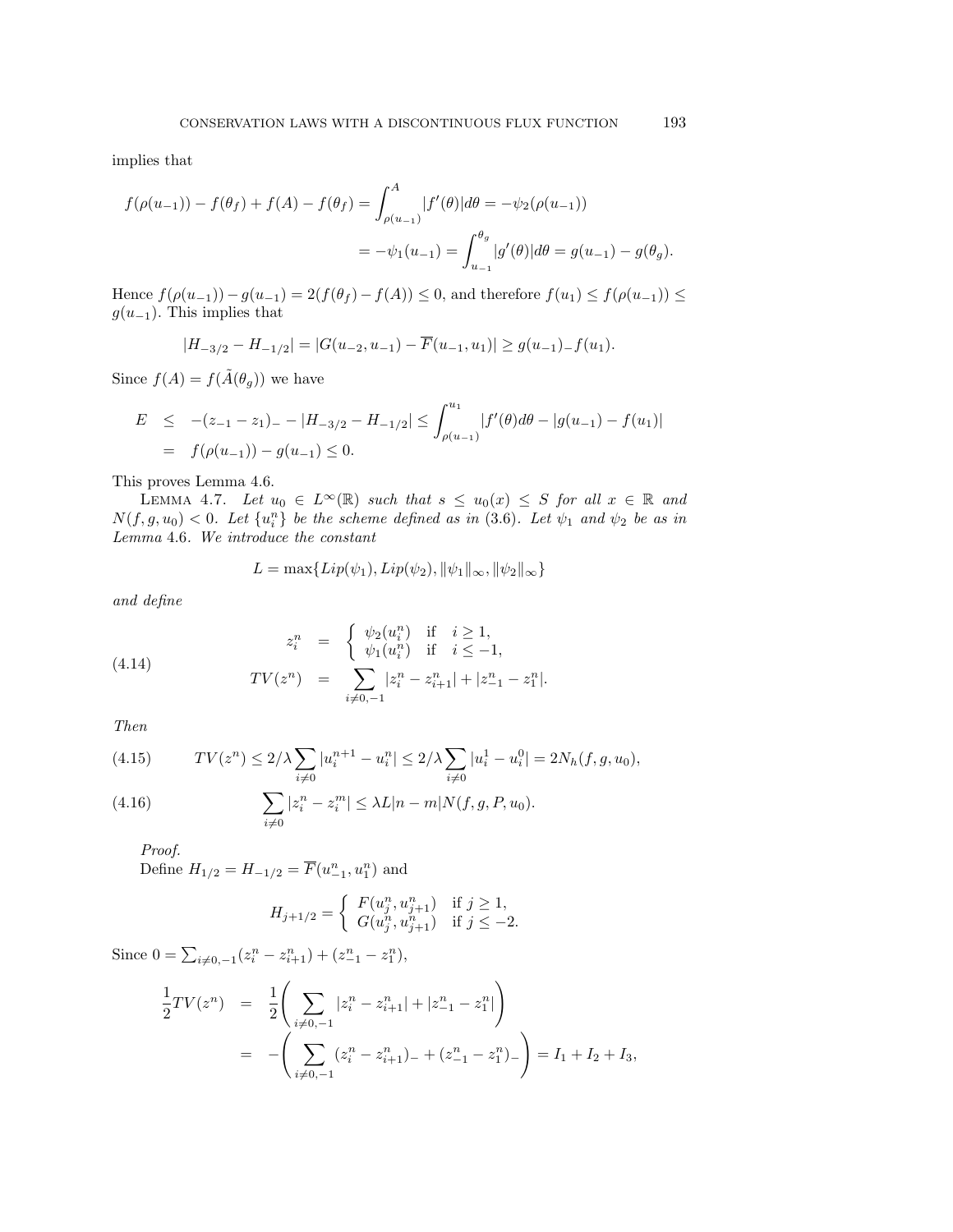where

$$
I_1 = -\sum_{i \le -3} (z_i^n - z_{i+1}^n)_{-}, \quad I_2 = -\sum_{i \ge 2} (z_i^n - z_{i+1}^n)_{-},
$$
  
\n
$$
I_3 = -(z_{-2}^n - z_{-1}^n)_{-} - (z_{-1}^n - z_1^n)_{-} - (z_1^n - z_2^n)_{-}.
$$

From  $(4.3)$  to  $(4.5)$  we have

$$
I_{1} = -\sum_{i \leq -3} (z_{i}^{n} - z_{i+1}^{n})_{-} = -\sum_{i \leq -3} (\psi_{1}(u_{i}^{n}) - \psi_{1}(u_{i+1}^{n}))_{-}
$$
\n
$$
\leq \sum_{i \leq -3} \chi_{-}(g'(u_{i}^{n}))|H_{i+1/2} - H_{i-1/2}| + \chi_{+}(g'(u_{i+1}^{n}))|H_{i+3/2} - H_{i+1/2}|
$$
\n
$$
\leq \sum_{i \leq -3} |H_{i+1/2} - H_{i-1/2}| + \chi_{+}(g'(u_{-2}^{n}))|H_{-3/2} - H_{-5/2}|,
$$
\n
$$
I_{2} = -\sum_{i \geq 2} (z_{i}^{n} - z_{i+1}^{n})_{-} = -\sum_{i \geq 2} (\psi_{2}(u_{i}^{n}) - \psi_{2}(u_{i+1}^{n}))_{-}
$$
\n
$$
\leq \sum_{i \geq 2} \chi_{-}(f'(u_{i}^{n}))|H_{i+1/2} - H_{i-1/2}| + \chi_{+}(f'(u_{i+1}^{n}))|H_{i+3/2} - H_{i+1/2}|
$$
\n
$$
\leq \sum_{i \geq 3} |H_{i+1/2} - H_{i-1/2}| + \chi_{-}(f'(u_{2}^{n}))|H_{5/2} - H_{3/2}|,
$$
\n
$$
-(z_{-2}^{n} - z_{-1}^{n})_{-} = \chi(u_{-2}^{n}, u_{-1}^{n}) \left( \int_{u_{-2}^{n}}^{u_{-1}^{n}} g'_{+}(\theta) d\theta - \int_{u_{-2}^{n}}^{u_{-1}^{n}} g'_{-}(\theta) d\theta \right)
$$
\n
$$
\leq \chi(u_{-2}^{n}, u_{-1}^{n}) \int_{u_{-2}^{n}}^{u_{-1}^{n}} g'_{+}(\theta) d\theta + \chi_{-}(g'(u_{-2}^{n}))|H_{-3/2} - H_{-5/2}|,
$$
\n
$$
-(z_{1}^{n} - z_{2}^{n})_{-} = \chi(u_{1}, u_{2}) \left( \int_{u_{1}^{n}}^{u_{2}^{n}} f'
$$

Combining all the above three inequalities we obtain

$$
\frac{1}{2}TV(z^n) \leq \sum_{|i| \geq 2} |H_{i+1/2} - H_{i-1/2}| + \chi(u_{-2}^n, u_{-1}^n) \int_{u_{-2}^n}^{u_{-1}^n} g'_+(\theta) d\theta
$$

$$
-\chi(u_1^n, u_2^n) \int_{u_1^n}^{u_2^n} f'_-(\theta) d\theta - (z_{-1}^n - z_1^n)_{-}
$$

$$
= \sum_{i=-\infty}^{\infty} |H_{i+1/2} - H_{i-1/2}| + E,
$$

where

$$
E = -(z_{-1}^n - z_1^n)_{-} - \chi(u_1^n, u_2^n) \int_{u_1^n}^{u_2^n} f'_{-}(\theta) d\theta + \chi(u_{-2}^n, u_{-1}^n) \int_{u_{-2}^n}^{u_{-1}^n} g'_{+}(\theta) d\theta
$$

$$
-|H_{-1/2} - H_{-3/2}| - |H_{3/2} - H_{1/2}|.
$$

From Lemma 4.6,  $E\leq 0;$  hence from Lemma 4.4

$$
TV(z^n) = \sum_{i \neq 0, -1} |z_i^n - z_{i+1}^n| + |z_{-1}^n - z_1^n| \le 2 \sum |H_{i+1/2} - H_{i-1/2}|
$$
  

$$
= \frac{2}{\lambda} \sum_{i \neq 0} |u_i^{n+1} - u_i^n| \le \frac{2}{\lambda} \sum_{i \neq 0} |u_i^1 - u_i^0| = 2N_h(f, g, u_0).
$$

This proves (4.15).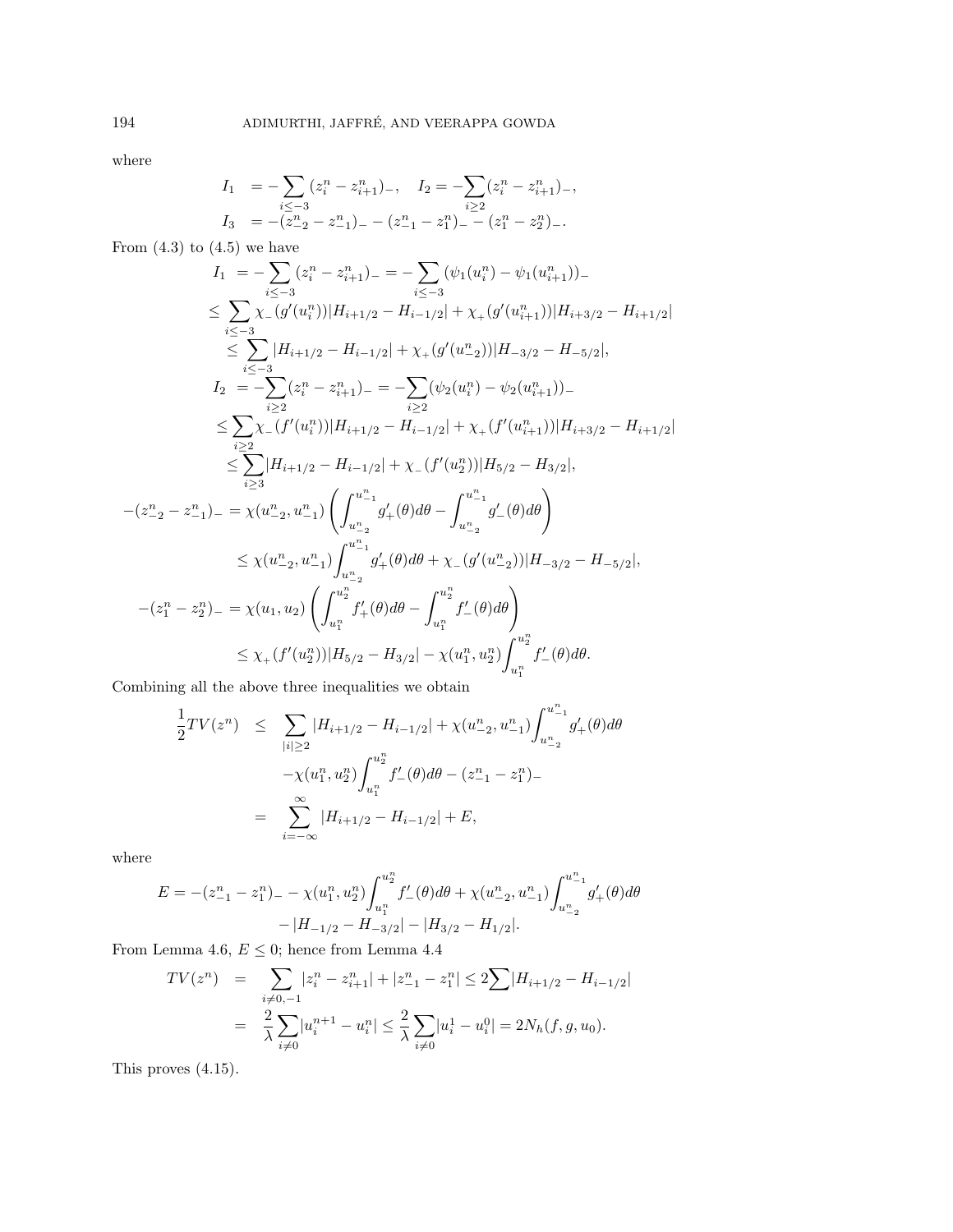Without loss of generality assume that  $n \geq m$ ; then from Lemma 4.4 we have

$$
\sum_{i \neq 0} |z_i^n - z_i^m| = \sum_{i \leq -1} |z_i^n - z_i^m| + \sum_{i \geq 1} |z_i^n - z_i^m| \leq L \sum_{i \neq 0} |u_i^n - u_i^m|
$$
  

$$
\leq L \sum_{i \neq 0} \sum_{j=0}^{n-m+1} |u_i^{n-j} - u_i^{n-j-1}|
$$
  

$$
\leq L|n-m| \sum_{i \neq 0} |u_i^1 - u_i^0| = \lambda L|n-m|N_h(f, g, u_0).
$$

This proves (4.16) and hence Lemma 4.7.

The following lemma is the analogue of Lemma 4.7 in terms of functions instead of point values.

LEMMA 4.8. Let  $u_0, v_0 \in L^{\infty}(\mathbb{R}, [s, S])$  such that  $N(f, g, u_0) < \infty, N(f, g, v_0)$  $\infty$  are initial datas, and let  $u_h$  and  $v_h$  be the corresponding solutions obtained by the finite volume scheme (3.6) and defined as in (3.7). Let  $\{z_i^n\}$  defined as in (4.14) for  $u_0$  and  $z_h$  be the corresponding function defined as in  $(3.7)$ . Then

$$
(4.17) \t s \le u_h(x,t) \le S \t \forall (x,t) \in \mathbb{R} \times \mathbb{R}_+,
$$

$$
(4.18) \t\t | |z_h||_{\infty} \leq L, \t TV(z_h(\cdot,t)) \leq 2N_h(f,g,u_0),
$$

(4.19) 
$$
\int_{\mathbb{R}} |u_h(x,t) - u_h(x,\tau)| dx \leq N_h(f,g,u_0)(2\Delta t + |t-\tau|),
$$

(4.20) 
$$
\int_{\mathbb{R}} |z_h(x,t) - z_h(x,\tau)| dx \leq L N_h(f,g,u_0) (2\Delta t + |t-\tau|).
$$

Moreover, for  $a \leq b$  and  $\tau < t$ ,

$$
(4.21) \quad \int_a^b |u_h(x,t) - v_h(x,t)| dx \le \int_{a - \frac{1}{\lambda}(t-\tau)}^{b + \frac{1}{\lambda}(t-\tau)} |u_h(x,\tau) - v_h(x,\tau)| dx + 4(S - s)h.
$$

*Proof.* Inequalities  $(4.17)$  and  $(4.18)$  follow from  $(4.2)$  and  $(4.15)$ . For inequality (4.19) let  $t_n \leq t < t_{n+1}$  and  $t_m \leq \tau < t_{m+1}$  so that

 $|n - m| \Delta t = |t_n - t_m| \leq |t_n - t| + |t - \tau| + |\tau - t_m| \leq 2\Delta t + |t - \tau|.$ 

Hence from Lemma 4.2 we obtain

$$
\int_{\mathbb{R}} |u_h(x,t) - u_h(x,\tau)| dx = h \sum_{i \neq 0} |u_i^n - u_i^m| \le h \sum_{i \neq 0} \sum_{j=0}^{n-m+1} |u_i^{n-j} - u_i^{n-j-1}|
$$
  
\n
$$
\le h|n-m| \sum_{i \neq 0} |u_i^1 - u_i^0| \le \frac{\Delta t |n-m|}{\lambda} \sum_{i \neq 0} |u_i^1 - u_i^0|
$$
  
\n
$$
\le (2\Delta t + |t-\tau|) N_h(f, g, u_0).
$$

The proof of  $(4.20)$  follows from  $(4.19)$ :

$$
\int_{\mathbb{R}} |z_h(x,t) - z_h(x,\tau)| dx \leq h \sum_{\substack{i \neq 0 \\ i \neq 0}} |z_i^n - z_i^m| \leq L h \sum_{i \neq 0} |u_i^n - u_i^m|
$$
  

$$
\leq L N_h(f,g,u_0) (2\Delta t + |t - \tau|).
$$

We prove inequality (4.21) for  $a < 0$ ,  $b > 0$ . The proofs are similar for the other cases. Let

$$
x_{i_0-3/2} < a \le x_{i_0-1/2}, \qquad x_{j_0+1/2} \le b < x_{j_0+3/2},
$$
  
\n
$$
t_{n+1} \le t < t_{n+2}, \qquad t_{n-p+1} \le \tau < t_{n-p+2};
$$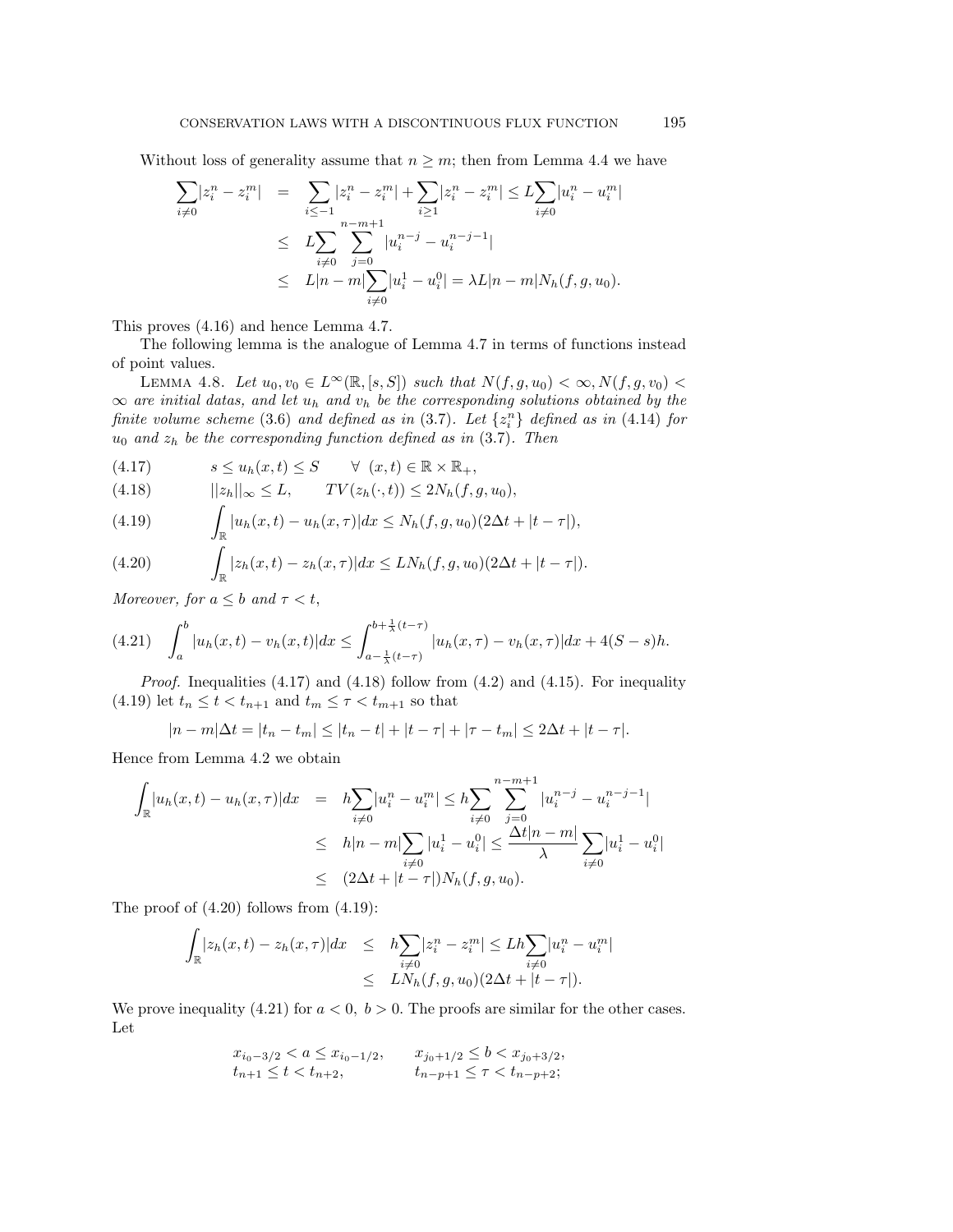so we have  $x_{i_0-p-3/2} \le a - ph \le x_{i_0-p-1/2}, x_{j_0+p+1/2} \le b + ph < x_{j_0+p+3/2}$ , and  $t - \Delta t \leq \tau + p\Delta t \leq t + \Delta t$ . From  $(4.17) |u_h - v_h| \leq (S - s)$ ; hence

$$
\int_{a}^{b} |u_{h}(x,t) - v_{h}(x,t)| dx = \int_{a}^{x_{i_{0}-1/2}} |u_{h}(x,t) - v_{h}(x,t)| dx
$$
  
+ 
$$
\int_{x_{i_{0}-1/2}}^{x_{j_{0}+1/2}} |u_{h}(x,t) - v_{h}(x,t)| dx + \int_{x_{j_{0}+1/2}}^{b} |u_{h}(x,t) - v_{h}(x,t)| dx
$$
  

$$
\leq 2(S - s)h + h \sum_{\substack{i_{0} \leq i \leq j_{0} \\ i \neq 0}} |u_{i}^{n+1} - v_{i}^{n+1}|.
$$

Using Lemma 4.4 it follows that

$$
\int_{a}^{b} |u_{h}(x,t) - v_{h}(x,t)| dx
$$
\n
$$
\leq 2(S-s)h + h \sum_{\substack{i_{0} - p \leq i \leq j_{0} + p \\ i \neq j_{0} + p + 1/2}} |u_{h}^{n+1-p} - v_{i}^{n+1-p}|
$$
\n
$$
= 2(S-s)h + \int_{x_{i_{0} - p - 1/2}}^{x_{j_{0} + p + 1/2}} |u_{h}(x,\tau) - v_{h}(x,\tau)| dx
$$
\n
$$
= 2(S-s)h + \int_{a - ph}^{b + ph} |u_{h}(x,\tau) - v_{h}(x,\tau)| dx
$$
\n
$$
- \int_{a - ph}^{x_{i_{0} - p - 1/2}} |u_{h}(x,\tau) - v_{h}(x,\tau)| dx - \int_{x_{j_{0} + p + 1/2}}^{b + ph} |u_{h}(x,\tau) - v_{h}(x,\tau)| dx
$$
\n
$$
\leq 2(S-s)h + \int_{a - \frac{t - \tau}{\lambda}}^{b + \frac{t - \tau}{\lambda}} |u_{h}(x,\tau) - v_{h}(x,\tau)| dx
$$
\n
$$
+ \int_{a - \frac{t - \tau}{\lambda}}^{a - ph} |u_{h}(x,\tau) - v_{h}(x,\tau)| dx + \int_{b + ph}^{b + \frac{t - \tau}{\lambda}} |u_{h}(x,\tau) - v_{h}(x,\tau)| dx
$$
\n
$$
\leq 2(S-s)h + 2|\frac{t - \tau}{\lambda} - ph|(S-s) + \int_{a - \frac{t - \tau}{\lambda}}^{b + \frac{t - \tau}{\lambda}} |u_{h}(x,\tau) - u_{h}(x,\tau)| dx
$$
\n
$$
\leq 4(S-s)h + \int_{a - \frac{t - \tau}{\lambda}}^{b + \frac{t - \tau}{\lambda}} |u_{h}(x,\tau) - v_{h}(x,\tau)| dx.
$$

This completes the proof of Lemma 4.8.

**4.3. Convergence of a subsequence to the weak solution.** From hypotheses  $(H_1)$  and  $(H_2)$  we will construct a solution to the Riemann problem with undercompressive data which will enable us to prove that the solution satisfies the interface entropy condition (2.2). For  $\alpha, \beta \in [s, S]$ , let

$$
v_0(x, \alpha, \beta) = \begin{cases} \alpha & \text{if } x < 0, \\ \beta & \text{if } x \ge 0. \end{cases}
$$

Then we have the following lemma.

LEMMA 4.9. Assume that f,g satisfy hypotheses  $(H_1)$  and  $(H_2)$ . Let  $\alpha, \beta \in [s, S]$ be such that  $\alpha \leq \theta_g$  and  $\beta \geq \theta_f$ . Let  $v_h(x, t, \alpha, \beta)$  be the solution given by the finite volume scheme (3.6) with initial data  $v_0(x, \alpha, \beta)$  and  $\lambda M \leq 1$ . Assume that for a subsequence  $h_k \to 0$ ,  $v_{h_k}(x, t, \alpha, \beta) \to v(x, t, \alpha, \beta)$  on  $L^{\infty}_{loc}(\mathbb{R}_+, L^1_{loc}(\mathbb{R}))$ . Then

(4.22) 
$$
\lim_{\substack{x \to 0^- \\ \lim y(x, t, \alpha, \beta) = \theta_f \text{ if } \min g \le \min f, \\ x \to 0^+} v(x, t, \alpha, \beta) = \theta_f \text{ if } \min g \le \min f.
$$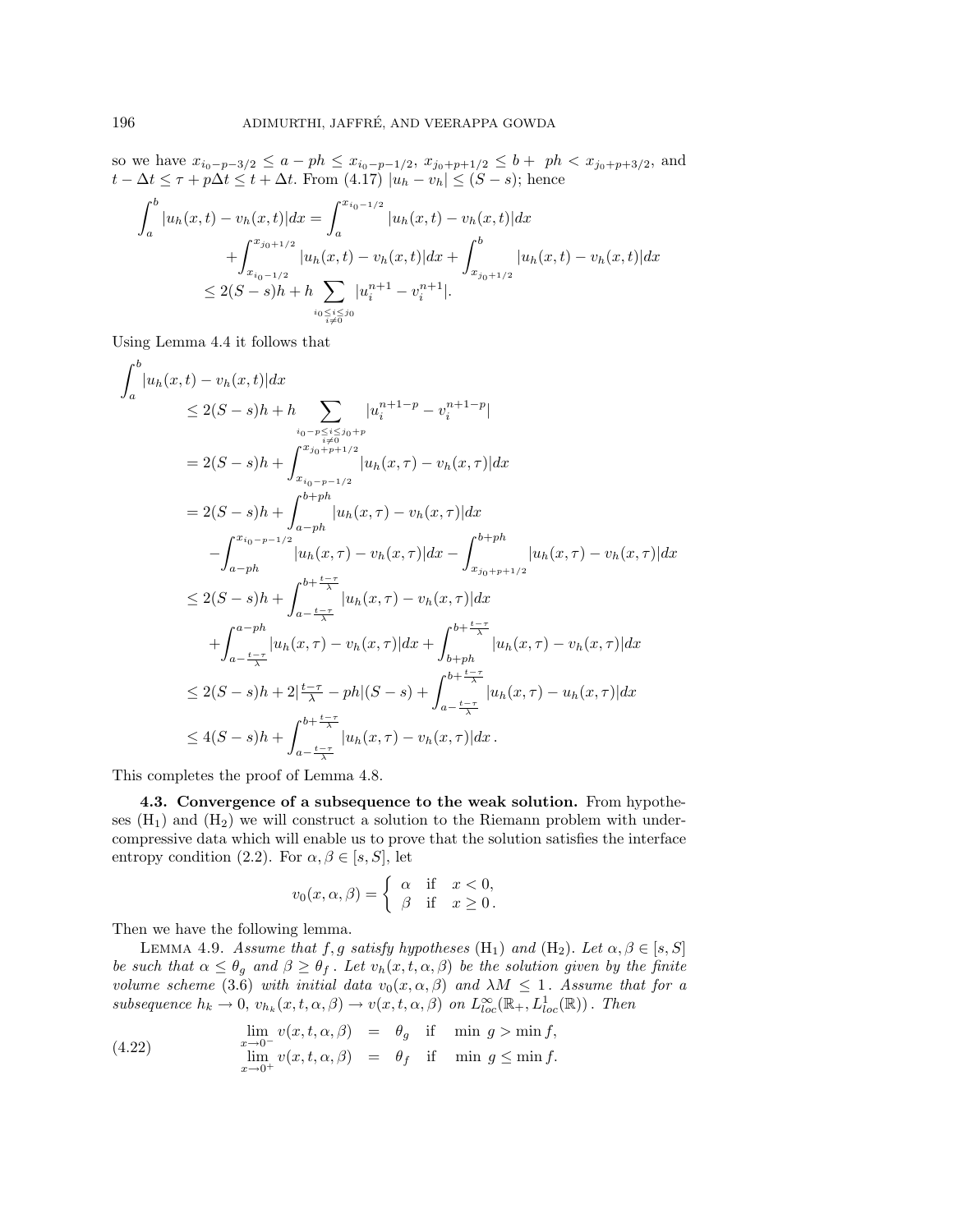*Proof.* We will prove the lemma for  $\min g > \min f$ . The other cases can be proved in a similar manner. Let  $A \geq \theta_f$  be such that  $f(A) = g(\theta_g)$  (see Figure 1). Since  $\alpha \leq \theta_g$ ,  $\beta \geq \theta_f$  it follows from (3.2) that

(4.23) 
$$
\overline{F}(\alpha,\beta) = \max\{g(\theta_g),\ f(\theta_f)\} = g(\theta_g).
$$

Then if  $\{v_i^n\}$  are the grid values corresponding to the initial data  $v_0(x, \alpha, \beta)$ ,

$$
v_i^1 = \begin{cases} \alpha - \lambda(g(\theta_g) - g(\alpha)) & \text{if } i = -1, \\ \alpha & \text{if } i \leq -2, \\ \beta - \lambda(f(\beta) - g(\theta_g)) & \text{if } i = 1, \\ \beta & \text{if } i \geq 2. \end{cases}
$$

This implies that  $v_{-1}^1 = \alpha - \lambda(g(\theta_g) - g(\alpha))$  and  $v_{-1}^1 = \alpha + \lambda(g(\alpha) - g(\theta_g)) \leq$  $\alpha + \lambda M|\alpha - \theta_g| < \alpha + \theta_g - \alpha = \theta_g$ . Let  $\beta \in [\theta_f, A]$ ; then  $f(\beta) \le f(A) = g(\theta_g)$ , and hence  $v_1^1 = \beta - \lambda(f(\beta) - g(\theta_g)) \ge \beta$  and  $v_1^1 = \beta + \lambda(g(\theta_g) - f(\beta)) = \beta + \lambda(f(A) - g(\theta_g))$  $f(\beta)$ )  $\leq \beta + (A - \beta) = A$ . If  $\beta \in [A, S]$ , then  $f(\beta) > f(A) = g(\theta_g)$ , and hence  $v_1^1 = \beta - \lambda(f(\beta) - g(\theta_g)) < \beta$  and  $v_1^1 = \beta - \lambda(f(\beta) - f(A)) \geq \beta - \lambda M(\beta - A) \geq A$ . Hence  $\{v_i^1\}$  satisfies

(4.24)  
\n
$$
\alpha \leq v_{-1}^{1} \leq \theta_{g},
$$
\n
$$
\beta \leq v_{1}^{1} \leq A \text{ if } \beta \in [\theta_{f}, A],
$$
\n
$$
A \leq v_{1}^{1} \leq \beta \text{ if } \beta \in [A, S],
$$
\n
$$
v_{i}^{1} = \begin{cases} \alpha & \text{if } i \leq -2, \\ \beta & \text{if } i \geq 2. \end{cases}
$$

Now we claim that  ${v_i^n}$  satisfies

(4.25) 
$$
\alpha \leq v_{-n}^{n} \leq v_{-n+1}^{n} \leq \cdots \leq v_{-1}^{n} \leq \theta_{g},
$$

$$
\beta \leq v_{1}^{n} \leq \cdots \leq v_{n}^{n} \leq A \text{ if } \beta \in [\theta_{f}, A],
$$

$$
A \leq v_{1}^{n} \leq \cdots \leq v_{n}^{n} \leq \beta \text{ if } \beta \in [A, S],
$$

$$
v_{i}^{n} = \begin{cases} \alpha & \text{if } i \leq -n - 1, \\ \beta & \text{if } i \geq n + 1. \end{cases}
$$

From (4.24) the claim is true for  $n = 1$ . Assume that it is true up to  $n - 1$ . Since  $v_1^{n-1} \ge \theta_f$  and  $v_{-1}^{n-1} \le \theta_g$ , hence as in (4.23)  $\overline{F}(v_{-1}^n, v_1^n) = g(\theta_g)$ . Hence by the same argument as in (4.24), it follows that  $\alpha \leq v_{-1}^n \leq \theta_g$ ,  $\beta \leq v_1^n \leq A$  if  $\beta \in [\theta_f, A]$ and  $A \le v_1^n \le \beta$  if  $\beta \in [A, S]$ . Now (4.25) follows since the scheme is monotone and consistent for  $|i| > 2$ . This proves (4.25).

From (4.25) it follows that  $v(x, t, \alpha, \beta)$  satisfies

$$
\alpha \le v^-(t, \alpha, \beta) = \lim_{x \to 0^-} v(x, t, \alpha_1, \beta) \le \theta_g,
$$
  
\n
$$
\beta \le v^+(t, \alpha, \beta) = \lim_{x \to 0^+} v(x, t, \alpha, \beta) \le A \text{ if } \beta \in [\theta_f, A],
$$
  
\n
$$
A \le v^+(t, \alpha, \beta) = \lim_{x \to 0^+} v(x, t, \alpha, \beta) \le \beta \text{ if } \beta \in [A, S].
$$

From (4.25) and hypothesis (H<sub>2</sub>) on the shape of f and g we observe that  ${v_i^{(n)}}_{i \le -1}$ is independent of  $\beta$  as long as  $\beta \geq \theta_f$ . Hence  $v^-(t, \alpha, \beta)$  is independent of  $\beta$ , and hence  $v^-(t, \alpha, \beta) = v^-(t, \alpha, \theta_f)$ . Since  $v^+(t, \alpha, \theta_f) \leq A$  and  $g(v^-(t, \alpha, \beta)) = f(v^+(t, \alpha, \beta)),$ hence  $v^-(t, \alpha, \beta) = \theta_g$ . This completes the proof of Lemma 4.9.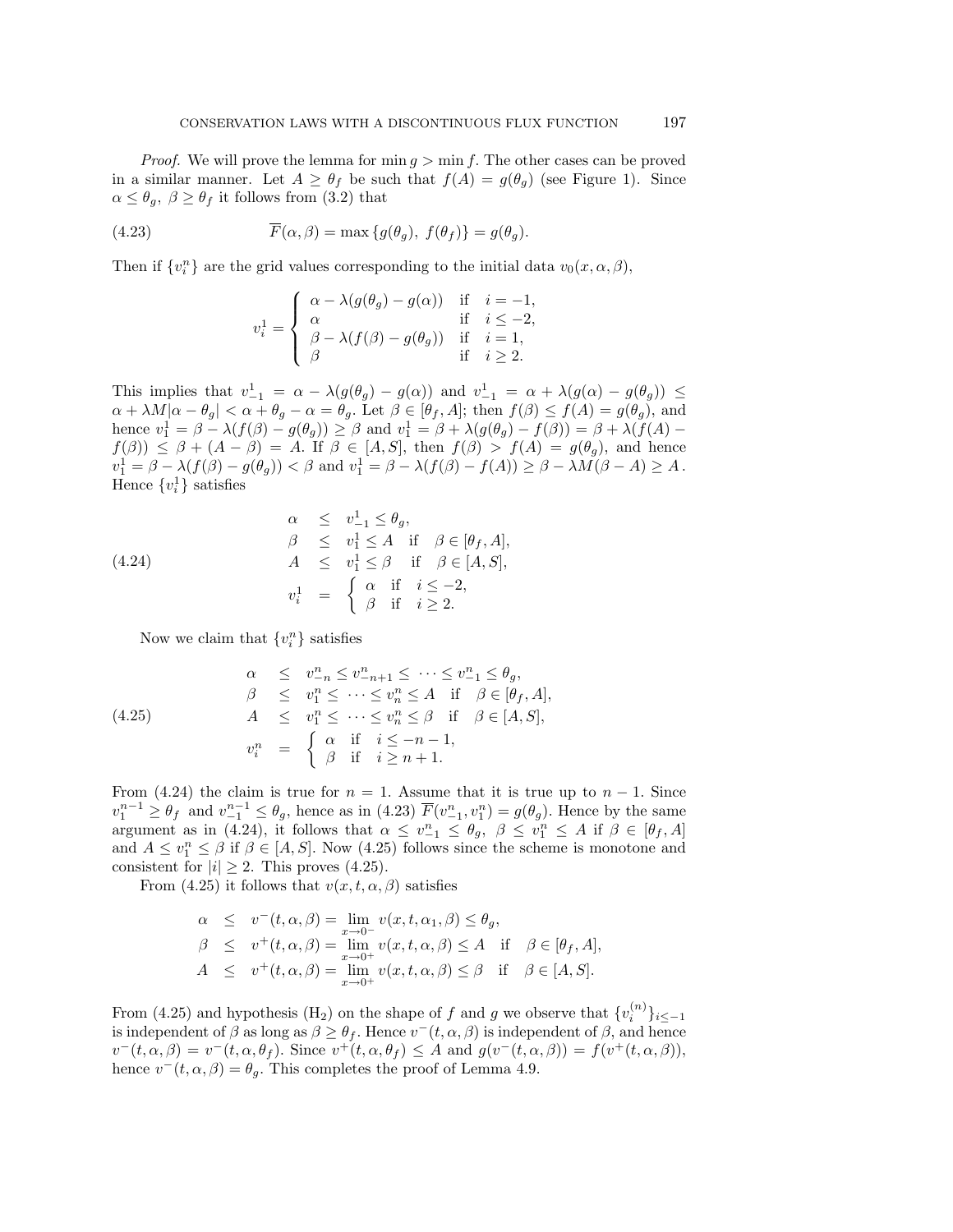*Proof of Theorem* 3.2. Let  $\lambda = \frac{\Delta t}{h} \leq \frac{1}{M}$  be fixed. Since  $N(f, g, u_0) < \infty$ , then from Lemma 4.8 and by a standard argument there exists a subsequence  $h_k \to 0$  such that  $z_{h_k}$  converges to z in  $L^{\infty}(0,T, L^{1}_{loc}(\mathbb{R}))$  and for almost all fixed  $t, z_{h_k}(., t) \rightarrow z(., t)$ in  $L^1_{loc}(\mathbb{R})$ . Let

$$
u(x,t) = \begin{cases} \psi_2^{-1}(z(x,t)) & \text{if } x > 0, \quad t > 0, \\ \psi_1^{-1}(z(x,t)) & \text{if } x < 0, \quad t > 0. \end{cases}
$$

Now for  $x > 0, u_{h_k}(x, t) = \psi_2^{-1}(z_{h_k}(x, t))$  and for  $x < 0, u_{h_k}(x, t) = \psi_1^{-1}(z_{h_k}(x, t))$ and  $\psi_1$  and  $\psi_2$  are continuous, and therefore for almost all t,  $u_{h_k}(., t) \to u(., t)$  a.e. in R. From (4.18), for a.e. t,  $z(., t) \in BV(\mathbb{R})$ , and hence  $z(x+, t)$ ,  $z(x-, t)$  exist for all  $x \in \mathbb{R}$ . This implies that  $u(x+, t), u(x-, t)$  exist for all  $x \in \mathbb{R}$  and a.e. t. We will complete the proof of the theorem in two steps.

Step 1. Let us prove that u is a weak solution of  $(1.2)$  satisfying the interior entropy condition (2.1). Remember that the scheme is not consistent. However, the proof follows almost as in the Lax–Wendroff theorem [10, Theorem 1.1].

Let  $\varphi \in C_0^1(\mathbb{R} \times \mathbb{R}_+),$  and let

$$
\varphi_j^n = \varphi(x_j, t_n), \quad j \in Z \setminus (0), \quad n \ge 0.
$$

Multiplying (3.6) by  $\varphi_j^n$  and summing over j and n we obtain

$$
h \sum_{n=1}^{\infty} \sum_{i \neq 0} u_i^n (\varphi_i^{n-1} - \varphi_i^n) + \Delta t \sum_{n=0}^{\infty} \sum_{-\infty}^{-1} G(u_{i-1}^n, u_i^n) (\varphi_{i-1}^n - \varphi_i^n)
$$
  
+ 
$$
\Delta t \sum_{n=0}^{\infty} \sum_{2}^{\infty} F(u_{i-1}^n, u_i^n) (\varphi_{i-1}^n - \varphi_i^n) + \Delta t \sum_{n=0}^{\infty} \overline{F}(u_{-1}^n, u_1^n) (\varphi_{-1}^n - \varphi_1^n) - h \sum_{i \neq 0} u_i^0 \varphi_i^0 = 0.
$$

Let

$$
g_h(x,t) = G(u_{i-1}^n, u_i^n), \qquad i \leq -1, \quad x \in (x_{i-1}, x_i], \quad t \in [n\Delta t, (n+1)\Delta t),
$$
  
\n
$$
f_h(x,t) = F(u_{i-1}^n, u_i^n), \qquad i \geq 2, \quad x \in (x_{i-1}, x_i], \quad t \in [n\Delta t, (n+1)\Delta t),
$$
  
\n
$$
\overline{F}_h(t) = \overline{F}(u_{-1}^n, u_1^n), \qquad t \in [n\Delta t, (n+1)\Delta t),
$$
  
\n
$$
\overline{\varphi}_h(t) = \varphi(\frac{h}{2}, n\Delta t) - \varphi(-\frac{h}{2}, n\Delta t), \quad t \in [n\Delta t, (n+1)\Delta t);
$$

then the above equalities read as

$$
\int_{-\infty}^{\infty} \int_{\Delta t}^{\infty} u_h(x,t) \left( \frac{\varphi_h(x,t) - \varphi_h(x,t - \Delta t)}{\Delta t} \right) dt dx + \int_{-\infty}^{x-1} \int_0^{\infty} g_h(x,t) \left( \frac{\varphi_h(x + \frac{h}{2}, t) - \varphi_h(x - \frac{h}{2}, t)}{h} \right) dt dx + \int_{x_1}^{\infty} \int_0^{\infty} f_h(x,t) \left( \frac{\varphi_h(x + \frac{h}{2}, t) - \varphi_h(x - \frac{h}{2}, t)}{h} \right) dt dx + \int_0^{\infty} \overline{F}_h(t) \overline{\varphi}_h(t) dt + \int_{-\infty}^{\infty} u_h(x) \varphi_h(x) dx = 0.
$$

Let  $h = h_k$  in the above equation, and by going to a subsequence if necessary, by using by the fact that  $|\overline{F}(t)| \leq ||F||_{\infty} + ||G||_{\infty}$  and by the dominated convergence theorem, it follows that as  $k \to \infty$ ,  $u_{h_k} \to u$  in  $L^{\infty}_{loc}(\mathbb{R}, L^1_{loc}(\mathbb{R}))$  and the above equation gives that

$$
\int_{-\infty}^{\infty} \int_{0}^{\infty} \left[ u \frac{\partial \varphi}{\partial t} + (H(x)f(u) + (1 - H(x))g(u)) \frac{\partial \varphi}{\partial x} \right] dt dx + \int_{-\infty}^{\infty} u_0(x)\varphi(x,0) dx = 0,
$$

where  $H(x)$  is the Heaviside function. This proves that u is a weak solution.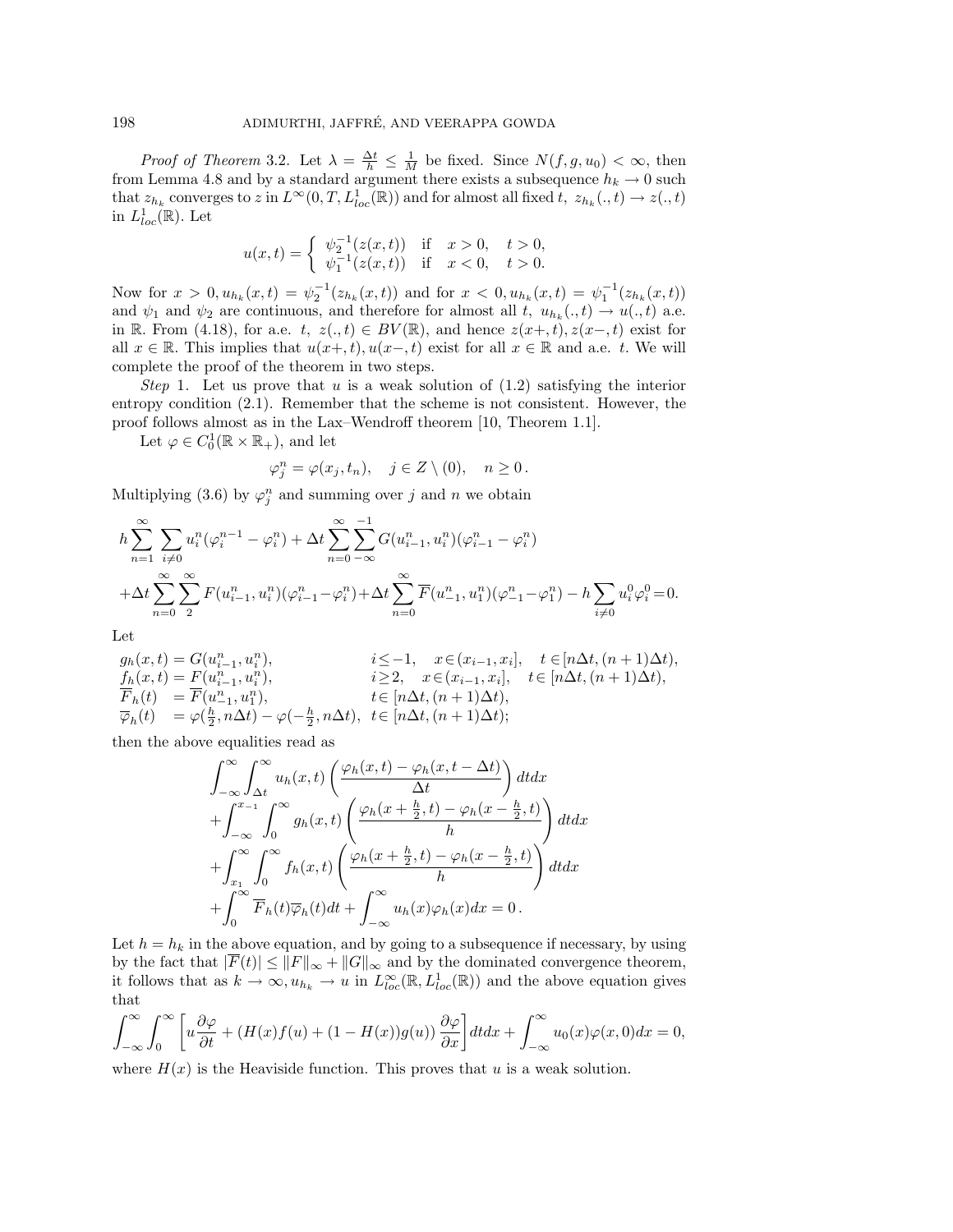In order to prove the interior entropy condition, for  $l \in \mathbb{R}$  define

$$
A(a,b) = F(a \wedge l, b \wedge l) - F(a \vee l, b \vee l), \quad B(a,b) = G(a \wedge l, b \wedge l) - G(a \vee l, b \vee l),
$$
  
(4.26) 
$$
A_{j+1/2}^n = A(u_j^n, u_{j+1}^n), \quad B_{j+1/2}^n = B(u_j^n, u_{j+1}^n).
$$

Then as in [4, 10], for  $|i| \geq 2$ ,  $u_i^n$  satisfies

(4.27) 
$$
|u_i^{n+1} - l| \le |u_i^n - l| - \lambda (A_{i+1/2}^n - A_{i-1/2}^n) \text{ if } i \ge 2,
$$

(4.28) 
$$
|u_i^{n+1} - l| \le |u_i^n - l| - \lambda (B_{i+1/2}^n - B_{i-1/2}^n) \text{ if } i \le -2.
$$

Let  $0 \leq \varphi \in C_0^1(\mathbb{R}_+ \times \mathbb{R}_+)$ . Then there exists  $\alpha > 0$  such that supp  $(\varphi) \subset$  $\{(x, t); x > \alpha, t > \alpha\}$ . Hence for  $h_k$  small,  $\varphi_{h_k}(x, t) = 0$  for  $x \leq x_4, t \geq \Delta t$ . Let  $l \in \mathbb{R}$ , A, and  $A_{i+1/2}$  be defined as in (4.26). Let  $A_h(x,t) = A_{i+1/2}^n$  for  $x_i \leq x$  $x_{i+1}, t_n \leq t < t_{n+1}$ . Then multiplying (4.27) by  $\varphi_i^n$  and summing we obtain

$$
\int_0^\infty \int_0^\infty |u_{h_k} - l| \left( \frac{\varphi_{h_k}(x, t) - \varphi_{h_k}(x, t - \Delta t)}{\Delta t} \right) + \int_0^\infty \int_{x_3}^\infty A_{h_k}(x, t) \left( \frac{\varphi(x + \frac{h_k}{2}, t) - \varphi(x - \frac{h_k}{2}, t)}{h_k} \right) dx dt \ge 0.
$$

Now letting  $h_k \to 0$  yields  $\int_0^\infty \int_0^\infty [ |u - l| \frac{\partial \varphi}{\partial t} + (f(u) - f(l)) sign(u - l) \frac{\partial \varphi}{\partial x} ] dx dt \ge 0$ , and similarly for  $x < 0$ . Hence u satisfies the interior entropy condition  $(2.1)$ , and this complete the proof of Step 1.

Step 2. We will now show that if u is the weak solution constructed in Step 1 for some  $h_k \to 0$ , and assuming that the set of discontinuities of u is a discrete set of Lipschitz curves  $\{\Gamma_j\}$ , then u satisfies the interface entropy condition (2.2), and the solution thus obtained is unique.

The main ingredient to prove this is the choice of the solution constructed in Lemma 4.9. Without loss of generality we can assume that  $\min g \geq \min f$ . Since  $x \to z(x, t)$  is TV bounded, hence  $z(0+, t)$  and  $z(0-, t)$  exist. This implies that  $u^+(t)$ and  $u^-(t)$  exist. Suppose that u does not satisfy the interface entropy condition (2.2). Then  $meas \{ L \setminus U \} \neq 0$ . Since for  $t \in L \setminus U$   $u^+(t) > \theta_f, u^-(t) < \theta_g$ , from hypothesis (H<sub>2</sub>) we obtain, for almost all  $t \in L \setminus U$   $u^-(t) < S, u^+(t) > s$  and

$$
meas \{ t \in L; u^-(t) < S, u^+(t) > s \} \neq 0.
$$

Hence from the hypothesis on u and  $(H_2)$  we can choose  $t_0 \in L \setminus U$ ,  $\alpha, \beta, \varepsilon \in \mathbb{R}_+$ such that they satisfy

(4.29) 
$$
t_0 = n_k \Delta t, u_{h_k}(x, t_0) \rightarrow u(x, t_0)
$$
 in  $L^1_{loc}(\mathbb{R})$  and  $u^+(t_0) > \theta_f$ ,  $u^-(t_0) < \theta_g$ ,  $u$  is continuous in  $[-\beta, 0) \times [t_0 - \alpha, t_0 + \alpha]$  and  $(0, \beta] \times [t_0 - \alpha, t_0 + \alpha]$ ,

$$
(4.30) \quad u^-(t_0) - \varepsilon \le u(x,t) \le u^-(t_0) + \varepsilon < \theta_g \quad \text{in} \quad [-\beta,0) \times [t_0 - \alpha, t_0 + \alpha],
$$
\n
$$
\theta_f < u^+(t_0) - \varepsilon \le u(x,t) \le u^+(t_0) + \varepsilon \quad \text{in} \quad (0,\beta] \times [t_0 - \alpha, t_0 + \alpha].
$$

On  $\mathbb{R} \times \{t_0\}$ , define the functions

(4.31) 
$$
V_{k}(x, t_{0}) = u_{h_{k}}(x, t_{0}) \text{ if } |x| \geq \beta,
$$

$$
V_{k, \varepsilon}(x, t_{0}) = \begin{cases} u_{h_{k}}(x, t_{0}) & \text{if } |x| \geq \beta, \\ \max(u_{h_{k}}(x, t_{0}), u^{-}(t_{0}) - \varepsilon) & \text{if } -\beta \leq x \leq 0, \\ \max(u_{h_{k}}(x, t_{0}), u^{+}(t_{0}) - \varepsilon) & \text{if } 0 \leq x \leq \beta, \end{cases}
$$

$$
V_{0} = \begin{cases} \max(s, u^{-}(t_{0}) - \varepsilon) & \text{if } x \leq 0, \\ u^{+}(t_{0}) - \varepsilon & \text{if } x > 0. \end{cases}
$$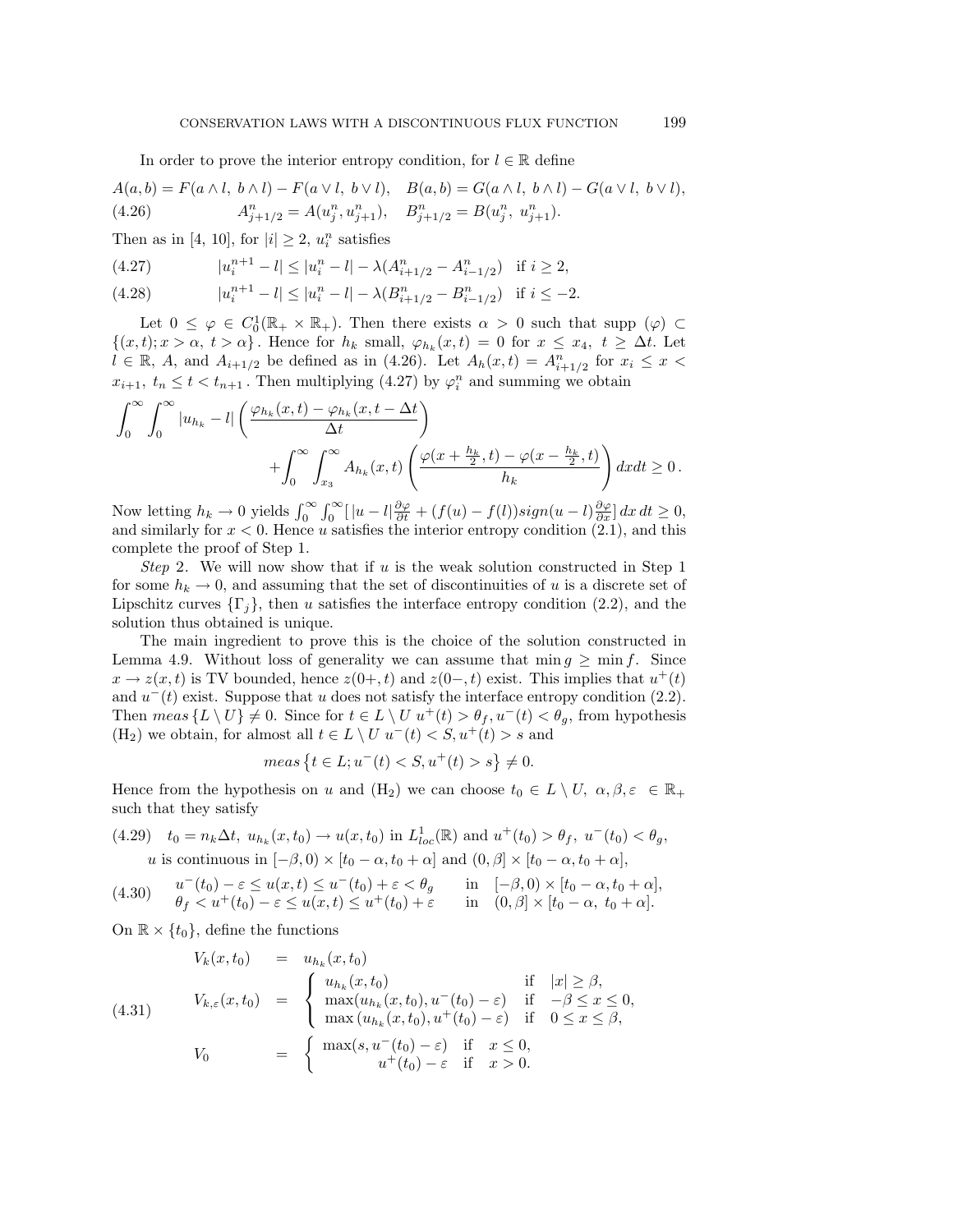From (4.29) and (4.30) it follows that as  $k \to \infty$ , for almost every  $x \in \mathbb{R}$ 

(4.32) 
$$
V_k(x, t_0) \to u(x, t_0), \quad V_{k,\varepsilon}(x, t_0) \to u(x, t_0).
$$

With  $t_0$  as the initial time and  $h_k$ ,  $\lambda = \frac{\Delta t}{h_k}$ , as the grid lengths, let  $\tilde{V}_{h_k}$ ,  $\tilde{V}_{h_k, \varepsilon}$ , and  $W_{h_k}$ be the respective solutions calculated with the finite volume scheme (3.6) for  $t \geq t_0$ and associated with  $V_k$ ,  $V_{k,\varepsilon}$ ,  $V_0$  as initial data at  $t = t_0$ . Since  $V_k$ ,  $V_{k,\varepsilon}$ , and  $V_0$  are such that  $N(f, g, V_k)$ ,  $N(f, g, V_{k,\varepsilon})$ ,  $N(f, g, V_0)$  are bounded, one can extract a subsequence still denoted by  $h_k$  such that  $\tilde{V}_{h_k}, \tilde{V}_{h_k, \varepsilon}, W_{h_k}$  converge to u (since  $u_{h_k} = \tilde{V}_{h_k}$ ), v, w a.e., respectively. Letting  $h_k \to 0$  in (4.21) for any  $a > 0$ ,  $t > t_0$ , we have

$$
\int_{-a}^{a} |u(x,t) - v(x,t)| dx \leq \int_{-a-t_0/\lambda}^{a+t_0/\lambda} |u(x,t_0) - v(x,t_0)| dx = 0.
$$

Hence  $u \equiv v$ .

From (4.31),  $V_0(x,t_0) \leq V_{k,\varepsilon}(x,t_0)$  for  $x \in [-\beta,\beta]$ . Hence by monotonicity of the scheme (see (ii) of Lemma 4.2),  $W_{h_k}(x,t) \leq \tilde{V}_{k,\varepsilon}(x,t) + o(\Delta t)$  for  $-\beta + \frac{t-t_0}{\lambda} \leq x \leq$  $\beta - \frac{t-t_0}{\lambda}$ , and hence for a.e.  $(x, t)$  with  $t > t_0, -\beta + \frac{t-t_0}{\lambda} \le x \le \beta - \frac{t-t_0}{\lambda}$ ,

 $w(x, t) \leq u(x, t).$ 

From this inequality, Lemma 4.9, and (4.30) we have for a.e.  $t \in (t_0, \min(t_0+\lambda)\beta, t_0-\beta)$ α))

$$
\theta_g = w^-(t) \le u^-(t) \le u^-(t_0) + \varepsilon < \theta_g,
$$

which is a contradiction. Hence u satisfies the interface entropy conditions.

Let u, v be two limit points of the scheme  $\{u_h\}$  such that u and v have a discrete set of Lipschitz curves as discontinuities. From Steps 1 and 2,  $u$  and  $v$  satisfy the entropy conditions (2.1) and (2.2), and hence from Lemma A.1, for  $b > \overline{M}t$ ,

$$
\int_{-b+\overline{M}t}^{b+\overline{M}t} |u(x,t) - v(x,t)| dx \leq \int_{-b}^{b} |u(x,0) - v(x,0)| dx = 0.
$$

Hence  $u \equiv v$ . This proves Step 2.

Furthermore, let u and v be the weak solutions of  $(1.2)$ , constructed in Steps 1 and 2 for the initial data  $u_0$  and  $v_0$ , respectively. Then by taking  $a = -\infty$ ,  $b = +\infty$ , and letting  $h \to 0$  in (4.21) we obtain

$$
\int_{\mathbb{R}} |u(x,t) - v(x,t)| dx \leq \int_{\mathbb{R}} |u_0(x) - v_0(x)| dx.
$$

Finally, if  $f \equiv g$ , then by Lemma 4.1  $\overline{F}(a, b) = F(a, b)$ , and hence the scheme is Godunov's scheme. Now Theorem 3.2 follows from Steps 1 to 2.

Note that the scheme defined in (3.6) using the interface flux  $\overline{F}$  gives a much stronger bound, i.e.,  $E \leq 0$ . This helps us to extend the result for a flux  $F(x, u)$ having more discontinuities in the space variable, as stated in the next remark.

Remark 4.10. The above analysis can be extended readily to the equation

$$
u_t + f(k(x), u)_x = 0,
$$

where  $f(a, b) \in C^1(\mathbb{R} \times \mathbb{R})$  and k is a piecewise smooth function satisfying

- (i)  $f(a, s) = f(b, s), \quad f(a, S) = f(b, S)$  for all  $a, b \in \mathbb{R}$ ,
- (ii) for all a the function  $u \longrightarrow f(a, u)$  satisfies  $(H_2)$ .

Remark 4.11. In a forthcoming paper we will extend the above analysis to all E-schemes, including Engquist–Osher, Lax–Friedrich, etc. The case of the upstream mobility is considered in the next section, where it is compared with scheme (3.6).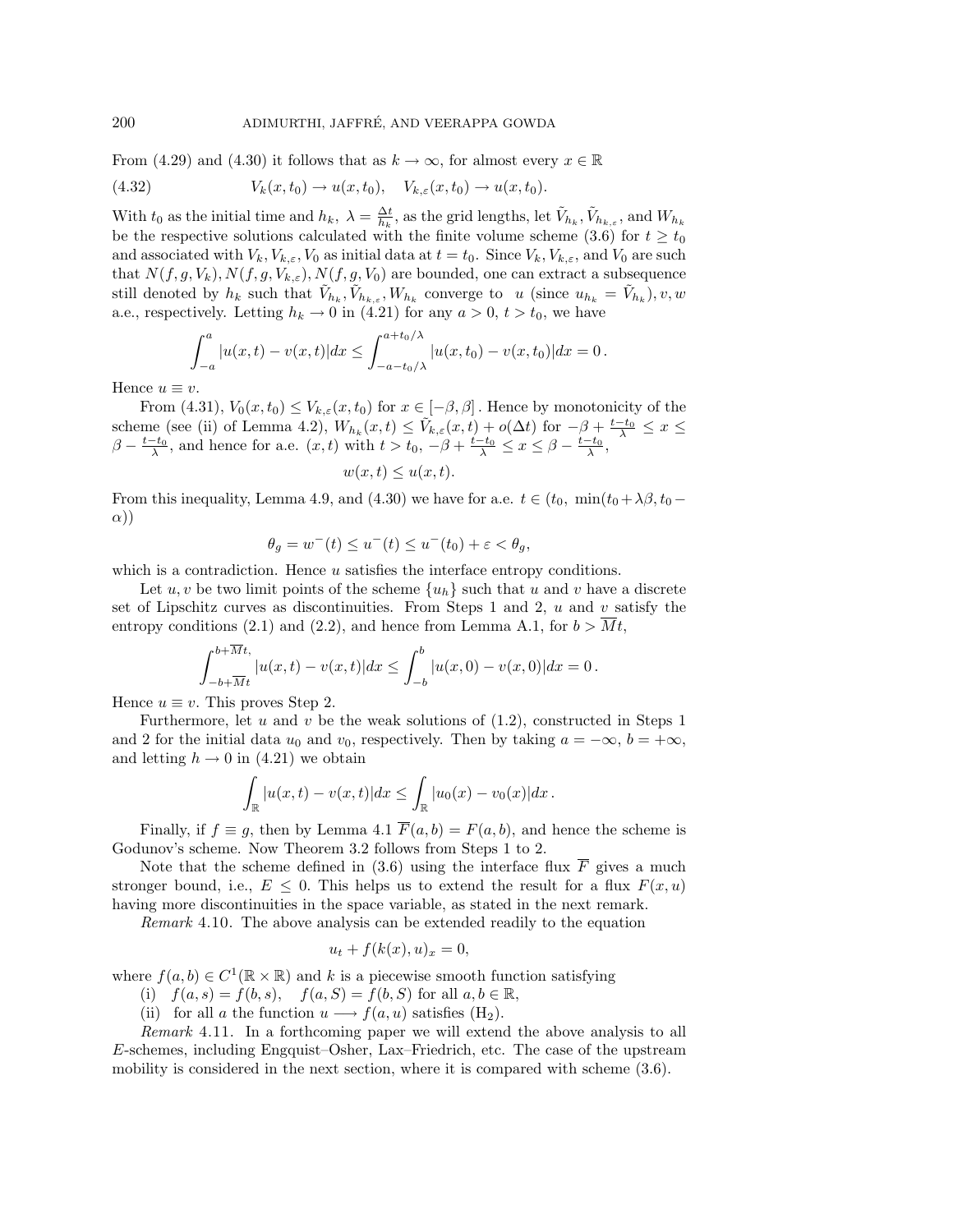**5. Two-phase flow in porous media.** Capillary-free two-phase incompressible flow in a porous medium with a rock type changing at  $x = 0$  is modelled by  $(1.3)$ , (1.4), where u is the saturation of one of the two phases, say phase 1. Equations (1.3) represent conservation of phase 1 inside each rock type, and (1.4) ensures conservation of the same phase at the interface between the two rock types. The functions  $f$  and g are the Darcy velocities (divided by the porosity) of phase 1 in each rock type, and they have the form

(5.1) 
$$
f = f_1 = \frac{1}{\phi} \frac{\lambda_1}{\lambda_1 + \lambda_2} [q + (c_1 - c_2)\lambda_2] \quad \text{for } x > 0,
$$

$$
g = g_1 = \frac{1}{\phi} \frac{\mu_1}{\mu_1 + \mu_2} [q + (c_1 - c_2)\mu_2] \quad \text{for } x < 0,
$$

where  $\phi$  is the porosity of the rock and q, a constant in space, is the total Darcy velocity, that is, the sum of the Darcy velocities of the two phases,  $q = \phi(f_1 + f_2)$  $\phi(g_1+g_2)$ . The Darcy velocities (divided by the porosity) of phase 2 denoted by  $f_2, g_2$ are given by

$$
f_2 = \frac{1}{\phi} \frac{\lambda_2}{\lambda_1 + \lambda_2} [q + (c_2 - c_1)\lambda_1], \quad g_2 = \frac{1}{\phi} \frac{\mu_2}{\mu_1 + \mu_2} [q + (c_2 - c_1)\mu_1].
$$

The quantities  $\lambda_1, \mu_1$  and  $\lambda_2, \mu_2$  are the effective mobilities of the two phases. They are functions of  $u$  satisfying the following properties:

(5.2) 
$$
\lambda_1, \mu_1 \text{ are increasing functions of } u, \quad \lambda_1(s) = \mu_1(s) = 0,
$$

$$
\lambda_2, \mu_2 \text{ are decreasing functions of } u, \quad \lambda_2(S) = \mu_2(S) = 0.
$$

The gravity constants  $c_1, c_2$  of the phases are proportional to their density.

In such a context the flux functions f and g satisfy hypotheses  $(H_1)$ ,  $(H_2)$ , or (H3), and Theorems 2.1, and 3.2 apply, provided that an appropriate CFL condition is satisfied. In numerical computations one can, of course, use the numerical fluxes F, G defined in (3.1) inside the rock types and  $\overline{F}$ , defined in (3.2) at the interface.

However, petroleum engineers have designed, from simple physical considerations, another numerical flux called the upstream mobility flux. It is an ad hoc flux for twophase flow in porous media which corresponds to an approximate solution to the Riemann problem. It is given by the following formula:

(5.3)  

$$
F^{UM}(a, b) = \frac{1}{\phi} \frac{\lambda_1^*}{\lambda_1^* + \lambda_2^*} [q + (c_1 - c_2)\lambda_2^*],
$$

$$
\lambda_{\ell}^* = \begin{cases} \lambda_{\ell}(a) & \text{if } q + (c_{\ell} - c_i)\lambda_{\ell}^* > 0, \quad i = 1, 2, \quad i \neq \ell, \\ \lambda_{\ell}(b) & \text{if } q + (c_{\ell} - c_i)\lambda_{\ell}^* \le 0, \quad i = 1, 2, \quad i \neq \ell, \end{cases} \ell = 1, 2,
$$

and similarly for  $G^{UM}$  associated with g. As we can see, the flux is calculated using the mobilities of the phases which are upstream with respect to the flow of the phases. When the two phases are flowing in the same direction, the Godunov flux and the upstream mobility flux give the same answer and coincide with standard upstream weighting, but they differ when the phases are flowing in opposite directions. This flux has been shown to have all the desired properties for convergence of the associated finite difference scheme [26, 2] in the case of a flux function which does not vary with space (one rock type).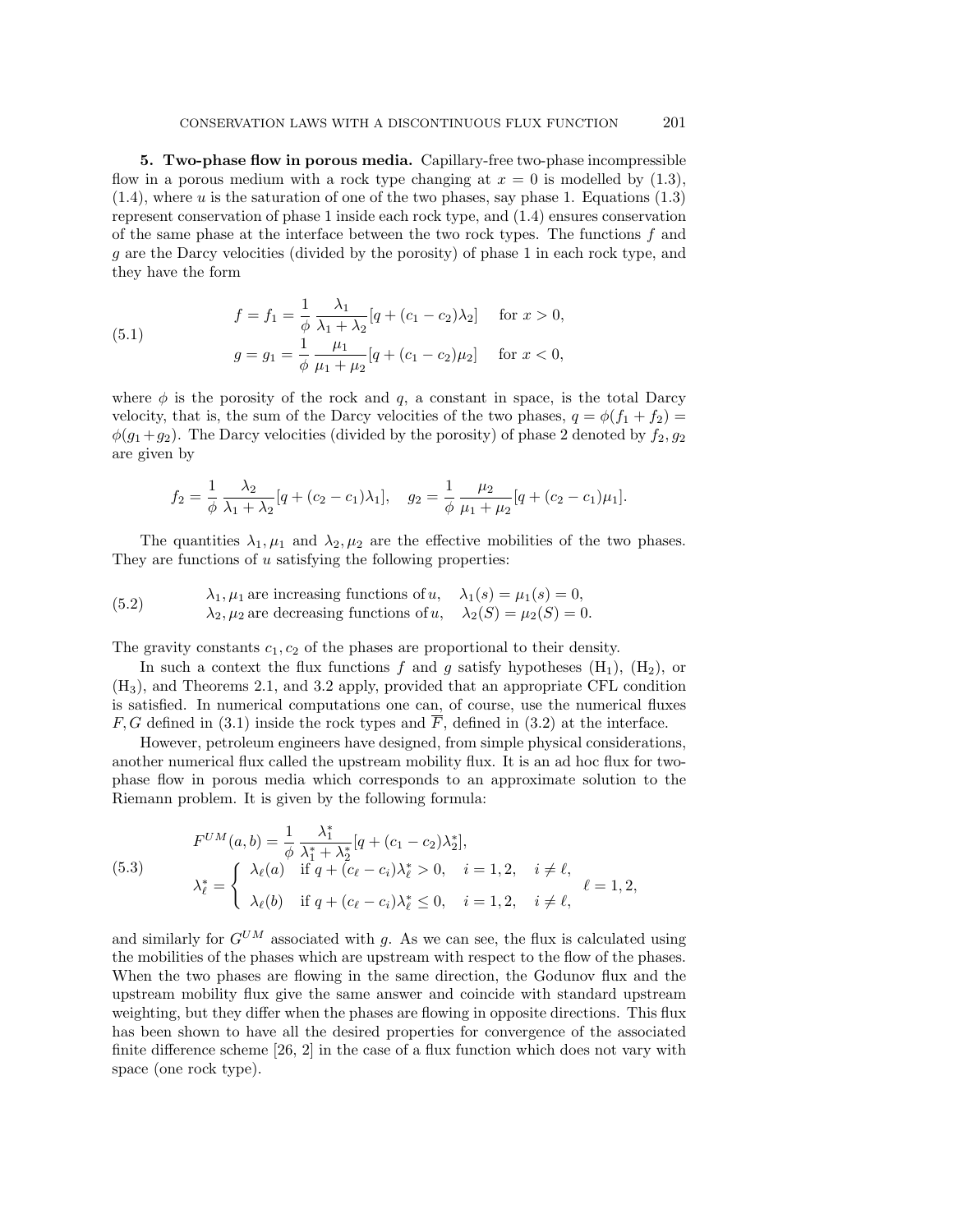The generalization of the upstream mobility flux to the case of two rock types is straightforward, and at the interface the corresponding flux is

(5.4)  
\n
$$
\overline{F}^{UM}(a,b) = \frac{1}{\phi} \frac{\lambda_1^*}{\lambda_1^* + \lambda_2^*} [q + (c_1 - c_2)\lambda_2^*],
$$
\n
$$
\lambda_{\ell}^* = \begin{cases}\n\mu_{\ell}(a) & \text{if } q + (c_{\ell} - c_i)\lambda_{\ell}^* > 0, \quad i = 1, 2, \quad i \neq \ell, \\
\lambda_{\ell}(b) & \text{if } q + (c_{\ell} - c_i)\lambda_{\ell}^* \le 0, \quad i = 1, 2, \quad i \neq \ell,\n\end{cases} \quad \ell = 1, 2.
$$

This upstream mobility flux at the interface satisfies the consistency condition of Lemma 4.1:

$$
\overline{F}^{UM}(s, s) = f(s) = g(s) = 0, \quad \overline{F}^{UM}(S, S) = f(S) = g(S) = \frac{q}{\phi}.
$$

**6. Numerical experiments.** We consider an idealized experiment in which two phases of different densities are flowing in a vertical closed core. This core is made of two rock types, the top part being associated with the flux function  $g$  and the bottom part associated with the function  $f$  defined in  $(5.1)$ . The data associated with the problem are as follows:

$$
\phi = 1
$$
,  $q = 0$ ,  $c_1 = 2$ ,  $c_2 = 1$ ,  
\n $s = 0$ ,  $S = 1$ ,  $\lambda_1 = 10u^2$ ,  $\lambda_2 = 20(1 - u)^2$ ,  $\mu_1 = 50u^2$ ,  $\mu_2 = 5(1 - u)^2$ ,

which gives the flux function  $f$  and  $g$  represented in Figure 3. Note that we are in the case where f and q satisfy hypothesis  $(H_3)$ . Phase 1 is the heavy phase, and it moves downwards while phase 2, the light phase, moves upward.



Fig. 3. The flux functions at the interface for the numerical experiments.

We present here two simulations which differ by the initial condition. In the first case we start with discontinuous data  $u_0(x) = 1$  if  $x < 0$ ,  $u_0(x) = 0$  if  $x > 0$ ; that is, at initial time the core is saturated with the heavy fluid (phase 1) in the upper half and with the light fluid (phase 2) in the lower half. The calculated solution is shown in Figure 4. In the second case we start with a constant initial data  $u_0 = .5$ which corresponds to a situation where the two phases are "mixed." In this case the solution is shown in Figure 5.

In all figures the top part of the core is on the left of the picture and the bottom part is on the right. As expected, observe as time goes on the heavy fluid moving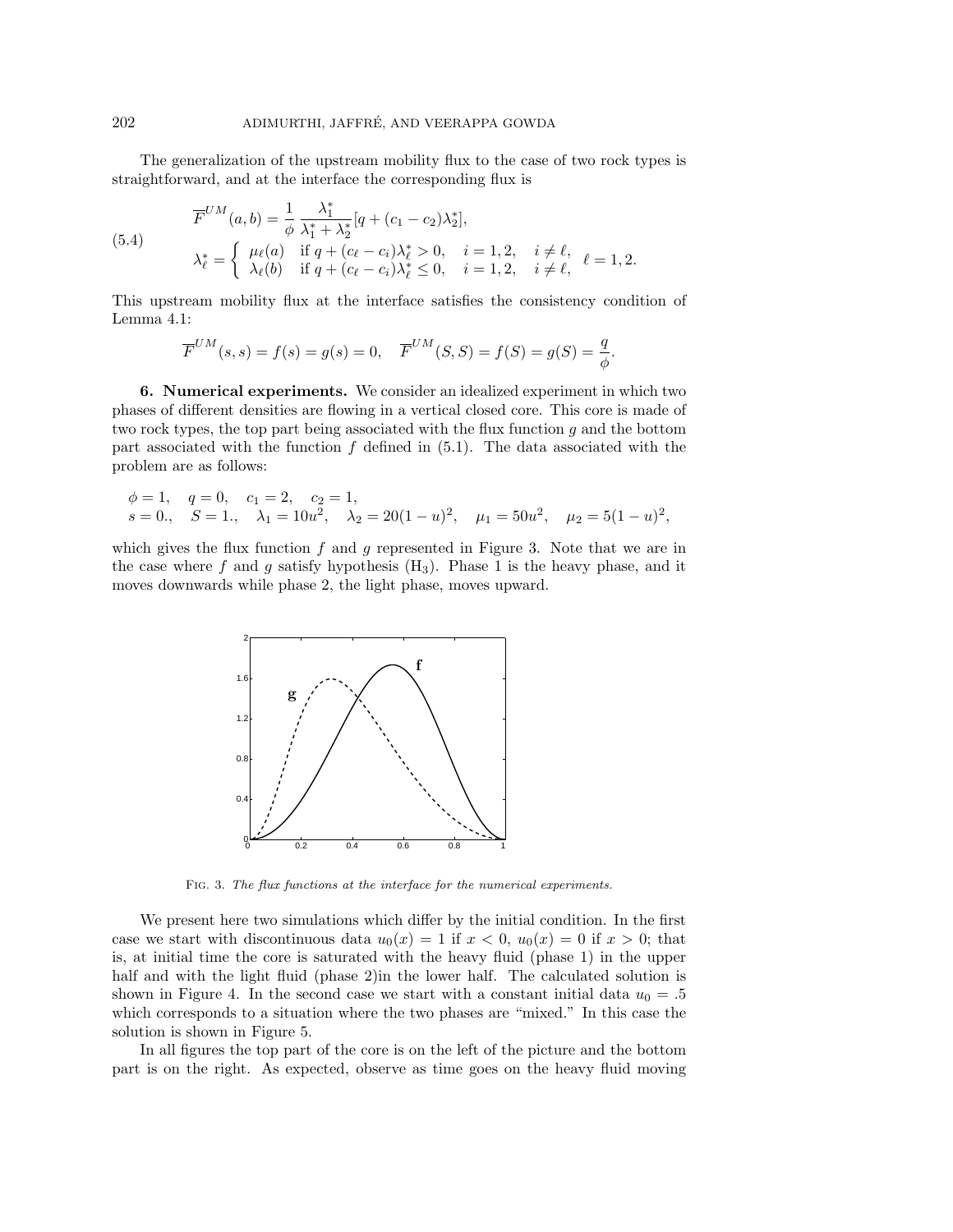

Fig. 4. Finite difference solutions calculated with numerical flux (3.1), (3.3) (ERS) and with the upstream mobility flux (5.3), (5.4) at different times for a discontinuous initial data (h =  $1/100$ ).

downward which is represented by its saturation  $u$  decreasing on the left and increasing on the right. Obviously, in the case of the continuous initial data we reach earlier the stationary state where the heavy phase occupies the bottom half of the core  $(u(x) = 0$  if  $x < 0, u(x) = 1$  if  $x > 0$ . However, one can observe the complexity of the solution, which presents several shocks.

In Figures 4 and 5 we compare the finite difference solutions calculated when using the numerical flux based on the exact Riemann solver (ERS) (3.1), (3.3) and the one calculated when using the upstream mobility flux (5.3), (5.4). We can observe that the latter is doing very well even in these complex situations. However, small differences can be seen. In particular, a small boundary layer appears on the left side of the interface. For these numerical examples these differences vanish when  $h \to 0$  if they are measured in the  $L_1$  norm.

Finally, in Figure 6 we present the solution given by the numerical flux which was presented in  $[3, 8, 13, 6]$  (ERS-NIF) and which is not valid when the flux functions intersect in the undercompressive case, which is our situation. The picture in Figure 6 is to be compared with the bottom picture in Figure 4. As expected, this numerical flux is not able to capture the complexity of the solution.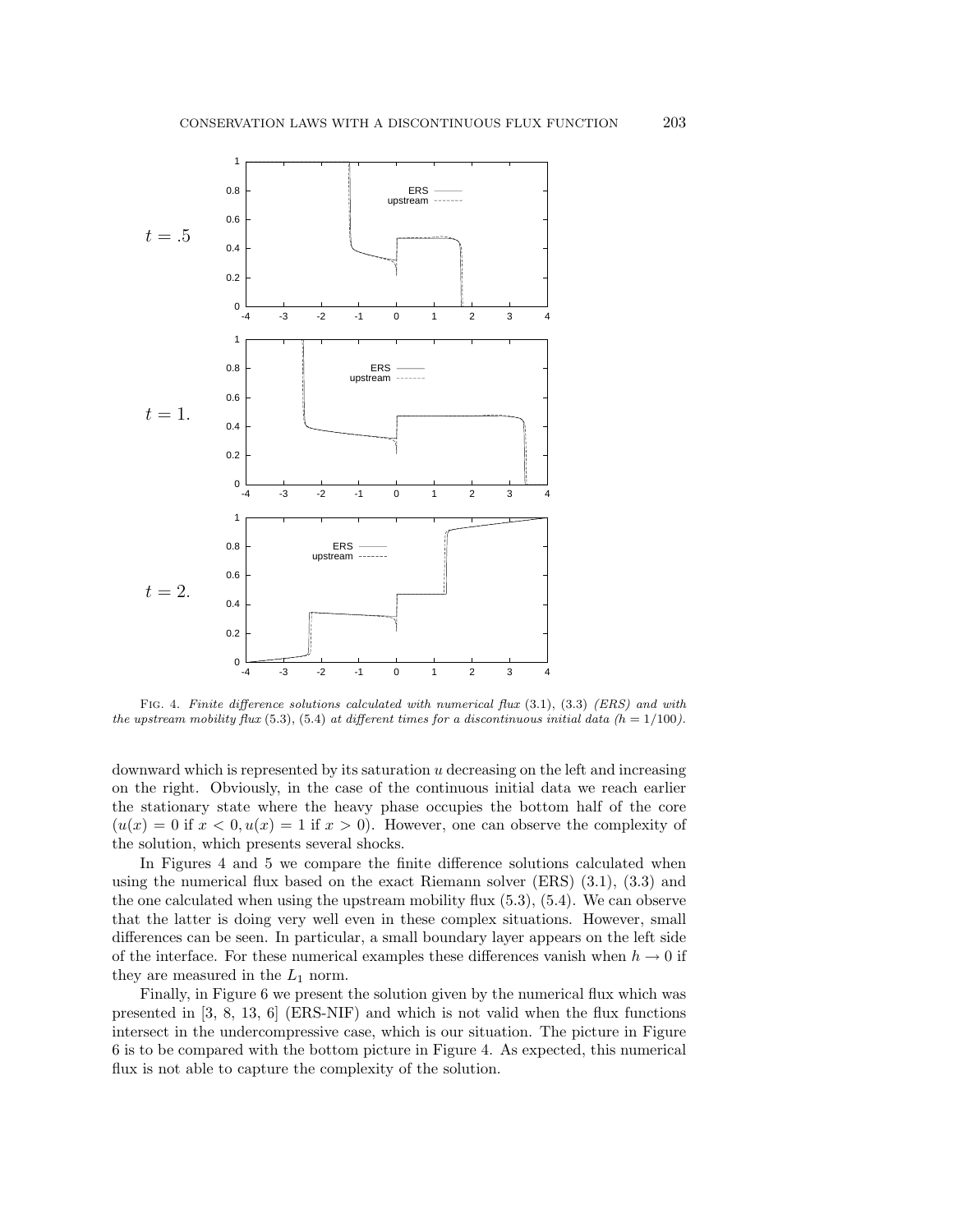

FIG. 5. Finite difference solutions calculated with numerical flux  $(3.1)$ ,  $(3.3)$  (ERS) and with the upstream mobility flux (5.3), (5.4) at different times for a constant initial data ( $h = 1/100$ ).



Fig. 6. Finite difference solution calculated when using the numerical flux for nonintersecting fluxes.

**7. Conclusion.** The calculation of the solutions of conservation laws with a flux function discontinuous in space needs appropriate numerical methods. We presented a Godunov method which uses an exact Riemann solver, and we proved convergence of the corresponding numerical scheme. We compared numerically with the upstream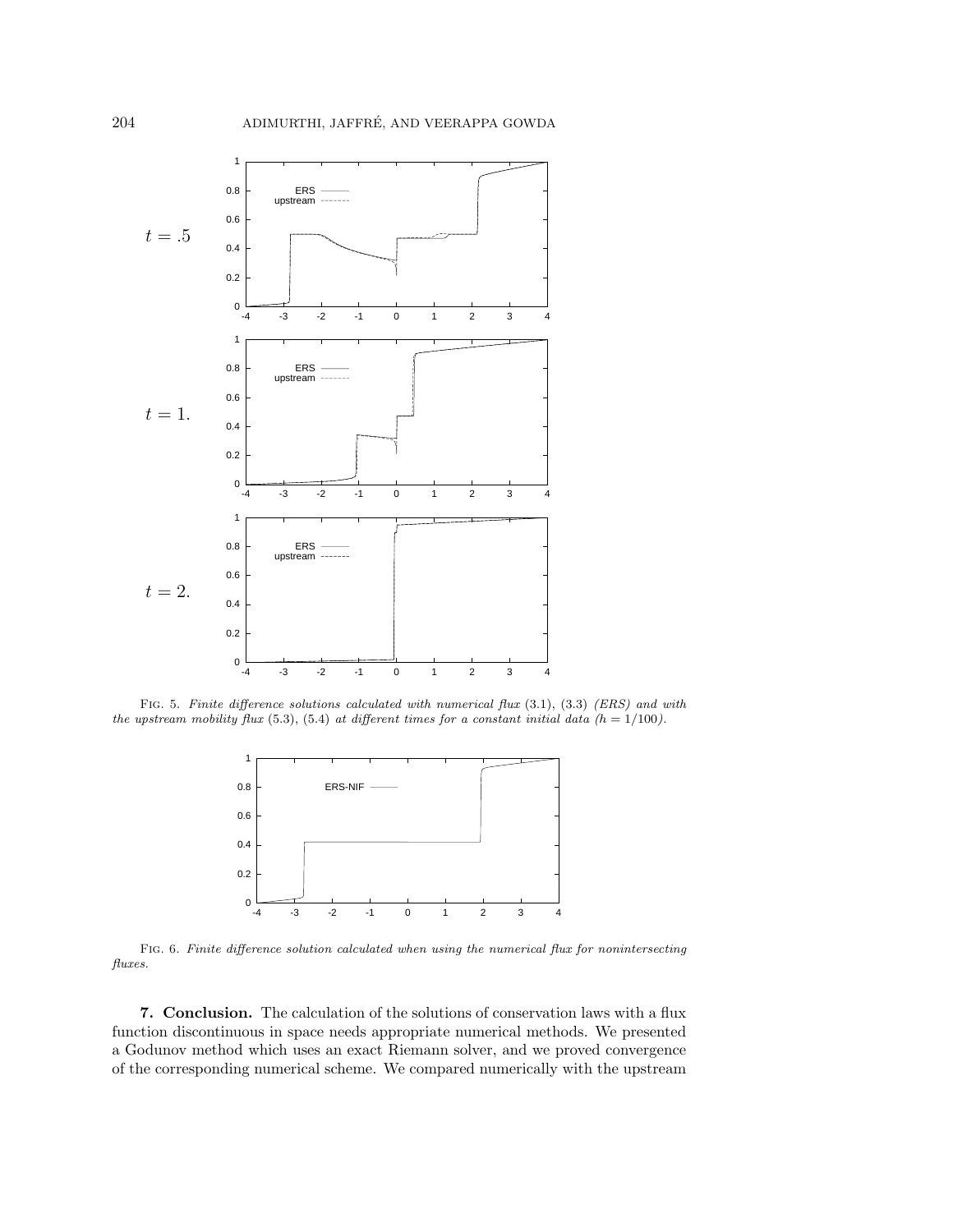mobility numerical flux used for multiphase flow in porous media, showing that the latter still works well in the case of a discontinuous flux function. A consequence of the proof of the convergence of the numerical scheme is an existence and uniqueness of the solution to the continuous problem.

**Appendix A. End of the proof of existence and uniqueness theorem, Theorem 2.1.** In this appendix we terminate the proof of Theorem 2.1 for nonconvex functions as in Figure 1. Existence was a consequence of the convergence theorem, Theorem 3.2, and to prove uniqueness we need to show that all solutions of (1.2) satisfying entropy conditions  $(2.1)$  and  $(2.2)$  can be represented by an  $L^1$ -contractive semigroup. The proof is as in [1], so we sketch only the proof. The main idea of this proof goes back to Kruzkov [19].

LEMMA A.1. Let  $u, v \in L^{\infty}(\mathbb{R} \times \mathbb{R}_{+})$  with  $s \leq u, v \leq S$  be two solutions of (1.2) with initial data  $u_0, v_0 \in L^{\infty}(\mathbb{R})$ , respectively. Assume the following:

(i) For almost every t,  $u(x+, t), v(x+, t), u(x-, t)$ , and  $v(x-, t)$  exist.

(ii) The set of discontinuities of u and v is a discrete set  $\{\Gamma_i\}_{i\in\mathbb{N}}$  of Lipschitz curves.

(iii) u and v satisfies the entropy conditions  $(2.1)$  and  $(2.2)$ .

Then for any  $M \geq M$ ,  $a < 0, b > 0$ ,  $b - a \geq 2Mt$  the function

$$
t \mapsto \int_{a+\overline{M}t}^{b-Mt} |u(x,t) - v(x,t)| dx
$$

is nonincreasing.

*Proof.* The first three steps are exactly as in Kruzkov's proof (see [12, p. 24]), and the interface entropy condition (2.2) is used to prove Step 4.

Step 1. Let  $l \in \mathbb{R}$ ,  $\varphi_l(\theta) = |\theta - l|$ ,  $f(\theta, l) = (f(\theta) - f(l)) \operatorname{sign} (\theta - l)$ . Let  $0 \le \rho \in C_0^{\infty}(\mathbb{R} \times \mathbb{R}_+)$ . Let  $\Gamma_j^+ = \Gamma_j \cap \{(x,t) : x > 0, t > 0\}$  and  $\nu^j = (\nu_1^j, \nu_2^j)$  be the a.e. normal to  $\Gamma_j^+$ . Then by integration by parts and using the interior entropy condition (2.1) we obtain

$$
\int_0^\infty \int_0^\infty (\varphi_l(u(x,t)) \frac{\partial \rho}{\partial t} + \tilde{f}(u(x,t), l) \frac{\partial \rho}{\partial x} dx dt
$$
  
\n
$$
= \sum_{j=1}^\infty \int_{\Gamma_j^+} ([\varphi_l(u)] \nu_1^j + [\tilde{f}(u, l)] \nu_2^j) \rho d\sigma - \int_0^\infty \tilde{f}(u^+(t), l) \rho(0, t) dt
$$
  
\n(A.1) 
$$
\geq -\int_0^\infty \tilde{f}(u^+(t), l) \rho(0, t) dt,
$$

where  $[\varphi_l(u)] = \varphi_l(u^-) - \varphi_l(u^+)$ , the jump across of  $\Gamma^+_j$ ,  $[\tilde{f}(u, l)] = \tilde{f}(u^-, l) - \tilde{f}(u^+, l)$ , the jump across of  $\Gamma_j^+$ , and  $u^+(t) = u(0+, t)$ .

Step 2. Let  $A(x,t,y,s) = \frac{f(u(x,t)) - f(v(y,s))}{u(x,t) - v(y,s)}$ ,  $\alpha \in C_0^1((-1,0) \times (-1,0))$  with  $\int_{\mathbb{R}^2} \alpha(z) dz = 1$  and  $\beta \in C_0^1(\overline{\mathbb{R}}_+ \times \mathbb{R}_+)$ . Let  $\varepsilon_1 > 0, \varepsilon_2 > 0$ , and define

$$
\rho_{\varepsilon}(x,t,y,\tau) = \frac{1}{\varepsilon_1 \varepsilon_2} \alpha\left(\frac{x-y}{\varepsilon_1}, \frac{t-\tau}{\varepsilon_2}\right) \beta(y,s).
$$

Now taking  $l = v(y, \tau)$  and  $\rho = \rho_{\varepsilon}(x, t, y, \tau)$  in (A.1) we integrate with respect to  $(y, \tau) \in \mathbb{R}_+ \times \mathbb{R}_+$ . Then using symmetry and letting  $\varepsilon_1 \to 0$ ,  $\varepsilon_2 \to 0$  we obtain

$$
\int_0^\infty \int_0^\infty |u(x,t) - v(x,t)| \left\{ \frac{\partial \beta}{\partial t} + A(x,t,x,t) \frac{\partial \beta}{\partial x} \right\} dx dt \ge - \int_0^\infty \tilde{f}(u^+(t), v^+(t)) \beta(0,t) dt.
$$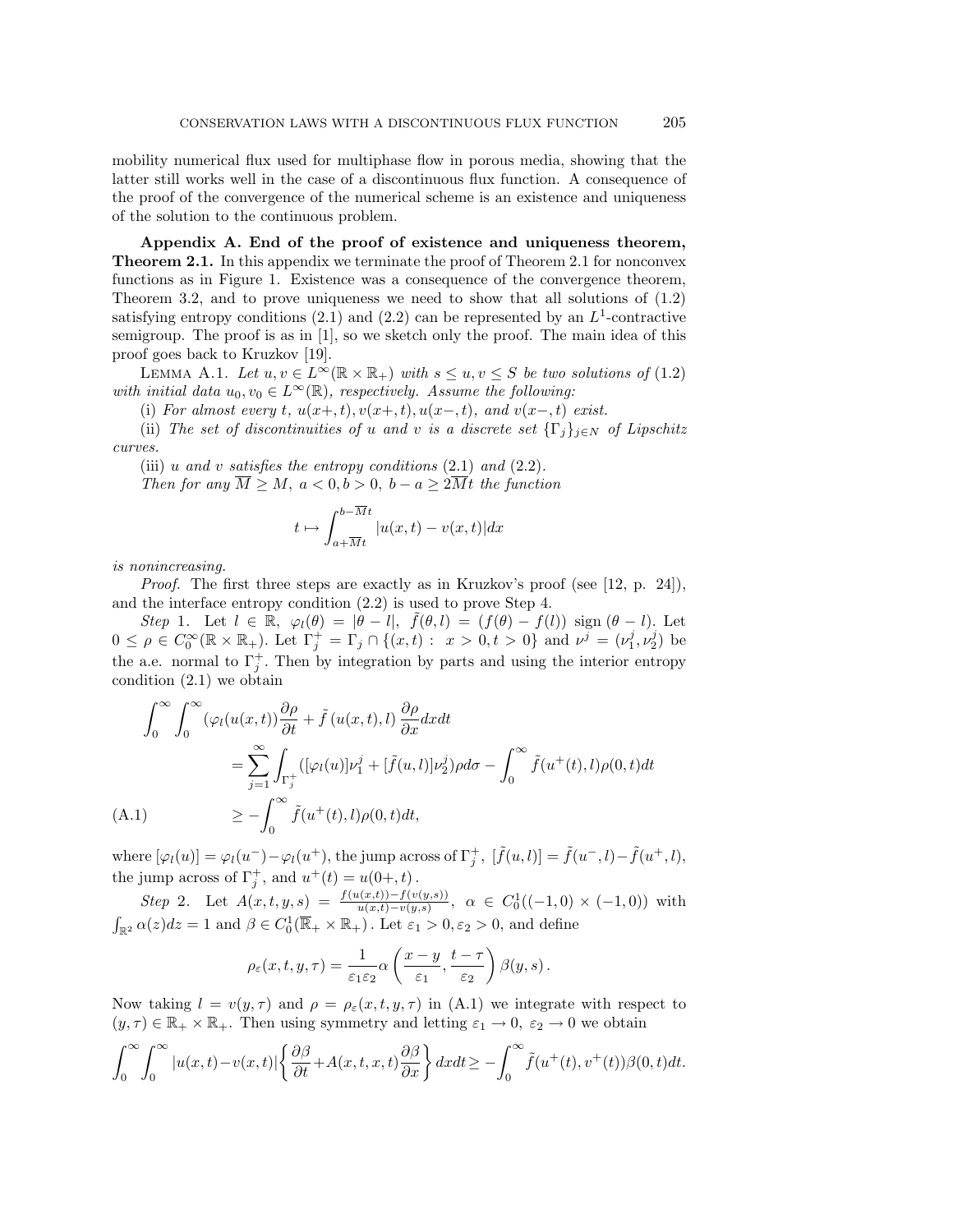Step 3. Let  $b \geq 0$  and  $\chi_{\varepsilon}$  be a decreasing smooth function in  $(0,\infty)$  converging to  $\chi_{[0,b]}$  as  $\varepsilon \to 0$ . Let  $0 \leq \varphi \in C_0^1(\mathbb{R}_+),$  and let  $\beta(x,t) = \chi_{\varepsilon}(|x| + \overline{M}t)\varphi(t)$  in the above equation. Letting  $\varepsilon \to 0$  we can write

$$
\int_0^\infty \varphi'(t) \int_0^{b-\overline{M}t} |u(x,t) - v(x,t)| dt \geq -\int_0^{b/\overline{M}} \tilde{f}(u^+(t), v^+(t))\varphi(t) dt.
$$

Similarly for  $x \leq 0$ ,

$$
\int_0^\infty \varphi_1(t) \int_{a+\overline{M}t}^0 |u(x,t) - v(x,t)| dt \ge \int_0^{b/\overline{M}} \tilde{g}(u^-(t), v^-(t)) \varphi(t) dt.
$$

Adding both inequalities we obtain

$$
\int_0^\infty \varphi'(t) \int_{a+\overline{M}t}^{b-\overline{M}t} |u(x,t) - v(x,t)| dx \ge \int_0^{b/\overline{M}} (\tilde{g}(u^-(t), v^-(t)) - \tilde{f}(u^+(t), v^+(t))\varphi(t)) dt.
$$

Step 4. So far, all the above steps are standard, and now we will make use of the interface entropy condition (2.2) to prove Lemma A.1. In order to prove the lemma it is sufficient to show that for almost all  $t, I(t) \geq 0$ , where

$$
I(t) = \tilde{g}(u^-(t), v^-(t)) - \tilde{f}(u^+(t), v^+(t)) = |u^-(t) - v^-(t)| \frac{g(u^-(t)) - g(v^-(t))}{u^-(t) - v^-(t)} - |u^+(t) - v^+(t)| \frac{f(u^+(t)) - f(v^+(t))}{u^+(t) - v^+(t)}.
$$

Without loss of generality, we can assume that  $u^+(t) > v^+(t)$ . If  $f(u^+(t)) \leq f(v^+(t))$ , then  $I(t) \geq 0$ . Hence let  $f(u^+(t)) > f(v^+(t))$ . Since  $u^+(t) > v^+(t)$ , from hypothesis  $(H_2)$  we have  $u^+(t) \in (\theta_f, S]$ . From the interface entropy condition  $(2.2)$  either  $u^+(t)$  $u^{-}(t) = S$  or  $u^{-}(t) \in (\theta_{g}, S]$ . In the first case,  $I(t) = 0$ . In the latter case from the Rankine–Hugoniot condition,  $g(u^-(t)) > g(v^-(t))$  and from hypothesis (H<sub>2</sub>)  $u^-(t)$  $v^-(t)$ , and hence  $I(t)=0$ . This completes the proof of (A.2) and of Lemma A.1.

Lemma A.1 implies that

$$
\int_{a+\overline{M}t}^{b-\overline{M}t} |u(x,t) - v(x,t)| dx \le \int_{a}^{b} |u(x,0) - v(x,0)| dx.
$$

Letting  $a \to -\infty$ ,  $b \to +\infty$  we obtain the  $L^1$  contractivity and terminate the proof of Theorem 2.1.

**Acknowledgment.** We would like to thank the referees for their thorough review of our paper and their useful constructive remarks.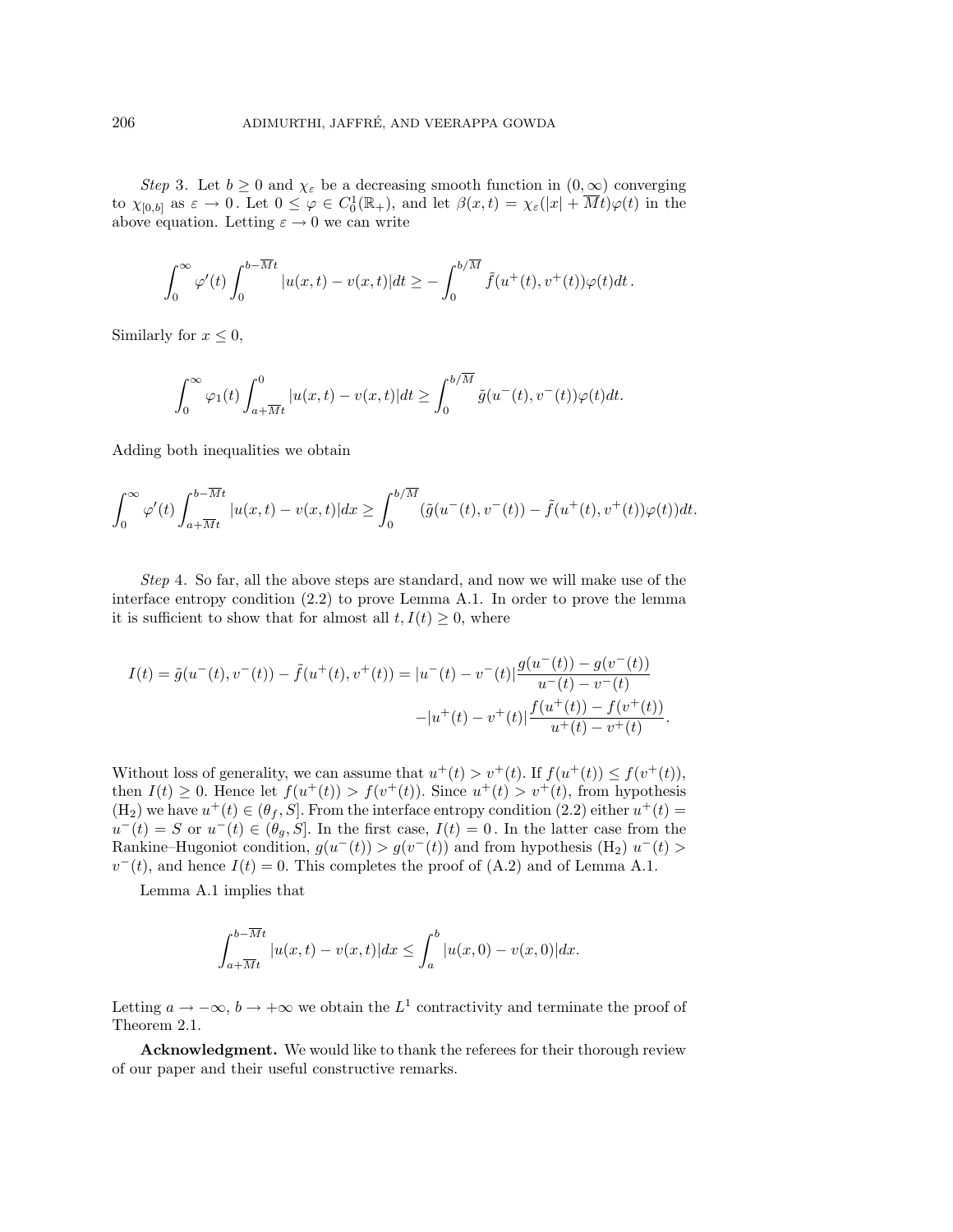## REFERENCES

- [1] ADIMURTHI AND G. D. VEERAPPA GOWDA, Conservation law with discontinuous flux, J. Math. Kyoto Univ., 43 (2003), to appear.
- [2] Y. BRENIER AND J. JAFFRÉ, Upstream differencing for multiphase flow in reservoir simulation, SIAM J. Numer. Anal., 28 (1991), pp. 685–696.
- [3] G. CHAVENT, G. COHEN, AND J. JAFFRÉ, A finite element simulator for incompressible twophase flow, Transp. Porous Media, 2 (1987), pp. 465–478.
- [4] M. CRANDALL AND A. MAJDA, Monotone difference approximations for scalar conservation laws, Math. Comp., 34 (1980), pp. 1–21.
- [5] S. Diehl, Conservation Laws with Applications to Continuous Sedimentation, Doctoral Dissertation, Lund University, Lund, Sweden, 1995.
- [6] S. Diehl, On scalar conservation laws with point source and discontinuous flux functions, SIAM J. Math. Anal, 26 (1995), pp. 1425–1451.
- [7] S. Diehl, A conservation law with point source and discontinuous flux function modelling continuous sedimentation, SIAM J. Appl. Math., 56 (1996), pp. 388–419.
- [8] T. GIMSE AND N. H. RISEBRO, Solution of the Cauchy problem for a conservation law with a discontinuous flux function, SIAM J. Math. Anal., 23 (1992), pp. 635–648.
- [9] T. Gimse and N. Risebro, Riemann problems with a discontinuous flux function, in Third International Conference on Hyperbolic Problems. Theory, Numerical Methods and Applications, B. Engquist and B. Gustafsson, eds., Studentlitteratur, Chartwell-Bratt, Lund-Bromley, Sweden, 1991, pp. 488–502.
- [10] E. GODLEWSKI AND P.-A. RAVIART, *Hyperbolic Systems of Conservation Laws*, Mathematiques et Applications, Ellipses, Paris, 1991.
- [11] A. HARTEN, J. M. HYMAN, AND P. LAX, On finite difference approximations and entropy conditions for shocks, Comm. Pure Appl. Math., 29 (1976), pp. 297–322.
- [12] L. Hormander, Lectures on Nonlinear Hyperbolic Differential Equations, Math. Appl. 26, Springer, Berlin, 1997.
- [13] J. JAFFRÉ, Flux calculation at the interface between two rock types for two-phase flow in porous media, Transp. Porous Media, 21 (1995), pp. 195–207.
- [14] J. JAFFRÉ, Numerical calculation of the flux across an interface between two rock types of a porous medium for a two-phase flow, in Hyperbolic Problems: Theory, Numerics, Applications, J. Glimm, M. Graham, J. Grove, and B. Plohr, eds., World Scientific, Singapore, 1996, pp. 165–177.
- [15] E. KAASSCHIETER, Solving the Buckley-Leverett equation with gravity in a heterogeneous porous medium, Comput. Geosci., 3 (1999), pp. 23–48.
- [16] K. H. Karlsen, N. H. Risebro, and J. D. Towers, On a nonlinear degenerate parabolic transport-diffusion equations with a discontinuous coefficient, Electron. J. Differential Equations, 93 (2002), pp. 1–23.
- [17] K. H. Karlsen, N. H. Risebro, and J. D. Towers, Upwind difference approximations for degenerate parabolic convection-diffusion equations with a discontinuous coefficient, IMA J. Numer. Anal., 22 (2002), pp. 623–664.
- [18] Q. B. KEYFITZ, Solutions with shocks: An example of an  $L_1$ -contractive semigroup, Comm. Pure Appl. Math., 24 (1971), pp. 125–132.
- [19] S. N. Kruzkov, First order quasilinear equations in several independent variables, Math. USSR-Sb., 10 (1970), pp. 217–243.
- [20] H. LANGTANGEN, A. TVEITO, AND R. WINTHER, Instability of Buckley-Leverett flow in heterogeneous media, Transp. Porous Media, 9 (1992), pp. 165–185.
- [21] P. D. Lax, Hyperbolic systems of conservation laws II, Comm. Pure Appl. Math., 10 (1957), pp. 537–566.
- [22] L. Lin, J. B. Temple, and J. Wang, A comprison of convergence rates for Godunov's method and Glimm's method in resonant nonlinear systems of conservation laws, SIAM J. Numer. Anal., 32 (1995), pp. 824–840.
- [23] L. Longwei, B. Temple, and W. Jinghua, Suppression of oscillations in Godunov's method for resonant non-strictly hyperbolic system, SIAM J. Numer. Anal., 32 (1995), pp. 841–864.
- [24] S. Mochen, An analysis for the traffic on highways with changing surface conditions, Math. Model., 9 (1987), pp. 1–11.
- [25] O. A. OLEINIK, Discontinuous solutions of nonlinear differential equations, Uspekhi Mat. Nauk, 12 (1957), pp. 3–73.
- [26] P. Sammon, An analysis of upstream differencing, SPE Reservoir Engrg., 3 (1988), pp. 1053– 1056.